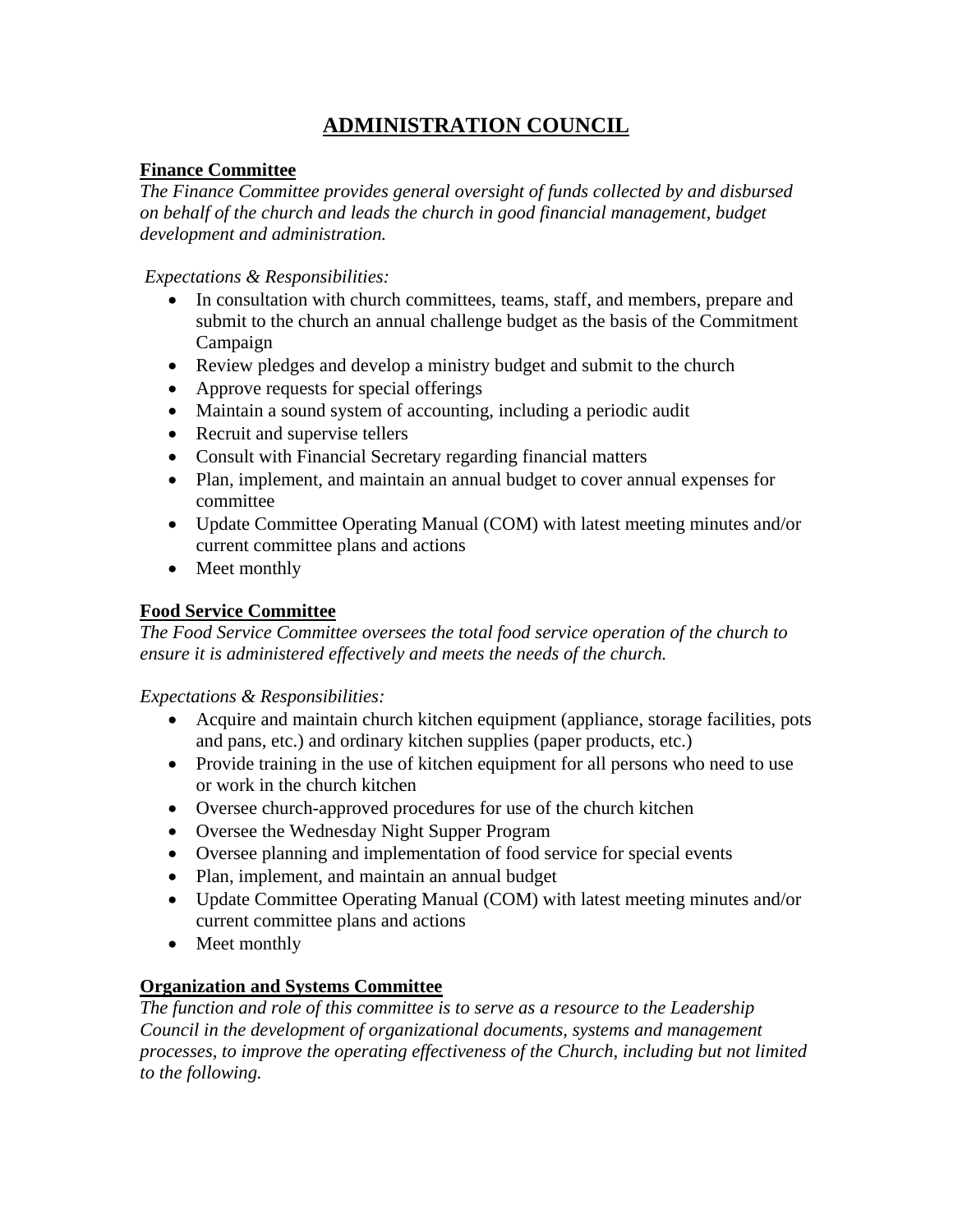#### *Expectations & Responsibilities:*

- Organization structure, responsibility definition, staffing criteria, and changes thereto.
- Planning------processes that include policy and project
	- o development, strategic and annual work planning and budgeting.
- Procedure development-----describing how to proceed step by o step, including time lines.
- Systemation------the development of systems describing data
	- o entry, processing, and output of information. Organizes and oversees data entry.
- Coordination processes between various organizational units,
	- o that insures unity of purpose and involvement of responsible parties, when systems involves more than a single unit.

This committee's plan of work should be based on need and by requests only from the Leadership Council, or its members. The composition of the committee will be at least  $six(6)$ , but not more than nine(9) members.

# **Personnel Committee**

*The Personnel Committee shall be responsible for developing and maintaining equitable personnel policies and practices including but not limited to: employment procedures, appraisal systems, compensation and benefit plans, training and development resources and grievance procedures.* 

## *Expectations & Responsibilities:*

- Assists supervisors in developing and/or updating position descriptions and job specifications
- Initiates and monitors the performance appraisal system when reviews are required. Forwards the appropriate forms to the supervisor of the employee to be appraised. Receives from the supervisor copies of the completed

performance appraisals

- Makes salary and benefits survey at least bi-annually with churches that are comparable in size and doctrine. Reviews the church's compensation and benefit plan for any needed adjustments and reports the findings to the Pastor and Diaconate Executive Committee, including the recommendation that will be made to the Finance Committee for the next year's budget
- Seeks resources to be utilized for staff development and shares the information with supervision
- Recruits and interviews, in cooperation with other appropriate committees, candidates for job openings of Ministers and other Church Staff, except Pastor, and recommends two or more candidates, if available, for final selection by the supervisor and the congregation

## **Facilities Management Committee**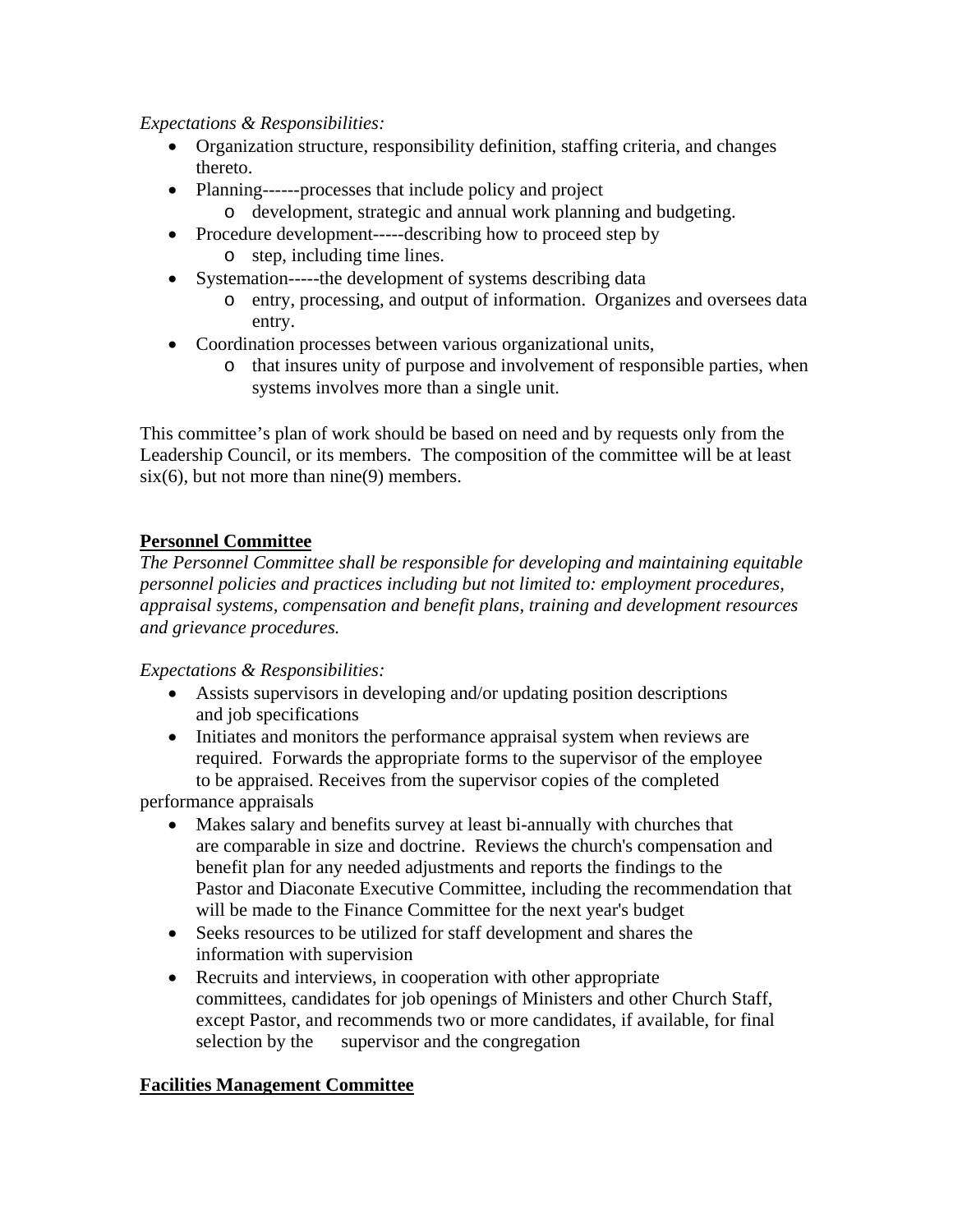*The Facilities Management Committee handles all matters pertaining to the building, grounds, and furnishings of the church.* 

*Expectations & Responsibilities:* 

- Inspect all church properties periodically. Create an inventory of all properties to be maintained and recommend plan for preventative maintenance. Facilitate actions to ensure that church building and properties are properly maintained
- Consult with program leaders concerning space allocations
- Recommend changes in use of facilities and property
- Make recommendations concerning building maintenance, grounds maintenance
- Develop and recommend policies and procedures related to church property, including but not limited to building and grounds maintenance, janitorial needs and janitorial duties, insurance, use of buildings, properties and space, vehicles, etc. Any policies and procedures recommended by this committee should be published for the church membership in general and adopted by the church as appropriate
- Develop and recommend the arranging, equipping, and administration of parking space
- Coordinate maintenance and repairs to buildings and properties as necessary, such as painting, electrical repairs, plumbing repairs, HVAC maintenance and repairs, etc
- Coordinate maintenance of church vans, such as regular oil/lube service, safety inspections, and necessary repairs. Recommend van replacement as needed
- Coordinate yard maintenance, including grass cutting, hedge trimming, cleaning front steps of bird droppings, snow removal in parking lot and steps
- Ensure that emergency equipment is properly operating, such as exit lights, fire extinguishers and alarms
- Plan, implement, and maintain an annual budget
- Update Committee Operating Manual (COM) with latest meeting minutes and/or current committee plans and actions
- Time commitment varies depending on projects, but committee members should expect to serve a minimum of 5-6 hours per month

# **Stewardship Committee**

*The Stewardship Committee works to provide church members with an understanding of and commitment to Biblical stewardship through a planned annual stewardship program.* 

- Educate members in the Biblical principles of stewardship through new member classes, Sunday School lessons, sermons, testimonies and special education opportunities
- Lead the church in an annual campaign to secure pledges for the budget
- Support special stewardship opportunities and campaigns
- Plan, implement, and maintain an annual budget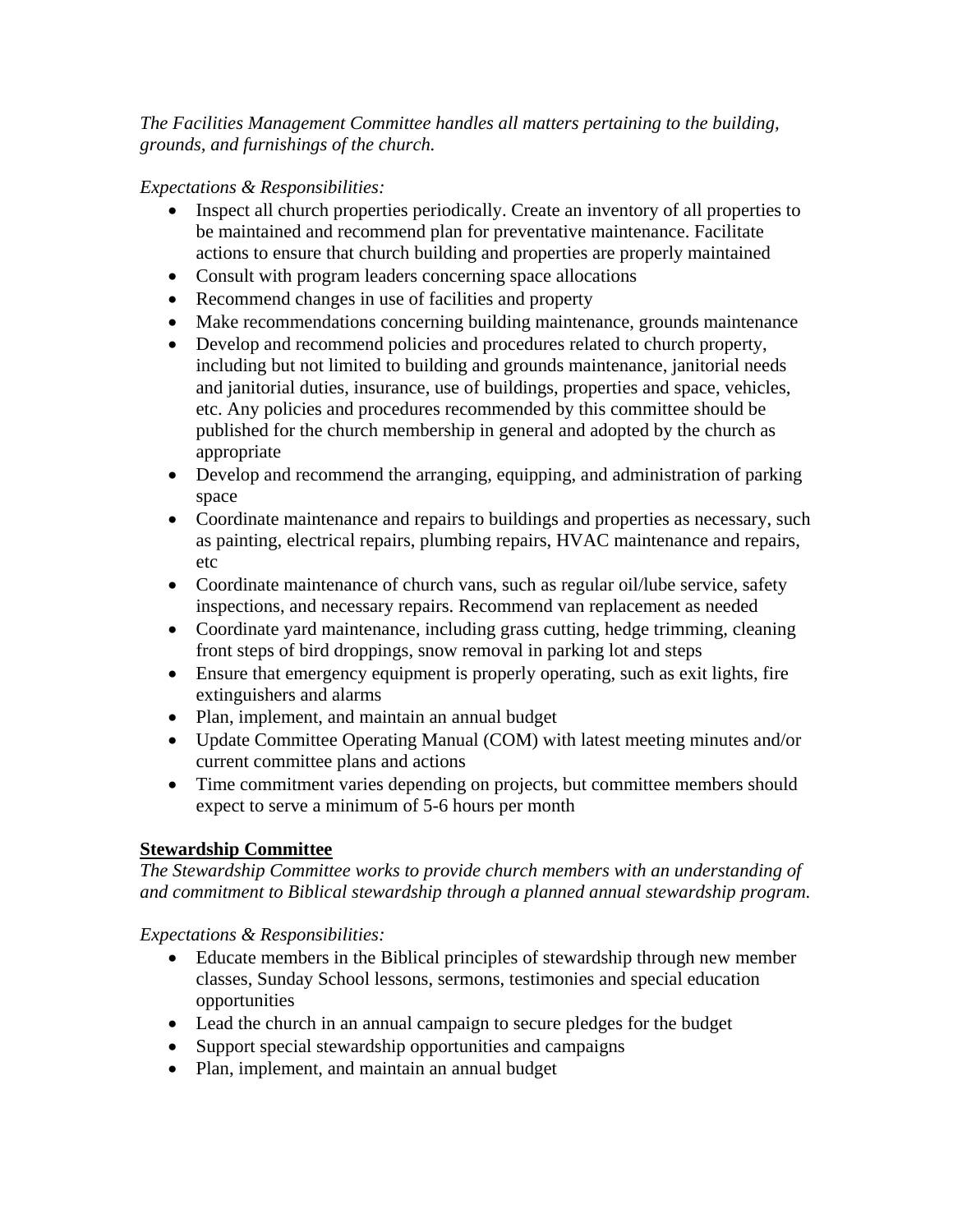- Update Committee Operating Manual (COM) with latest meeting minutes and/or current committee plans and actions
- Meet monthly for 3-4 months surrounding annual campaign

**Technology -** *The purpose is to use technology (audio, video, web, and other computer technology) to enhance the ministries of the church and assist in accomplishing stated mission and vision.*

# **Computer & Network Infrastructure Team**

*Team Expectations and Responsibilities:* 

- Insure compute and network equipment has appropriate security setup to limit the risk of security threats such as viruses, hacker intrusion, etc.
- Insure compute and network equipment continues to provide the performance necessary to meet the needs of the staff of WFBC
- Insure the compute and network equipment (including data mgmt) is configured in a manner to provide the functionality that meets the needs of the staff of WFBC
- Define any necessary processes and policies used by the team
- Update Team Operating Manual (TOM) with latest meeting minutes and/or current team plans and actions
- Establish and maintain budget that is in keeping with team goals and objectives
- Meet on a monthly basis
- Work with the hosting provider of the website and will work directly with the provider to ensure the appropriate level of service is documented and provided on a continuous basis
- Define any necessary processes and policies used by the team.
- Update Team Operating Manual (TOM) with latest meeting minutes and/or current team plans and actions
- Establish and maintain budget that is in keeping with team goals and objectives
- Meet on a monthly basis

## **Technology Training/Education Team**

- Provide technology related training/educational opportunities for WFBC staff and members
- Update Team Operating Manual (TOM) with latest meeting minutes and/or current team plans and actions
- Meet on a monthly basis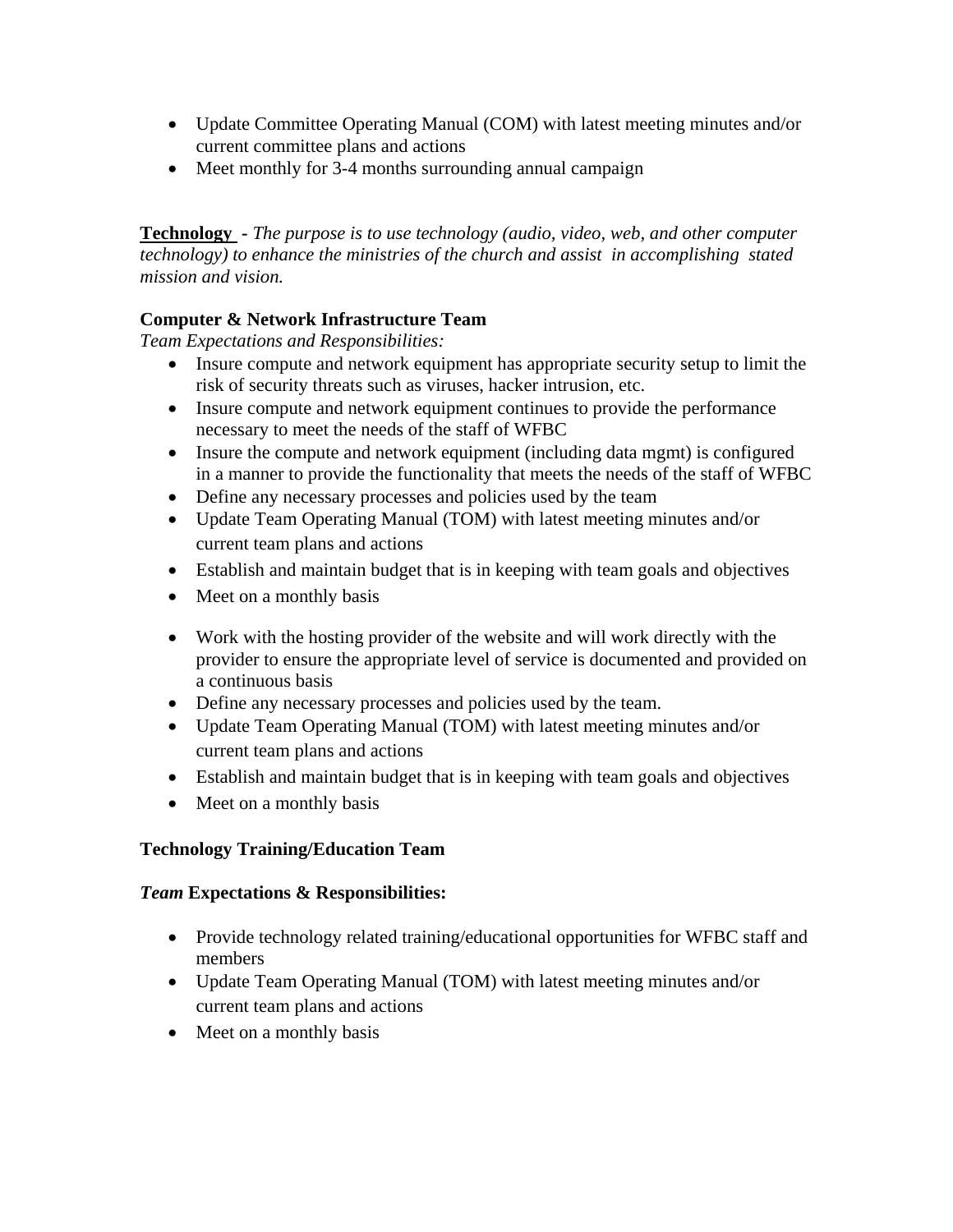# **Trustee Committee**

*The members of the Trustee Committee are custodians of the church property and serve as signatories regarding all legal matters.* 

*Expectations & Responsibilities:* 

- Hold legal title to all church property (as required by state law) and act only as directed by the church in business session
- Sign all legal documents involving church property, upon direction by the church in business session
- Maintain an up-to-date inventory of all church property, mortgage loans, and insurance on church property. (Such information should be kept in a safety deposit box with copies filed in the church office for ready reference.)
- Relate to appropriate civil officials in all legal matters involving the church
- Keep abreast of latest insurance and legal changes (innovations, programs, etc.), report such changes to the appropriate church leaders, and advise the church staff and appropriate committees concerning legal matters
- Counsel with appropriate church officers and committees in matters related to church properties, i.e., finance committee, treasurer, property committee, Deacons, insurance committee, and long range planning committee, etc.
- Maintain all church legal documents in conjunction with the church clerk
- If qualified, serve as resource personnel to the church staff and church families in legal matters
- Communicate with the Leadership Council and Deacons to report on current plans and ideas as necessary
- Plan, implement, and maintain an annual budget as necessary
- Update Committee Operating Manual (COM) with latest meeting minutes and/or current committee plans and actions
- Meet quarterly

# **Long Range Planning Committee**

*The Long Range Planning Committee is responsible for developing and maintaining a long-term strategic plan based on input from the congregation, teams, committees, and staff.* 

- Lead the Church in developing a strategic plan for a 3-year period in keeping with the church's core values
- Organize steps to reach goals of 3-year plan
- Annually review and revise the 3-year plan to keep the church on track for execution
- Plan, implement, and maintain an annual budget
- Update Committee Operating Manual (COM) with latest meeting minutes and/or current committee plans and actions
- Meet twice per year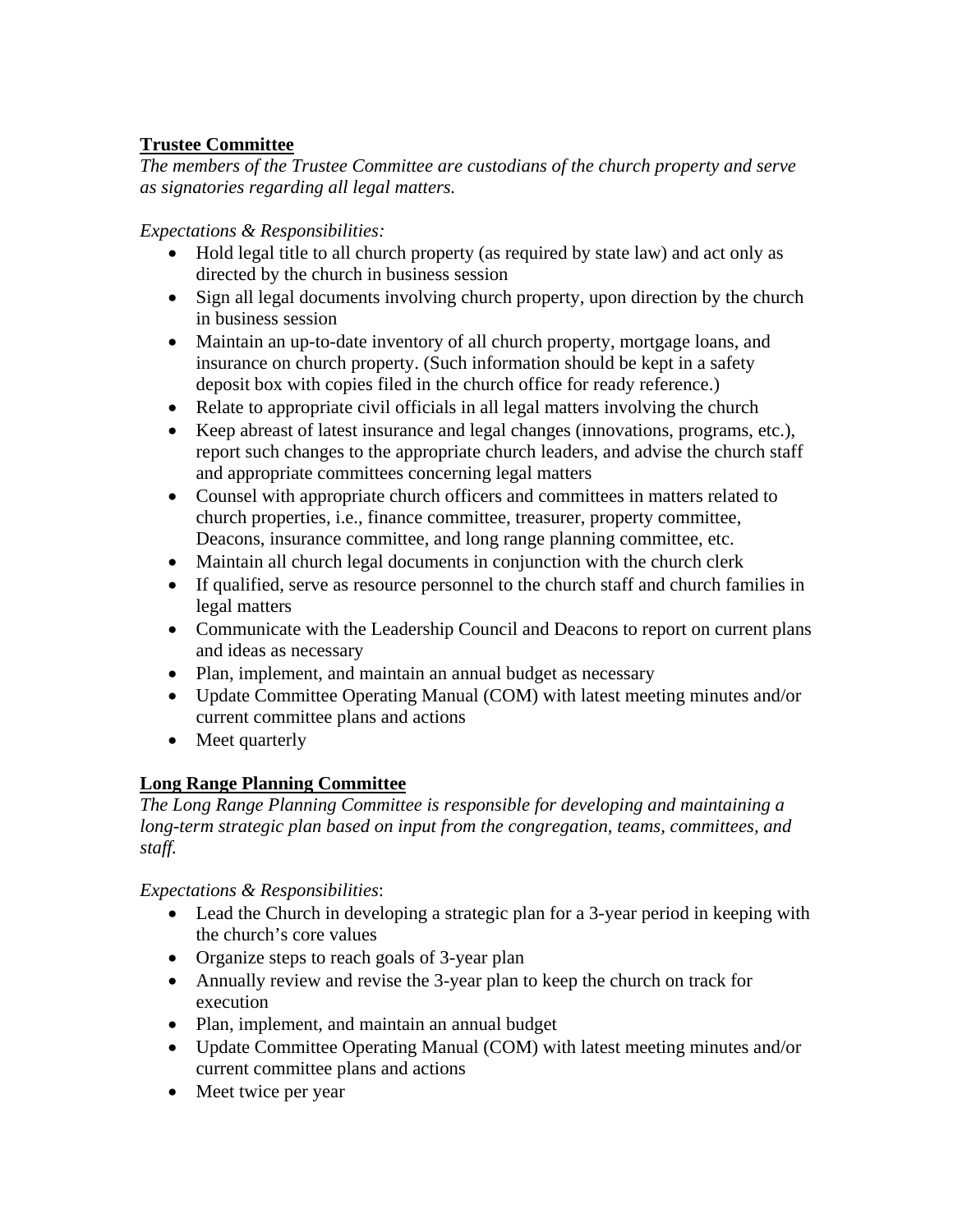# **History Committee**

*The History Committee is responsible for collecting and safeguarding all historical records and ensures that adequate records are kept for future reference.* 

## *Expectations & Responsibilities:*

- Seek, collect, maintain, and display historical materials
- Collect materials from the ongoing life of the church for future reference
- Encourage interest, awareness, and knowledge of the church's history
- Plan, implement, and maintain an annual budget
- Update Committee Operating Manual (COM) with latest meeting minutes and/or current committee plans and actions
- Meet quarterly

# **Memorials Committee**

*The Memorials Committee supervises all memorial gifts given to the church.* 

# *Expectations & Responsibilities:*

- Oversee collection and distribution of memorial funds
- Plan, implement, and maintain an annual budget
- Update Committee Operating Manual (COM) with latest meeting minutes and/or current committee plans and actions
- Meet twice per year

# **Media Library Committee**

*The Media Library Committee is responsible for maintaining a well-selected collection of books, periodicals, internet resources, and other materials that will aid in education of the congregation.* 

- Organize volunteer staff and materials to maintain an adequate church library of materials and equipment
- Actively promote the use of library service materials and equipment in all church activities and programs
- Enlist volunteer personnel to adequately staff the library
- Select, catalogue, and keep in good condition all books periodicals, library and visual aid material and equipment
- Advise on the procurement and maintenance of all library service equipment
- See that the library is properly organized. Keep books, periodicals, visual aids and library service equipment properly arranged
- Schedule, announce, and keep definite hours
- Plan, implement, and maintain an annual budget
- Update Committee Operating Manual (COM) with latest meeting minutes and/or current committee plans and actions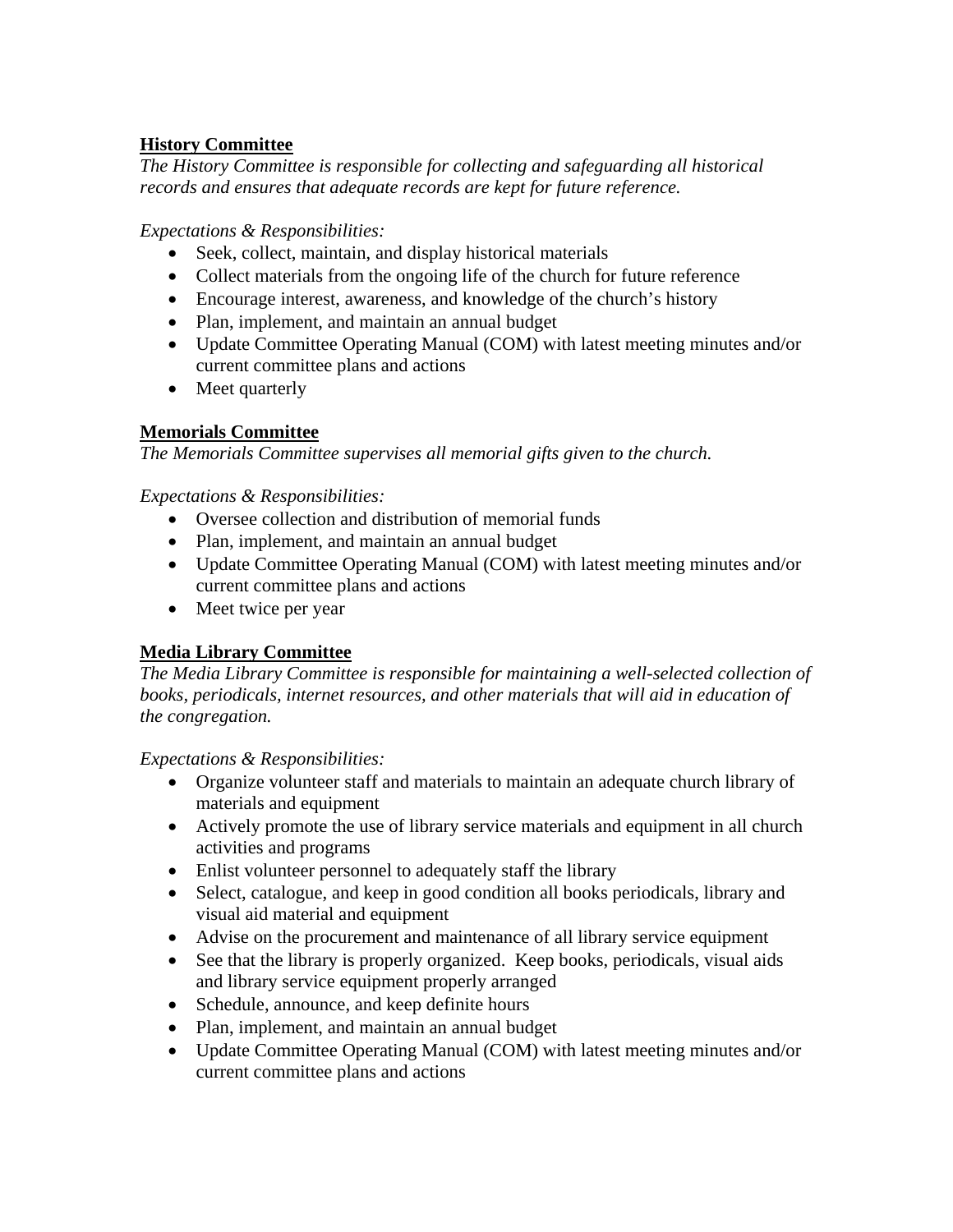• Meet twice per year. Members serve in the library on a rotational basis at least 10 times per year

## **Nominating Committee**

*The Nominating Committee is responsible to the congregation for choosing candidates for committee positions and assists as needed in recruiting members for team positions.* 

*Expectations & Responsibilities:* 

- Seek-out, and enlist church committee members and general church officers
- Assist church leaders in enlisting qualified persons to fill church–elected positions of leadership in their respective organizations
- Present volunteer workers to the church for election
- Select and recommend members for ministry teams when staffing goals are not met through volunteering
- Plan, implement, and maintain an annual budget
- Update Committee Operating Manual (COM) with latest meeting minutes and/or current committee plans and actions
- Meets 6-8 times per year. Meeting times are concentrated around late summer and early fall

## **Stephenson Center Committee**

*The Stephenson Center Committee coordinates all aspects of programming and operations for the facility to effectively reach the community for Christ.* 

*Expectations & Responsibilities:* 

- Provide oversight and general management of the Stephenson Center
- Work with professional and volunteer staff to ensure the Stephenson Center maintains accepted programming and operating procedures
- Recruit and coordinate volunteer staff for facility
- Plan, implement, and maintain an annual budget
- Update Committee Operating Manual (COM) with latest meeting minutes and/or current committee plans and actions
- Meets monthly

## **WEE Care Committee**

*The WEE Care Committee oversees the management of the WEE Care Preschool Program and serves as liaison between the program and the church.* 

- Have a genuine love and concern for the total well-being of children
- Make decisions concerning policies and procedures of WEE Care programs, personnel matters, program revisions, supervisions, etc.
- Coordinate special projects such as meeting with all weekday and after school care staff twice a year, open houses, art festival, etc.
- Be alert to ways and suggestions to improve the WEE Care program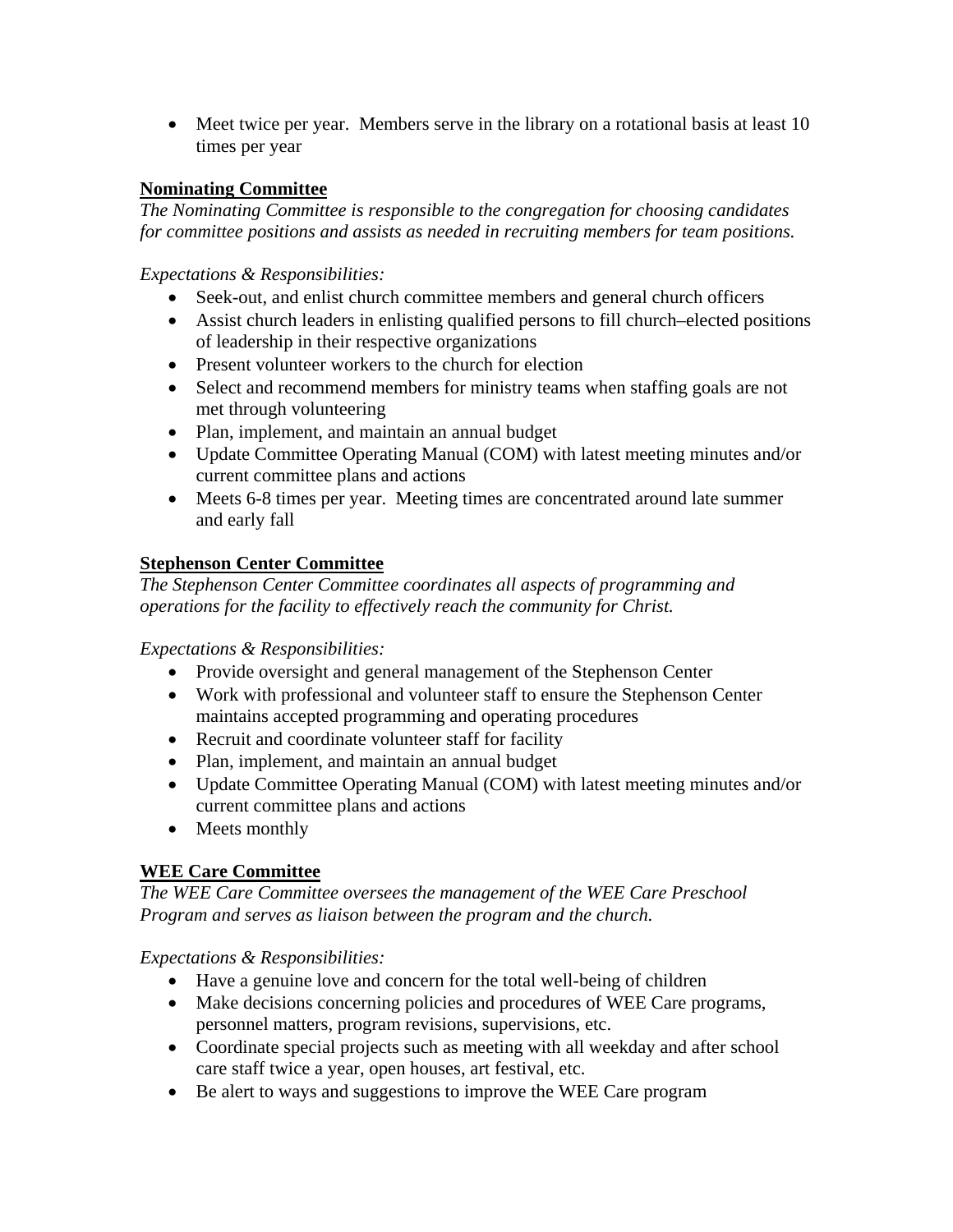- Consult with and give support to Director of WEE Care programs as needed
- Interpret the WEE Care programs to church members and potential participants when possible
- Oversee the operation of Weekday Early Education program
- Coordinate and provide special projects such as meeting with all weekday staff twice a year, open houses, art festival, etc.
- Promote the WEE Care program to the community as an outreach ministry of the church
- Plan, implement, and maintain an annual budget
- Update Committee Operating Manual (COM) with latest meeting minutes and/or current committee plans and actions
- All members of children's teams must pass mandatory background check
- Meet monthly

# **Data Entry Committee**

*Oversee all aspects of data entry process including, but not limited to, Church Councils and Administrative functions of the church.* 

- Maintain all aspects of data entry function including physically entering data into church software.
- Work with church Administrative Office to ensure all data is entered and maintained timely and accurately.
- Communicate with council leaders to ensure all data is entered and maintained timely and accurately.
- Committee shall be made up of no less than 6 members and no more than 9 members and shall serve on a three year rotating basis.
- Committee meets on a quarterly basis with additional communication being done via e-mail as needed. Each committee member is responsible for a portion of data entry that will be done on their own time outside of committee meetings and can be completed at their respective homes. Depending on which piece of the data entry process a committee member is responsible for the commitment may be weekly, monthly, or on an as needed basis.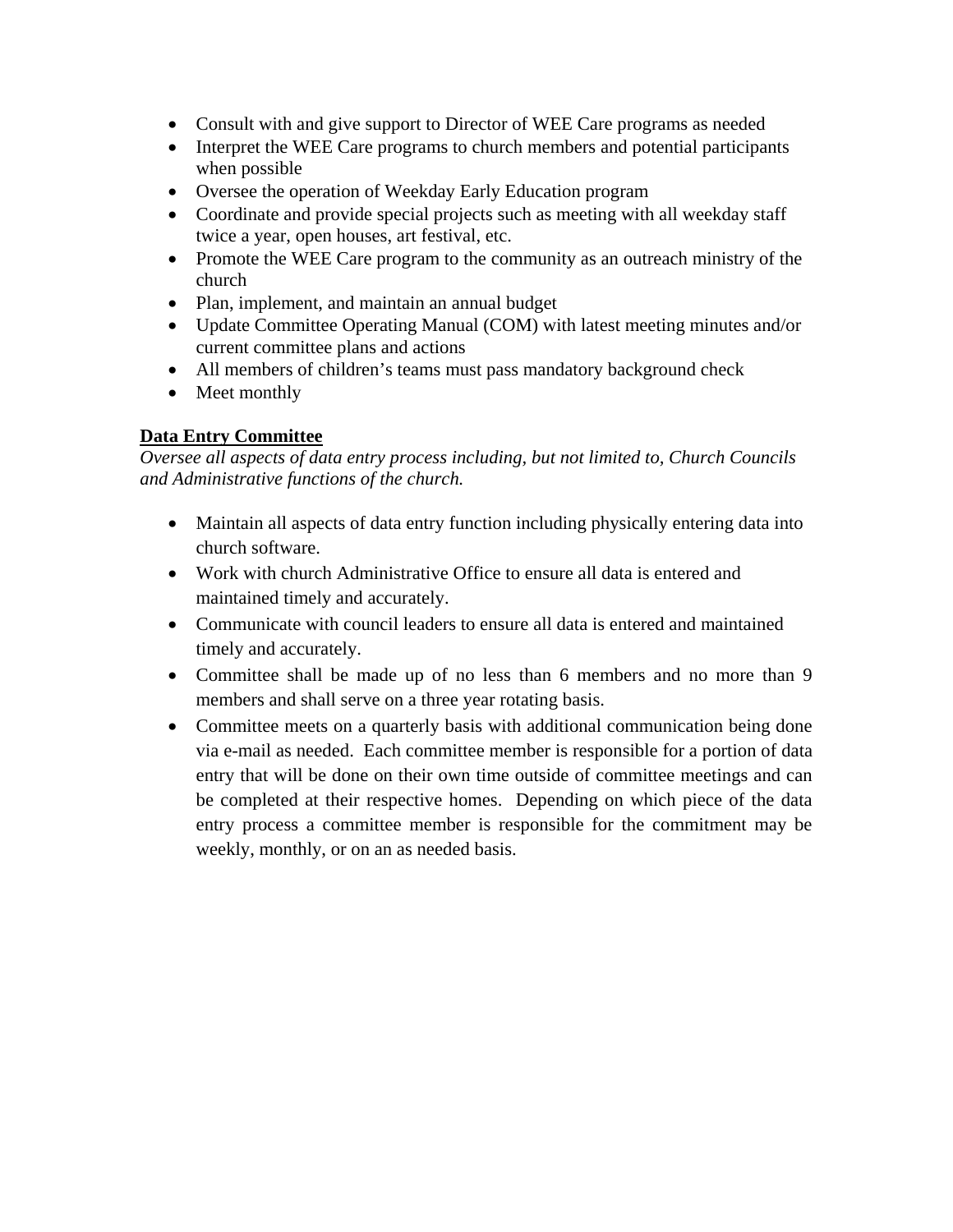# **CHILDREN'S COUNCIL**

# **Children's Ministry Team**

*The Children's Ministry Team plans, promotes, co-ordinates, and evaluates a comprehensive Children's Ministry at WFBC.* 

## *Team Expectations & Responsibilities:*

- Assist the Children's minister with the organization of special events that will encourage the spiritual development of children and their families.
- Provide a forum for the members and directors of all children's and preschool ministries, including music, Sunday School, Vacation Bible School, Children's Church, missions organizations, weekday early education, Bible drill programs, Fall Festival, and child care to exchange ideas, coordinate scheduling and calendars and facilities, and address other concerns as needed.
- Oversee the distribution of funds from the Abby Cook Fund to ensure it is used to support the Children's Ministries of our church.
- All members of children's teams must pass mandatory background check
- Update Team Operating Manual (TOM) with latest meeting minutes and/or current team plans and actions
- Develop and implement the annual Children's Ministry budget and calendar of events.
- Meet two to four times per year

# **VBS Team**

*The VBS Team plans, promotes, implements, and evaluates annual Vacation Bible School.* 

## *Team Expectations & Responsibilities:*

- Provide and produce an environment during a condensed, one week period that invites the community to grow and evolve with us spiritually
- Stimulate growth and knowledge of the Bible in a diverse and less structured fun atmosphere
- Work with the Children's minister, VBS Director, and VBS Assistant Director to plan, promote, implement, and evaluate the church's annual Vacation Bible School program during the summer months
- All members of children's teams must pass mandatory background check
- Update Team Operating Manual (TOM) with latest meeting minutes and/or current team plans and actions
- Make recommendations to the Children's Ministry Team for annual budget needs for VBS
- Meet at least twice per year

# **Child Care Team**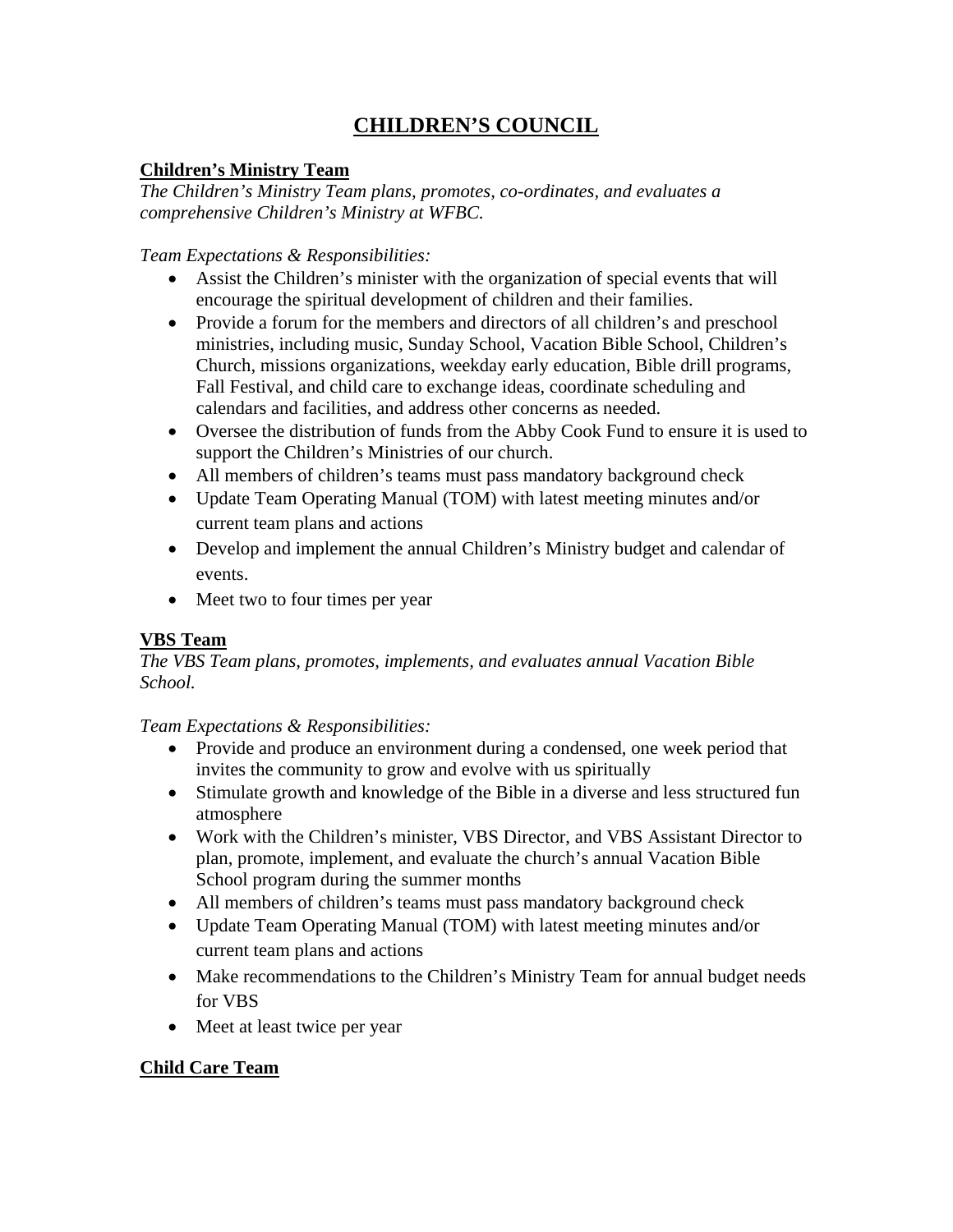*The Child Care Team coordinates and provides safe and effective care of children in the life of the church.* 

*Team Expectations & Responsibilities:* 

- Provide effective, nurturing, and compassionate environments in which preschoolers and children are able to discover that God loves and cares for each of them
- Demonstrate dedication to providing safe and effective care of children
- Be very familiar with church policies and procedures for the preschool and children's ministry areas
- Work to provide and coordinate child care as needed for the life of the church in the following areas of service:
	- o Early Worship coordination of child care during the 8:30am worship service on Sundays
	- o Shared Care coordination of child care during the 11:00am worship service on Sundays
	- o Wednesday Evenings coordination of child care during the Wednesday evening programming, including adult choir rehearsal
	- o Special Events coordination of child care during occasional special events when requested by the church
- Contact child care providers to communicate needs and to remind them of their assigned time of service
- All members of children's teams must pass mandatory background check
- Update Team Operating Manual (TOM) with latest meeting minutes and/or current team plans and actions
- Make recommendations to the Children's Ministry Team for annual budget needs for church-wide childcare.
- Meet at least twice per year

# **Children's Church Team**

*The Children's Church Team provides a children's church program.* 

- Plan, co-ordinate, and implement the children's church program for the church year. This program is designed to serve children in Kindergarten and Grade 1 and it meets weekly during 11:00am worship service
- Enlist workers for Children's Church
- Establish worker schedules for this program
- All members of children's teams must pass mandatory background check.
- Update Team Operating Manual (TOM) with latest meeting minutes and/or current team plans and actions
- Make recommendations to the Children's Ministry Team for annual budget needs for children's church
- Meet as needed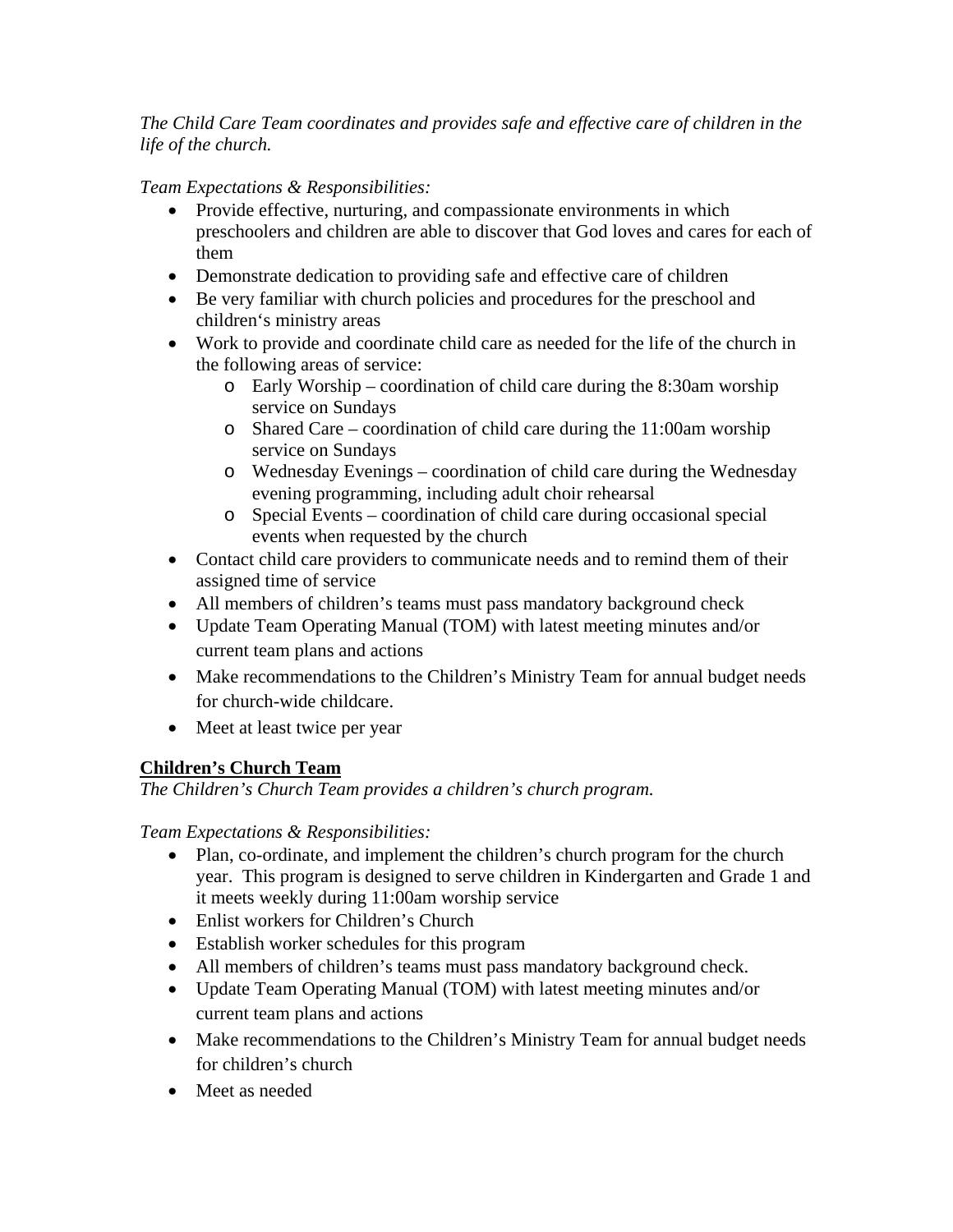# **Fall Festival Team**

*The Fall Festival Team plans, promotes, implements, and evaluates the annual Fall Festival. Fall Festival is a means for reaching out to our community with a fun, familyfriendly, cost-free environment for participants.* 

*Team Expectations & Responsibilities:* 

- Plan, promote, and implement the annual children's Fall Festival
- Coordinate workers and booths for this event
- Coordinate work of this team with the Outreach Team for the purpose of followup contacts to be made to guests who attend
- All members of children's teams must pass mandatory background check
- Update Team Operating Manual (TOM) with latest meeting minutes and/or current team plans and actions
- Make recommendations to the Children's Ministry Team for annual budget needs for this ministry
- Meet twice per year, and more often if needed prior to the festival date

# **Children's Bible Drill Team**

*The Children's Bible Drill Team plans, promotes, implements, and evaluated the annual Children's Bible Drill program. It consists of a director and the leaders of each age group.* 

# **Children's Bible Drill – Grades 1-3**

*The goal of this team is to teach children about the Bible itself. Classes are offered for children in Grades 1-3. These classes meet once per week for the months of September through May.* 

- Teach and assist with the Bible Drill classes to help participating students:
	- o increase in knowledge of the Bible
	- o develop skill in locating Bible books and key passages
	- o memorize the names of the books of the Bible in order plus selected Bible verses and key passages
	- o learn how to apply the Bible to their lives
- $\bullet$  Help students understand the drilling process in the  $4<sup>th</sup>$ -6<sup>th</sup> grade level of Bible Drill
- Help educate the congregation about the Children's Bible Drill Program and its importance
- Work with the Bible Drill Director and Minister of education on necessary calendaring
- Maintain accountability for budgeting
- Serve weekly for the months of September through May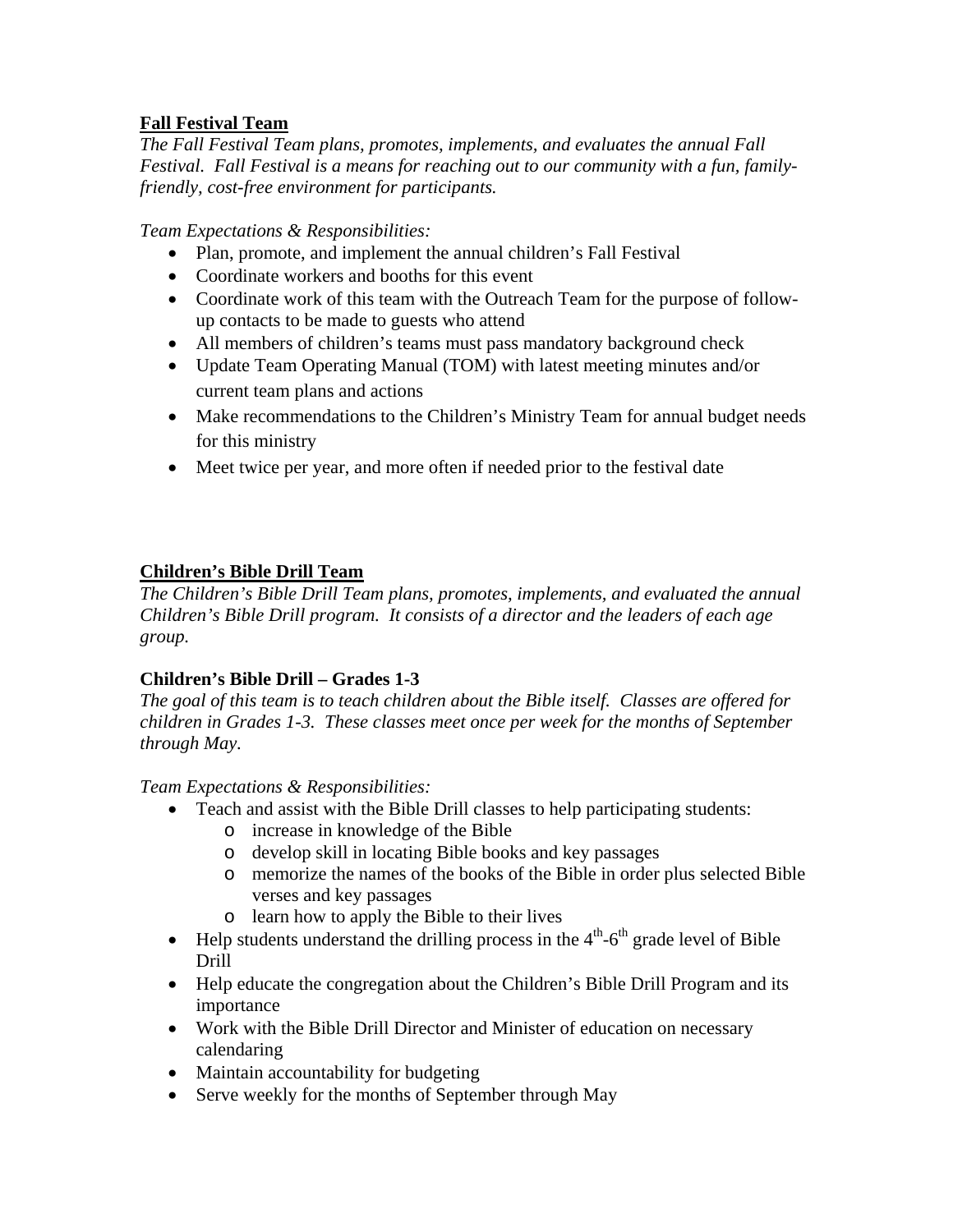- Update Team Operating Manual (TOM) with latest meeting minutes and/or current team plans and actions
- All members of children's teams must pass mandatory background check

# **Children's Bible Drill – Grades 4-6**

*The goal of this team is to teach children about the Bible itself. Those children who choose are encouraged and trained to participate in the church, associational, and state Bible Drills in the Spring of the year. Classes meet once per week for the months of September through May.* 

- Teach and assist with weekly Bible Drill classes to help participating students:
	- o increase in knowledge of the Bible
	- o develop skill in locating Bible books and key passages
	- o memorize the names of the books of the Bible in order plus selected Bible verses and key passages
	- o learn how to apply the Bible to their lives
- Encourage students to participate in church, association, and state drills
- Help educate the congregation about the Children's Bible Drill program and its importance
- Provide feedback to Minister of Education regarding curriculum, classroom space, communication, etc.
- Work with the Bible Drill Director and minister of education on necessary calendaring.
- Maintain accountability for budgeting
- Serve weekly for the months of September through May
- Update Team Operating Manual (TOM) with latest meeting minutes and/or current team plans and actions
- All members of children's teams must pass mandatory background check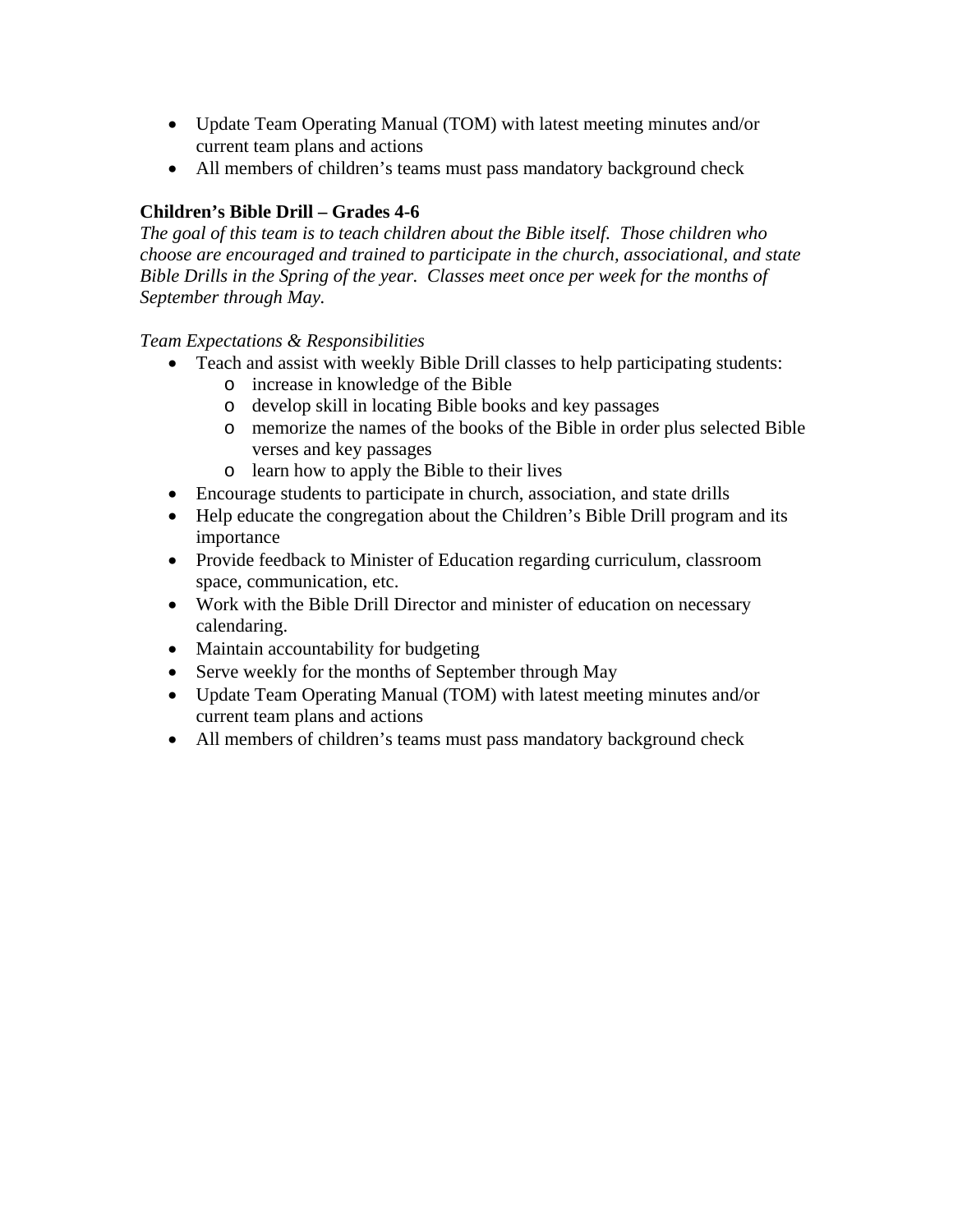# **DEACON MINISTRY TEAMS**

- o **Contact:** Make contact with members to gather feedback and to help ensure members are engaged in small group opportunities. The Contact Ministry organizes volunteers who send cards to let them know we are holding them in prayer, reaching out to members in times of celebration and times of concern.
- o **Food**: Organizes volunteers and coordinates their work with that of the Sunday School classes and other small groups in church to ensure meals are provided to church families who are in exceptional times as a means of communicating our support and love.
- o **@Home:** Looks for ways to help families in WFBC with their physical needs as a way to communicate our love and support for them while the family is in an exceptional time by providing light home repairs, yard work, transportation, or other similar assistance.
- o **Prayer and Renewal**: Maintains a church-wide prayer chain via email in order to rapidly communicate prayer requests. Prayer and Renewal plans our annual Renewal service, creates periodic meetings with our partner churches throughout the year, and sponsors church-wide spiritual building activities/events.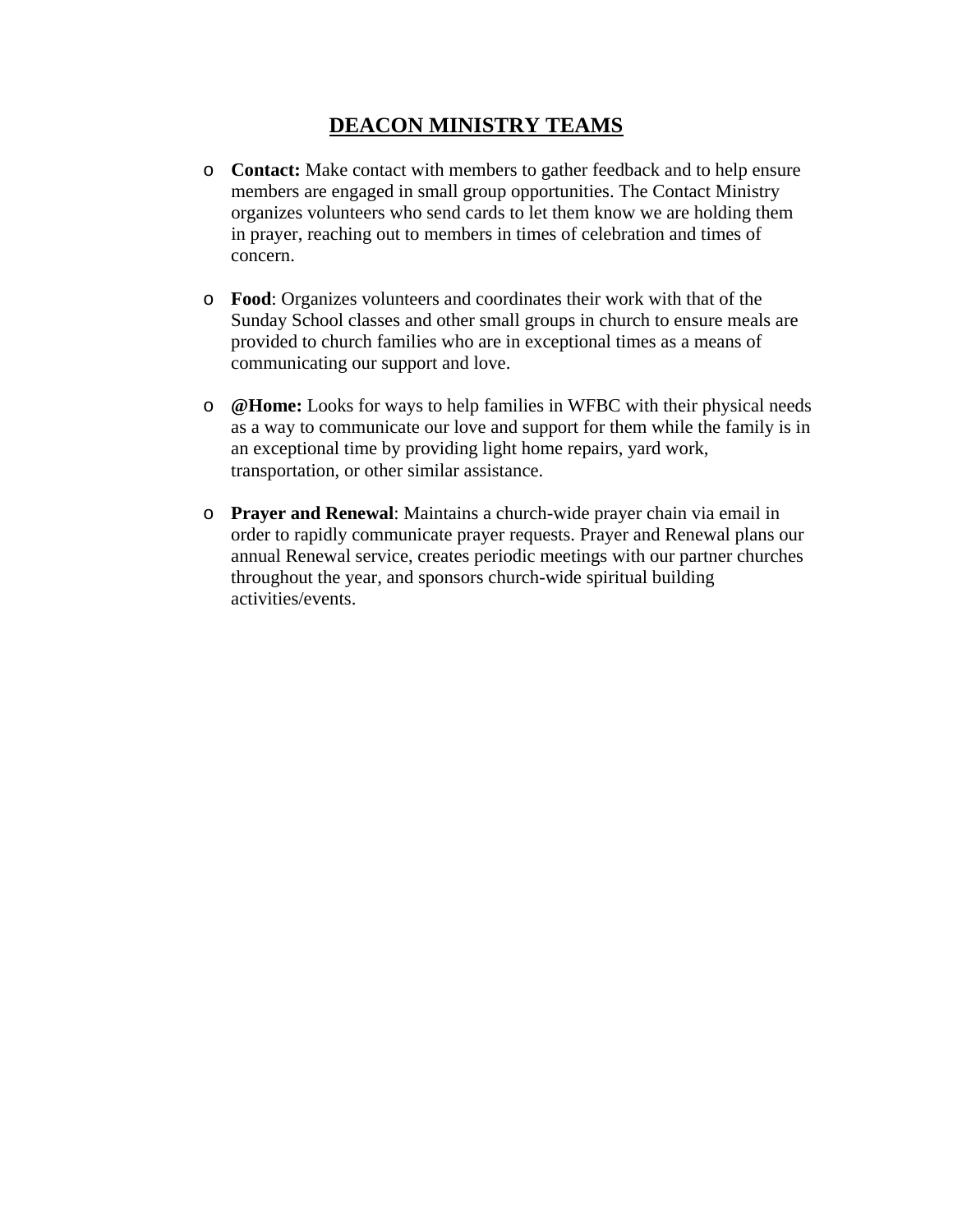# **EDUCATION COUNCIL**

#### **Sunday School Leadership Team**

*The SS Leadership Team works closely with the pastor and minister of education to set goals and evaluate the Sunday School program's effectiveness in engaging people in Bible study, outreach, ministry, fellowship, and worship through open Bible study groups. This team consists of the Education Council Team Leader, the Data Entry Team, and The SS Division/Department Directors.*

#### **Adult Sunday School Team**

*The Adult SS Team consists of the Adult Division Director, the Department Directors (once established), and the Adult SS Teachers. This team will oversee and develop the Adult SS ministries of the church.* 

*Team Expectations & Responsibilities:* 

- Assist the minister of education in developing the adult SS program of the church and work with the minister of education on plans, evaluations, procedures, and special programs for the year
- Assist with enlisting and training new teachers, class outreach leaders, and class secretaries.
- Co-ordinate with respective class secretaries a system and procedure for keeping weekly attendance records
- Co-ordinate with respective class outreach leaders a system and procedure for immediate contact with guests on a weekly basis
- Co-ordinate with respective class members/care group leaders a system and procedure for follow-up with members who are absent
- Assist in promotion and publicity of SS events (i.e. High Attendance Sunday) and outreach to the community
- Evaluate needs related to space, budge, Bible study curriculum, supplies, resources. Recommend actions related to needs
- Team members will meet once/quarter and as needed Adult SS Classes include:

Senior Adult Department Friendship Seekers Median Adult Department Barnabas Faith Growers Bible Book Agape Koinonia Two –or-More-Gathered Young Adult Branches Adult 10 Explorers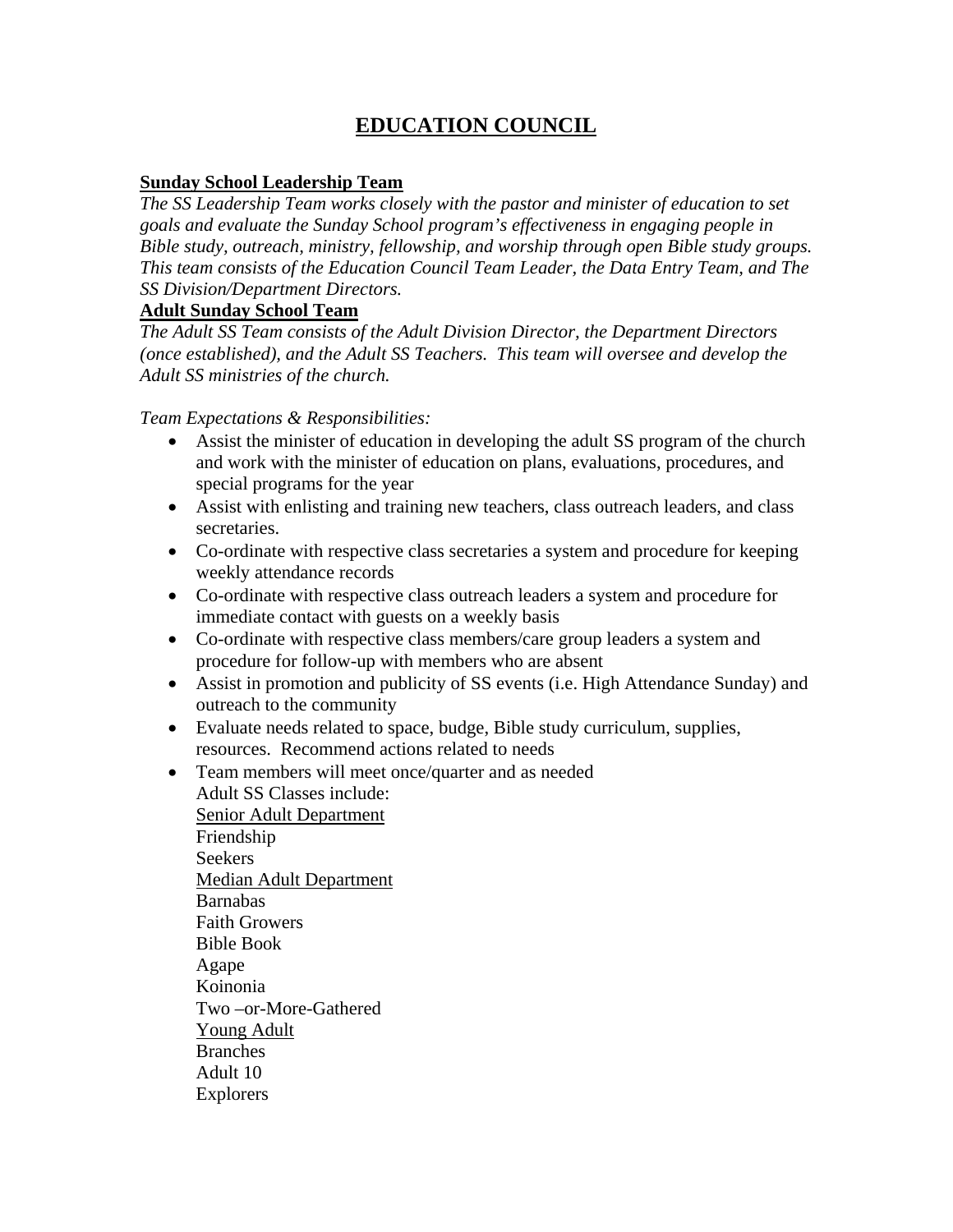Exodus Specialty Adult Department Deaf College and Career

# **Youth Sunday School Team**

*The Youth SS Team consists of the Youth SS Department Director and the Youth SS Teachers. This team will oversee and develop the Youth Sunday School ministry of the church.* 

*Team Expectations & Responsibilities:* 

- Assist the minister of education in developing the Youth SS program of the church and work with the minister of education on plans, evaluations, procedures, and programs for the year.
- Assist with enlisting and training new teachers
- Co-ordinate and implement a plan and procedure for taking weekly attendance records
- Coordinate and implement a plan and procedure for immediate contact with guests on a weekly basis
- Coordinate and implement a plan and procedure for follow-up with members who are absent
- Assist in promotion and publicity of SS events and outreach strategies
- Evaluate needs related to space, budget, Bible study curriculum, supplies, and resources
- Recommend actions related to needs
- Promote fellowship among youth class members and others on leadership team. Assist with the planning of social events for the Youth SS Dept
- Team members will meet once per quarter and as needed
- All members of youth teams must pass mandatory background check Youth SS classes include:

 Grades 11-12 Grades 9-10 Grades 7-8

# **Children's Sunday School Team**

*The Children's SS Team consists of the Children's SS Department Director and the Children's SS Teachers. This team will oversee and develop the total ministry of the Children's SS Department.* 

- Assist minister of education in developing the Children's SS program of the church. Work with Department Director and minister of education on plans, evaluations, procedures, and any special programs for the year
- Assist with enlisting and training new teachers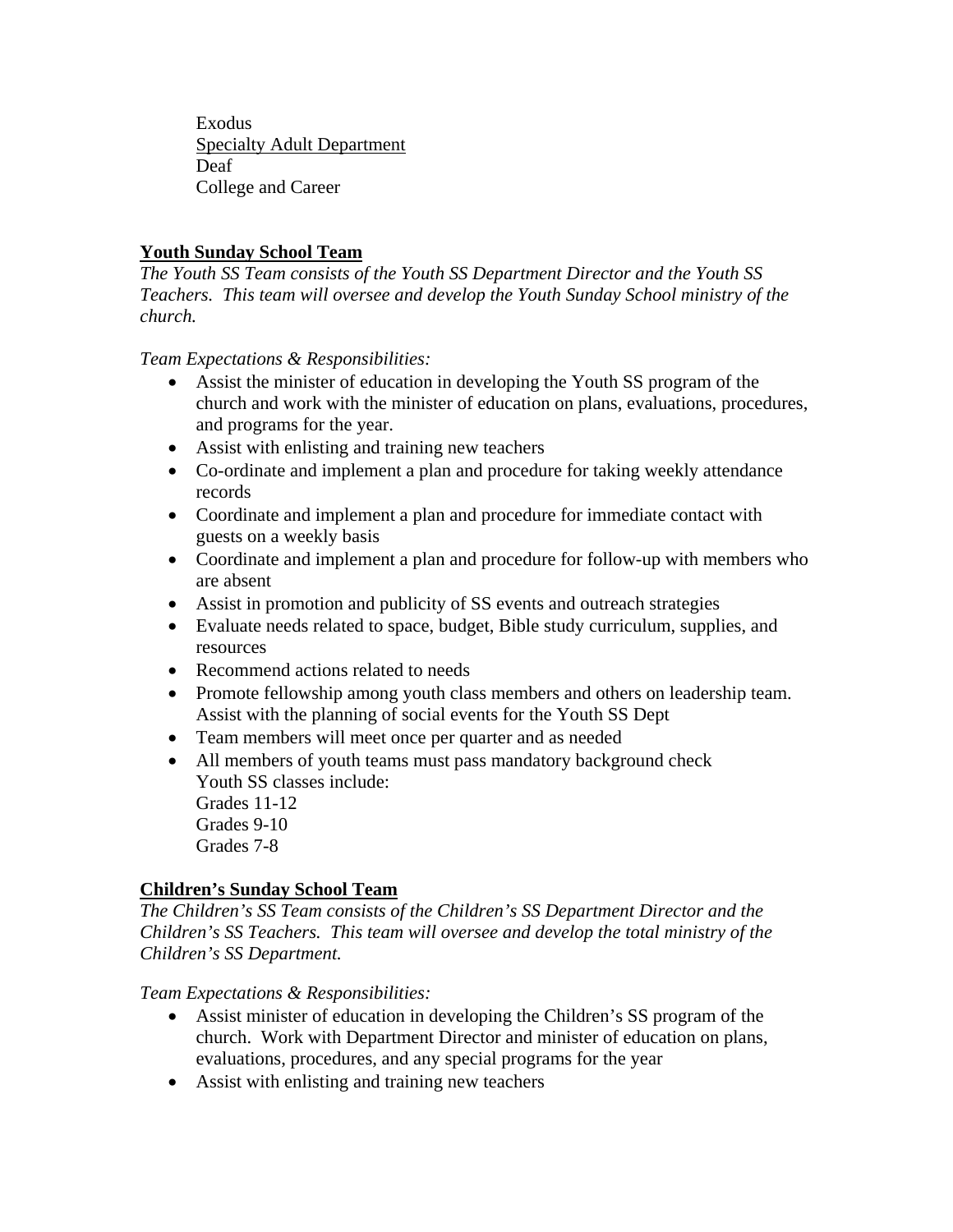- Coordinate and implement a plan and procedure for keeping weekly attendance records
- Coordinate and implement a plan and procedure for immediate contact with guests and/or their families on a weekly basis
- Coordinate and implement a plan and procedure for follow-up with members who are absent
- Evaluate needs related to space, budget, Bible study curriculum, supplies, and resources. Recommend actions related to needs
- Team members will meet once per quarter and as needed
- All members of children's teams must pass mandatory background check Children's SS Classes include:
	- Grade 6
	- Grade 5
	- Grade 4
	- Grade 3
	- Grade 2
	- Grade 1

# **Preschool Sunday School Team**

*The Preschool SS Team consists of the Preschool SS Department Director and the Preschool SS Teachers. This team will oversee and develop the total ministry of the Preschool SS Department.* 

- Assist the minister of education in developing the Preschool SS program of the church. Work with the Department Director and minister of education on plans, evaluations, procedures, and programs for the year
- Assist with enlisting and training new teachers
- Coordinate and implement a plan and procedure for keeping weekly attendance records
- Coordinate and implement a plan and procedure for immediate contact with guests and their families on a weekly basis
- Coordinate and implement a plan and procedure for follow-up with members who are absent
- Evaluate needs related to space, budget, Bible study curriculum, supplies, and resources. Recommend actions related to needs
- Coordinate and implement greeting of parents at classroom door when they arrive and maintaining department security system
- Team members will meet once per quarter and as needed
- All members of this team must pass mandatory background check Preschool SS Classes include: Kindergarten, 4-Year Old Class 3-Year Old Class 2-Year Old Class Toddler Class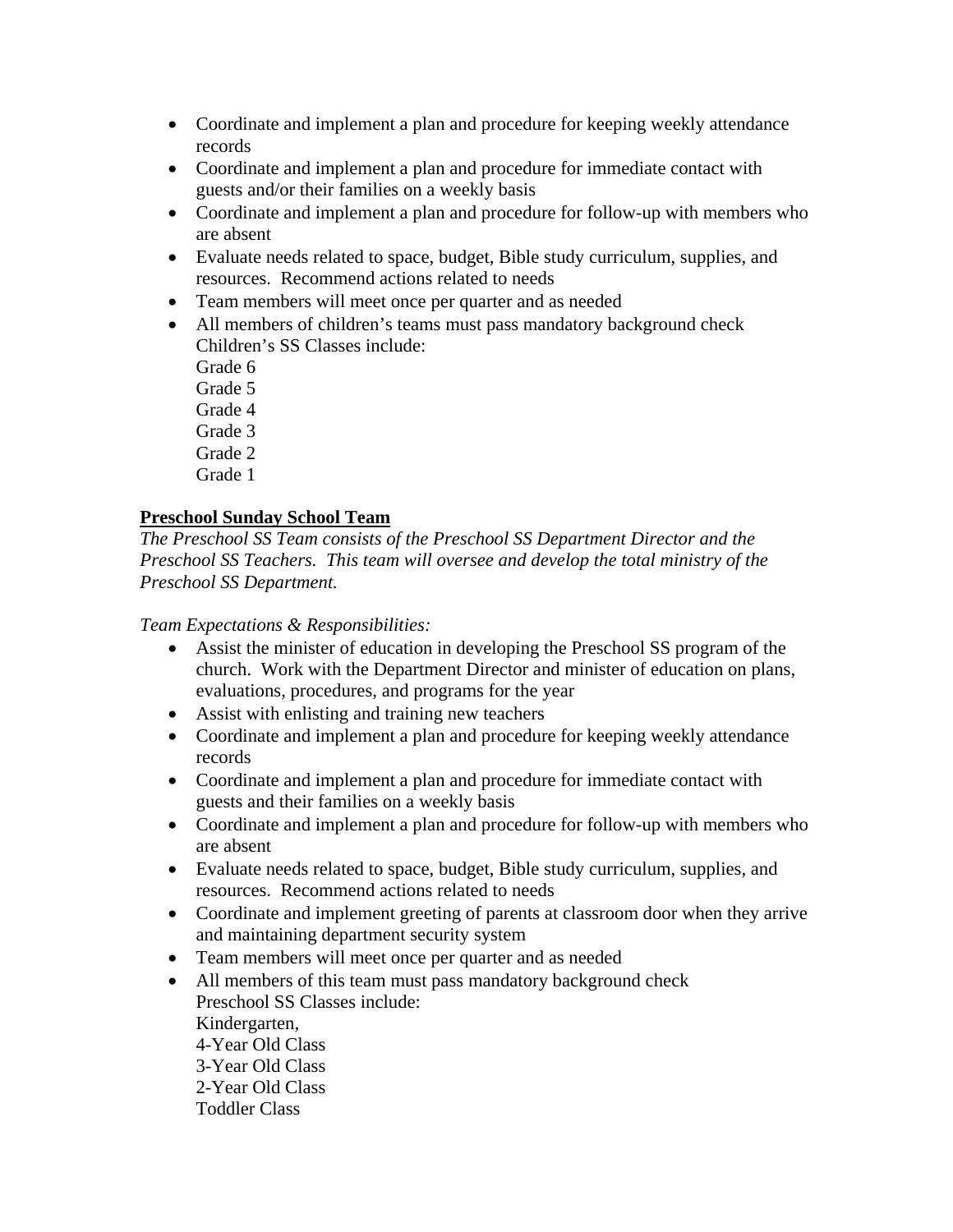## Crib Nursery

# **Discipleship Team**

*The Discipleship Team plans, promotes, implements, and evaluates discipleship training and spiritual growth opportunities.* 

*Team Expectations & Responsibilities:* 

- Develop a comprehensive ministry of the church that provides discipleship training and spiritual growth for participants
- Work with the pastor and staff to coordinate and provide small group studies in addition to Sunday School offerings
- Work with the pastor to provide and promote study plans for Wednesday evenings with adults
- Work with pastor and staff to provide training for new Christians
- Help coordinate and oversee programs and groups designed to provide spiritual formation. This could include spiritual development classes, prayer groups, deacon prayer ministry, and more
- Explore resources for spiritual development and evaluate which would be appropriate for our congregation
- Update Team Operating Manual (TOM) with latest meeting minutes and/or current team plans and actions
- Make recommendations to Education Council Leader concerning annual budget needs
- Meet at least twice per year

# **Senior Adult Team**

*The Senior Adult Team plans, promotes, implements, and evaluates ministry with and for senior adults*.

- Develop activities and events that maximize the participation of senior adults in the WFBC Senior activities
- Work with ministers to plan and implement programs for senior adults
- Survey senior adults periodically to determine interests and needs
- Coordinate plans with church calendar and arrange for transportation support as needed
- Publicize programs in newsletter, bulletins, website, etc.
- Assist the church in serving the needs of senior adults
- Update Team Operating Manual (TOM) with latest meeting minutes and/or current team plans and actions
- Make recommendations to Education Council Leader concerning annual budget needs.
- Meet two to three times per year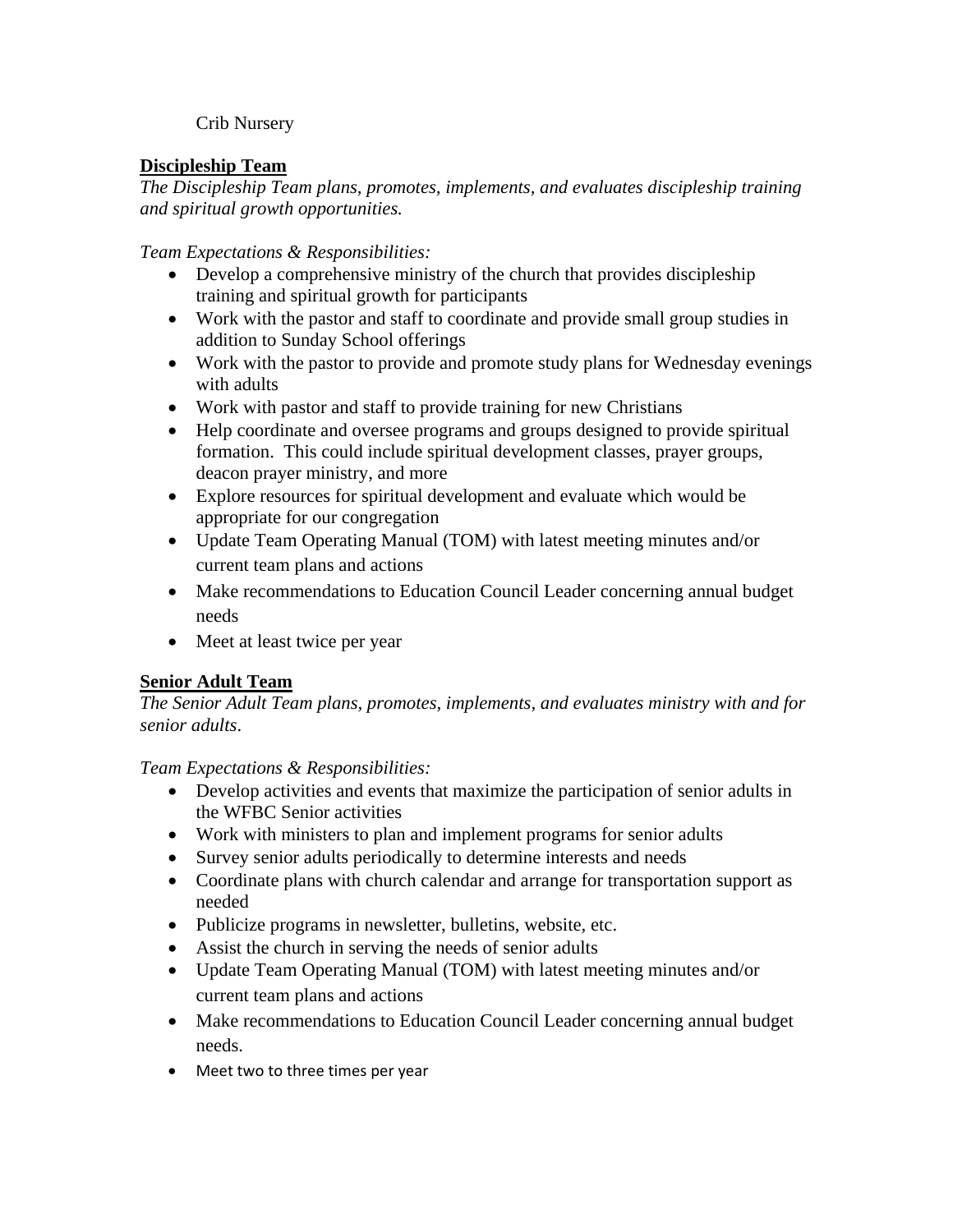# **MISSIONS COUNCIL**

**International Missions** - *International Missions is comprised of three teams that support each of the International Missions partnerships.* 

#### **Uganda Team**

*The goal of the Uganda Team is to encourage and empower a generation of orphans, one village at a time by facilitating and fostering personal relationships between Ugandan and American children and youth as well as nurturing adults in both countries. Partnerships have been established between WFBC and Agape Baptist Church and Bringing Hope to the Family both located in Uganda.* 

*Team Expectations & Responsibilities:* 

- Keep up long-term contact with the established partners in Uganda and to identify needs
- Establish plans of action to meet identified needs
- Assist in implementation and execution of plans of action at WFBC to meet identified needs
- When it is determined that mission trips would be of benefit to the people in Uganda, team members will help in all aspects of the planning involved for trips
- Work with Missions Minister and Council Team Leader on necessary calendaring
- Plan, implement, and maintain an annual budget
- Take and maintain photos of team related events
- Update Team Operating Manual (TOM) with latest meeting minutes and/or current team plans and actions
- Time commitment will depend on the needs identified. Team members can expect to meet approx. 6 times per year

**Regional/Local Missions** – *The Regional/Local Missions is comprised of four teams that support missions work being done by WFBC in the regional and local area.*

## **Good Neighbor Ministry Team**

*The goal of the Good Neighbor Team is to build community relations and goodwill. This team is active every Saturday morning at the Alston-Massenburg Center in the Northeastern Quadrant of Wake Forest to serve area residents a simple meal.* 

- Pick up supplies from the church
- Set up for event
- Serve guests
- Clean up after event
- Return supplies to the church
- Work with Missions Minister and Council Team Leader on necessary calendaring
- Plan, implement, and maintain an annual budget
- Take and maintain photos of team related events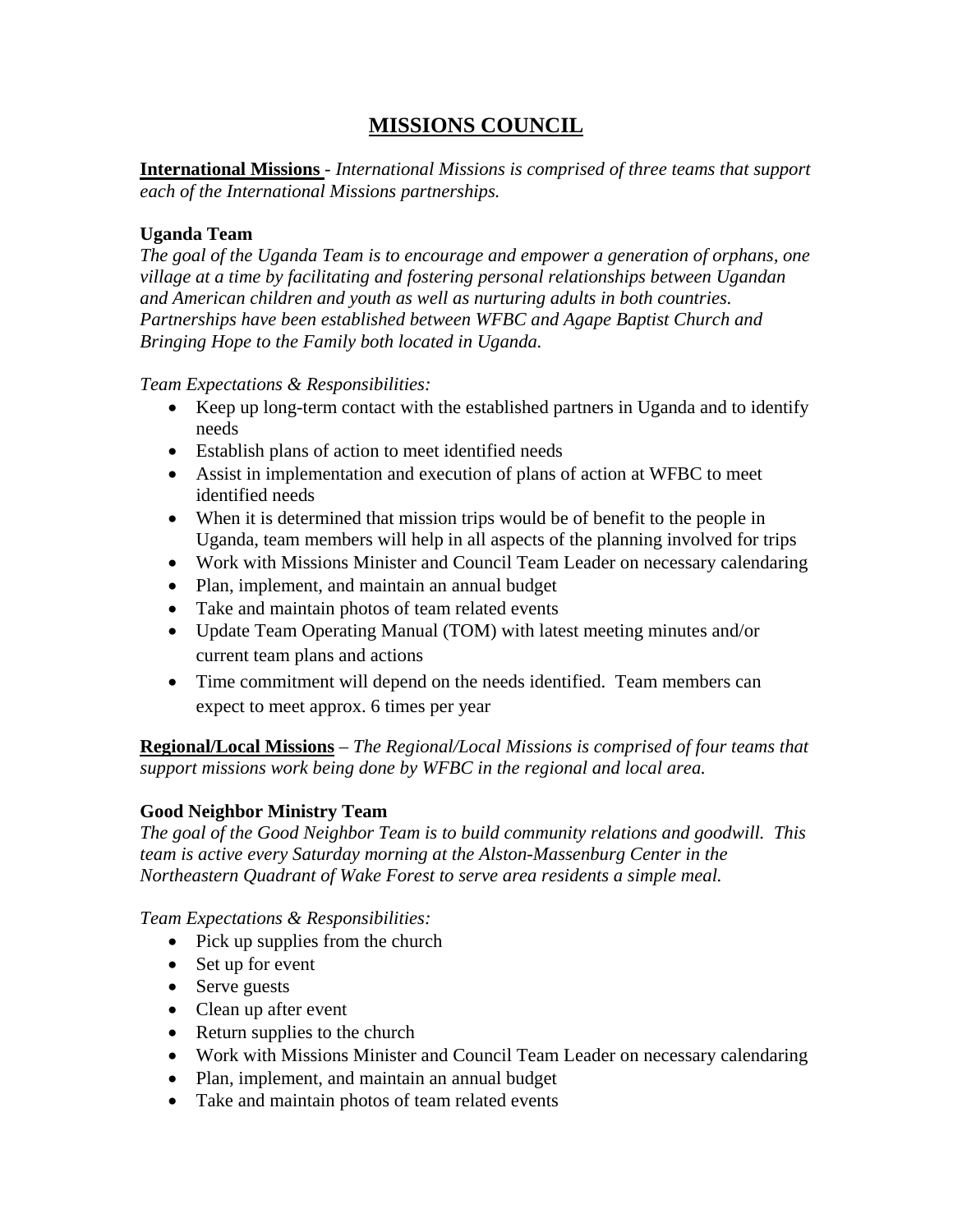- Update Team Operating Manual (TOM) with latest meeting minutes and/or current team plans and actions
- Training is provided before team members are placed on the schedule. Team members are placed on a rotating annual schedule by the Team Captain to serve on designated Saturdays. Team members should expect to serve 3-4 times per year

# **Food Shuttle Distribution**

*The goal of the Food Shuttle Distribution Team is to work with the Inter Faith Food Shuttle to provide fresh foods to area residents. The distribution occurs one designated time per month at WFBC. Volunteers from the community are also encouraged to participate.* 

## *Team Expectations & Responsibilities:*

- Coordinate all communications with the Inter Faith Food Shuttle to work out logistics
- Work with the Missions Minister and Council Team Leader for necessary publicity both within WFBC and in the community
- Work out distribution day logistics with WFBC and community volunteers
- Work with Missions Minister and Council Team Leader on necessary calendaring
- Plan, implement, and maintain an annual budget
- Take and maintain photos of team related events
- Update Team Operating Manual (TOM) with latest meeting minutes and/or current team plans and actions

# **Trees for Troops Team**

*The goal of the Trees for the Troops Team is to provide, through an adoption process, Christmas trees to soldiers and/or their families who would otherwise not be able to purchase a tree for themselves. The team also links the soldier with the person who adopted their tree so the soldier and their family can be prayed for during the holidays. The team also makes available the opportunity for individuals who adopt trees to meet personally the soldier who is receiving their tree. The adoption program is offered to WFBC as well as others in the community, state, etc.* 

- Coordinate communications between military contact to work out all logistics
- Set up a visual display at WFBC to publicize tree adoptions
- Work with the Missions Minister and Council Team Leader for necessary publicity both within WFBC and in the community and state
- Send mailings to past donors asking for current year adoptions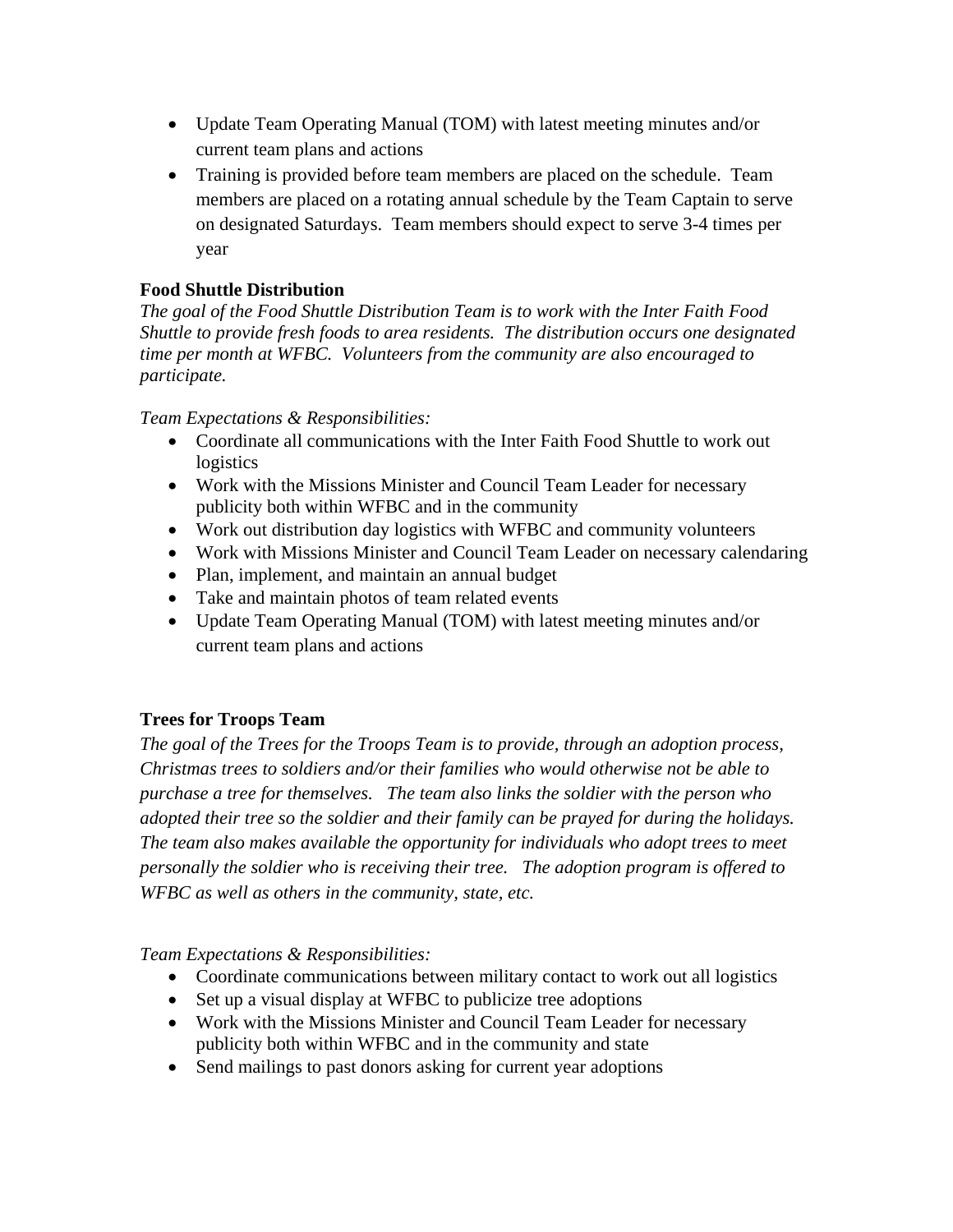- Work with appropriate team captain on Youth Council to order trees for the program
- Work with Missions Minister and Council Team Leader on necessary calendaring
- Communicate with donors the date for tree delivery to give the opportunity for donors to help with tree delivery and meet their soldier
- Make prayer ornaments and send to donors letting them know the name of the soldier that received their tree so they can be in prayer for them over the holidays
- Plan, implement, and maintain an annual budget
- Take and maintain photos of team related events
- Update Team Operating Manual (TOM) with latest meeting minutes and/or current team plans and actions
- The team works from October December with the greatest amount of time concentrated during the few weeks leading up to the tree delivery date. The team can expect to meet a 2-3 times with additional work occurring via e-mail.

# **Regional Opportunities Team**

*The goal of the Regional Opportunities Team is to identify missions projects currently taking place locally that meet the core values of WFBC and provide opportunities for involvement.* 

#### *Team Expectations & Responsibilities:*

- Identify and evaluate potential local opportunities and bring back to the Missions Council for consideration
- When projects are adopted by the missions council, coordinate, implement, and facilitate projects
- Work with Missions Minister and Council Team Leader on necessary calendaring
- Maintain accountability for budgeting
- Take and maintain photos of team related events
- Update Team Operating Manual (TOM) with latest meeting minutes and/or current team plans and actions
- Team meets approx. 4 times per year. Members will do some research work on their own time outside of meetings and will serve at additional times over the year to carry out projects

## **Slam Jam Team**

*Slam Jam is an annual 3 on 3 basketball tournament and is one of the WFBC Sports Ministries. The goal is to promote activities for at-risk children and youth, mobilize the community for a good-will event, and contribute to racial harmony.* 

- Work with Missions Minister and Council Team Leader to secure appropriate date and time
- Secure location
- Acquire corporate sponsorships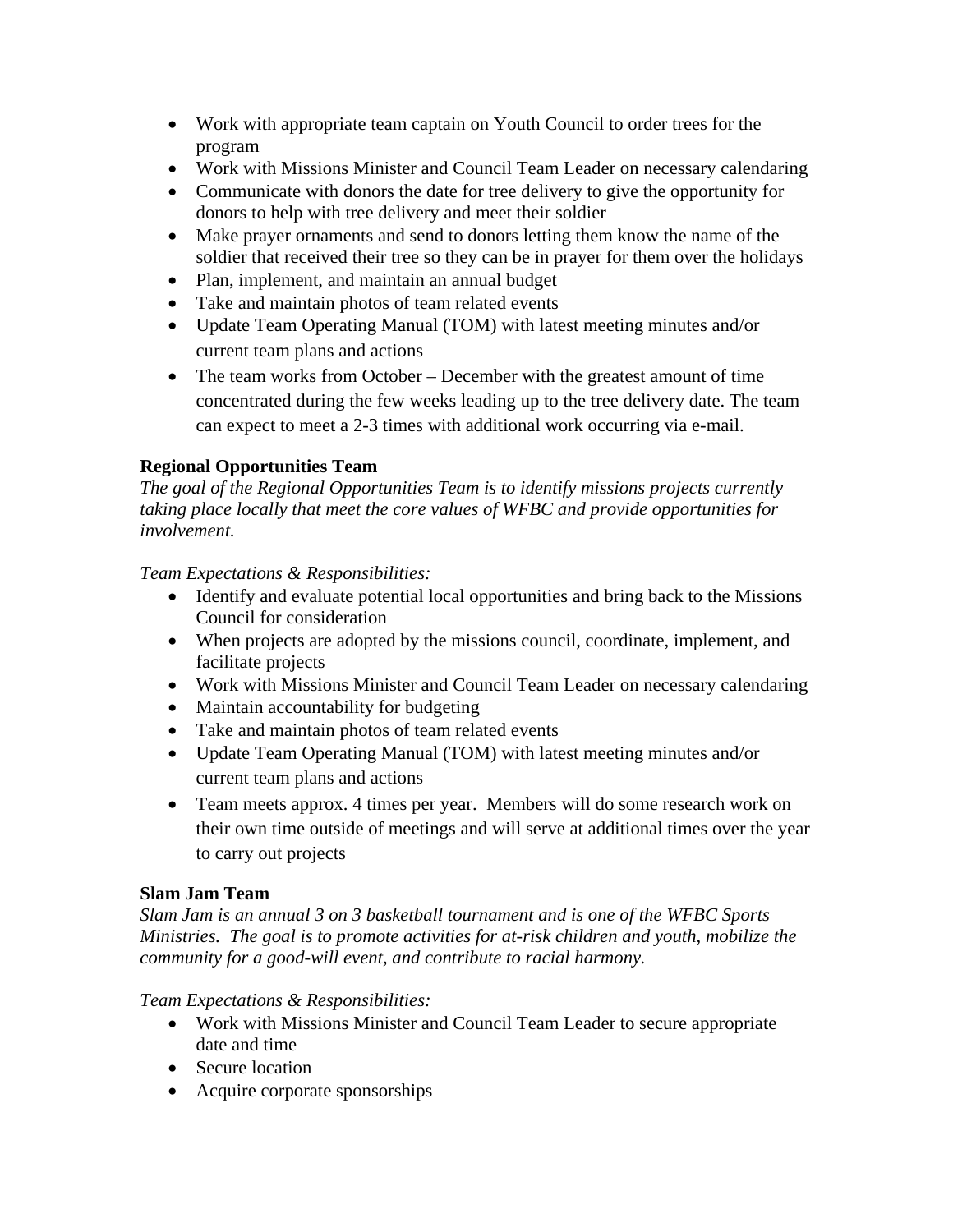- Coordinate food
- Coordinate entertainment & activities
- Make necessary arrangements with the Town of Wake Forest
- Coordinate referees
- Coordinate volunteers
- Work with Missions Minister and Council Team Leader on necessary calendaring
- Plan, implement, and maintain an annual budget
- Take and maintain photos of team related events
- Update Team Operating Manual (TOM) with latest meeting minutes and/or current team plans and actions
- Meet  $3 4$  times within the 90 day window of the event and usually once a week within the last three weeks prior to the event in the May-June timeframe

## **Missions Education**

*The education and missions departments work together to provide missions opportunities for children, youth, and adults.* 

# **Friends on Mission Team**

*The goal of the Friends on Mission Team is to teach about missions and missionaries from around the globe and at home. Classes are offered for boys and girls ages 3-5. The classes meet on Wednesday evenings for the months of September through May.* 

*Team Expectations & Responsibilities*:

- Team members teach and assist with the Friends on Mission classes
- Work with Mission Minister and Council Team Leader on necessary calendaring
- Maintain accountability for budgeting
- Take and maintain photos of team related events
- Update Team Operating Manual (TOM) with latest meeting minutes and/or current team plans and actions
- Serve weekly for the months of September through May
- All members of children teams must pass mandatory background check

## **Children on Mission Team**

*The goal of the Children on Mission Team is to provide age appropriate teaching about missions and missionaries from around the globe and at home. Children participating in Children on Mission are divided into girls and boys groups. Classes are broken into groups according to grade (1-2, 3-4, 5-6). The classes meet on Wednesday evenings for the months of September through May.* 

- Team members teach and assist in Children on Mission classes for grades 1-6
- Work with Mission Minister and Council Team leader on necessary calendaring
- Maintain accountability for budgeting
- Take and maintain photos of team related events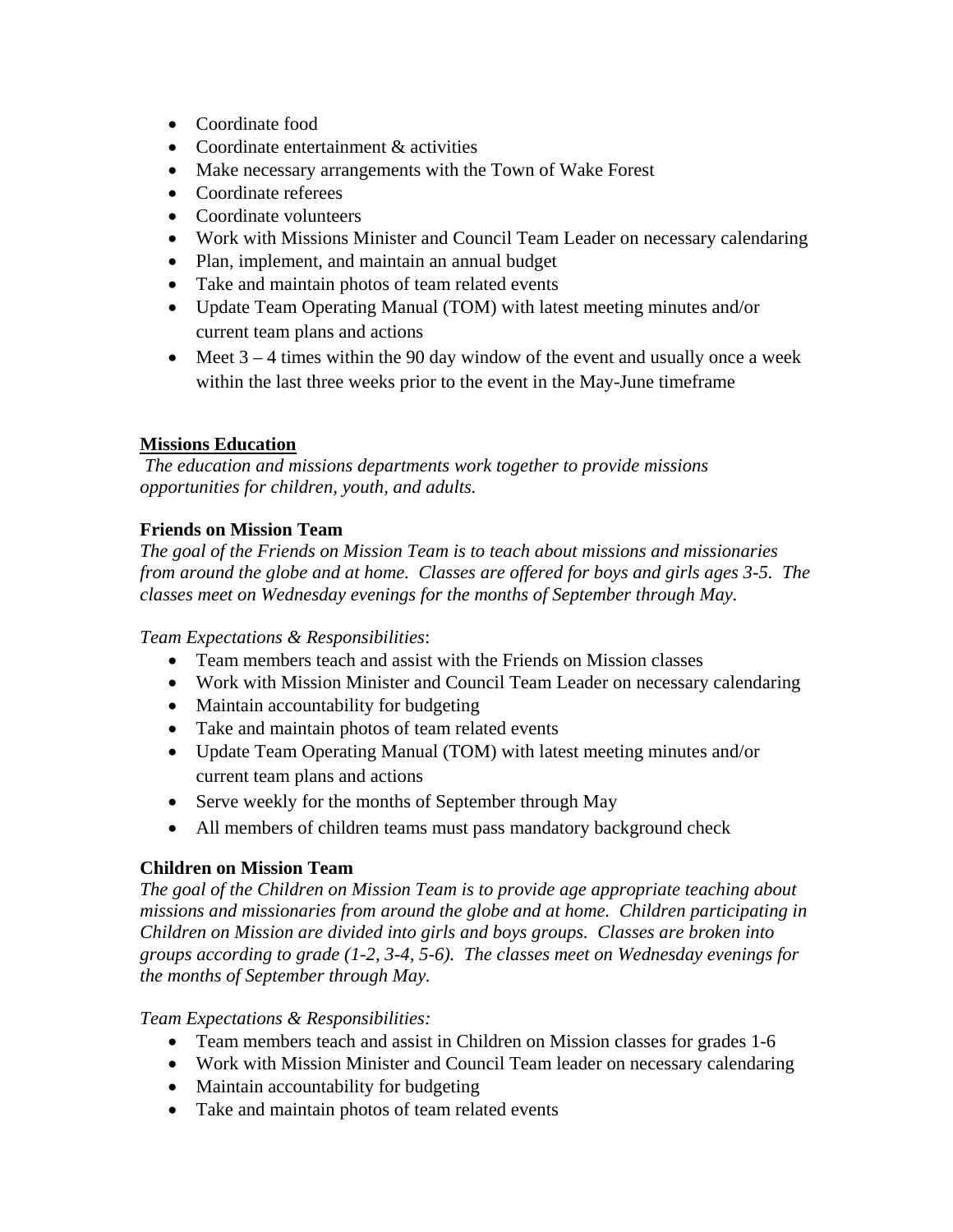- Update Team Operating Manual (TOM) with latest meeting minutes and/or current team plans and actions
- Serve weekly for the months of September through May
- All members of children teams must pass mandatory background check

# **Youth on Mission Team**

*The goal of the Youth on Mission (YOM) Team is to provide youth with opportunities for outreach, service, and learning. The opportunities may include: prayer walks, tract distribution, tract production, direct witnessing, Gospel proclamation in a public arena, food gathering, small construction projects, random acts of kindness, and volunteering at local food shelters. The classes meet on Wednesday evenings for the months of September through May.* 

# *Team Expectations & Responsibilities:*

- Calendaring as necessary
- Assist the Youth Minister in the planning and implementation of activities
- Coordinate transportation when needed
- Work with Youth Minister and Council Team Leader to publicize special YOM events appropriately and timely
- Work with Youth Minister and Council Team Leader to budget appropriately for YOM projects
- Take and maintain photos of team related events
- Update Team Operating Manual (TOM) with latest meeting minutes and/or current team plans and actions
- Serve weekly for the months of September through May
- All members of youth teams must pass mandatory background check

# **Adult on Mission Team**

 *.* 

*The goal of the Adult on Mission Team is to provide adults with a wide variety of missions opportunities for outreach, service, and learning through the months of September through May* 

- Calendaring as necessary
- Schedule special speakers, classes, training sessions, etc.
- Assist planning and implementation of activities
- Coordinate transportation when needed
- Plan, implement, and maintain an annual budget
- Take and maintain photos of team related events
- Update Team Operating Manual (TOM) with latest meeting minutes and/or current team plans and actions
- Meet approx. 4 times per year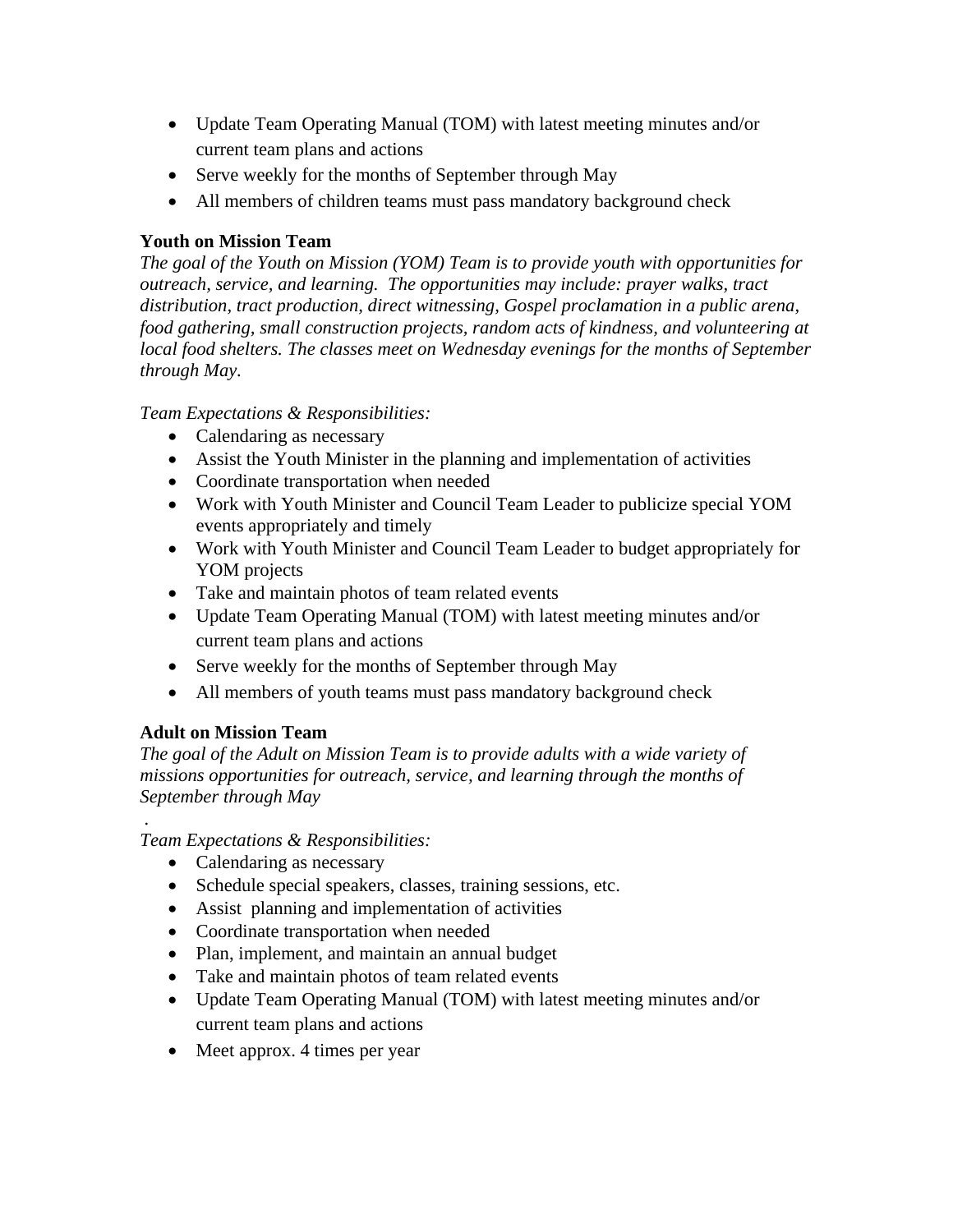## **Disaster Relief Team -**

*The Disaster Relief Team is organized to respond to natural disasters both at home and abroad. Service on this team is on an individual, as-available basis in the event of a natural disaster.* 

*Team Expectations & Responsibilities:* 

- Cover damaged roofs, remove debris, etc. in event of local natural disaster
- Place calls to follow-up on area residents
- Provide transportation for those needing medical assistance, medicine, food, etc.
- Communicate training opportunities for team members to receive advanced training in specific disaster relief areas
- Communicate and organize opportunities for team members to serve abroad as needs arise
- Plan, implement, and maintain an annual budget
- Take and maintain photos of team related events
- Update Team Operating Manual (TOM) with latest meeting minutes and/or current team plans and actions
- The work of this team is done only in the event of a natural disaster. Team members can expect to meet often when there is a natural disaster with minimal prep time. Team meetings are held approx. 3 times per year.

**Congregational Health -** *The goal of the Congregational Health Team is to unify and mobilize people across, age, gender, racial, geopolitical, educational, socio/economical, and religious divides and care for one another within the distinct context of a faith tradition.* 

## **Cancer Prayer Support Group Team**

*The goal of the Cancer Prayer Support Group Team is to offer emotional and spiritual encouragement for cancer survivors and their caregivers.* 

- Plan and implement events that meet the goal of the group
- Hold bi-monthly support groups
- Work with Missions Minister and Council Team Leader on necessary calendaring
- Maintain accountability for budgeting
- Take and maintain photos of team related events
- Update Team Operating Manual (TOM) with latest meeting minutes and/or current team plans and actions
- Team members can expect to meet 2 times per year in addition to the support group meetings they choose to attend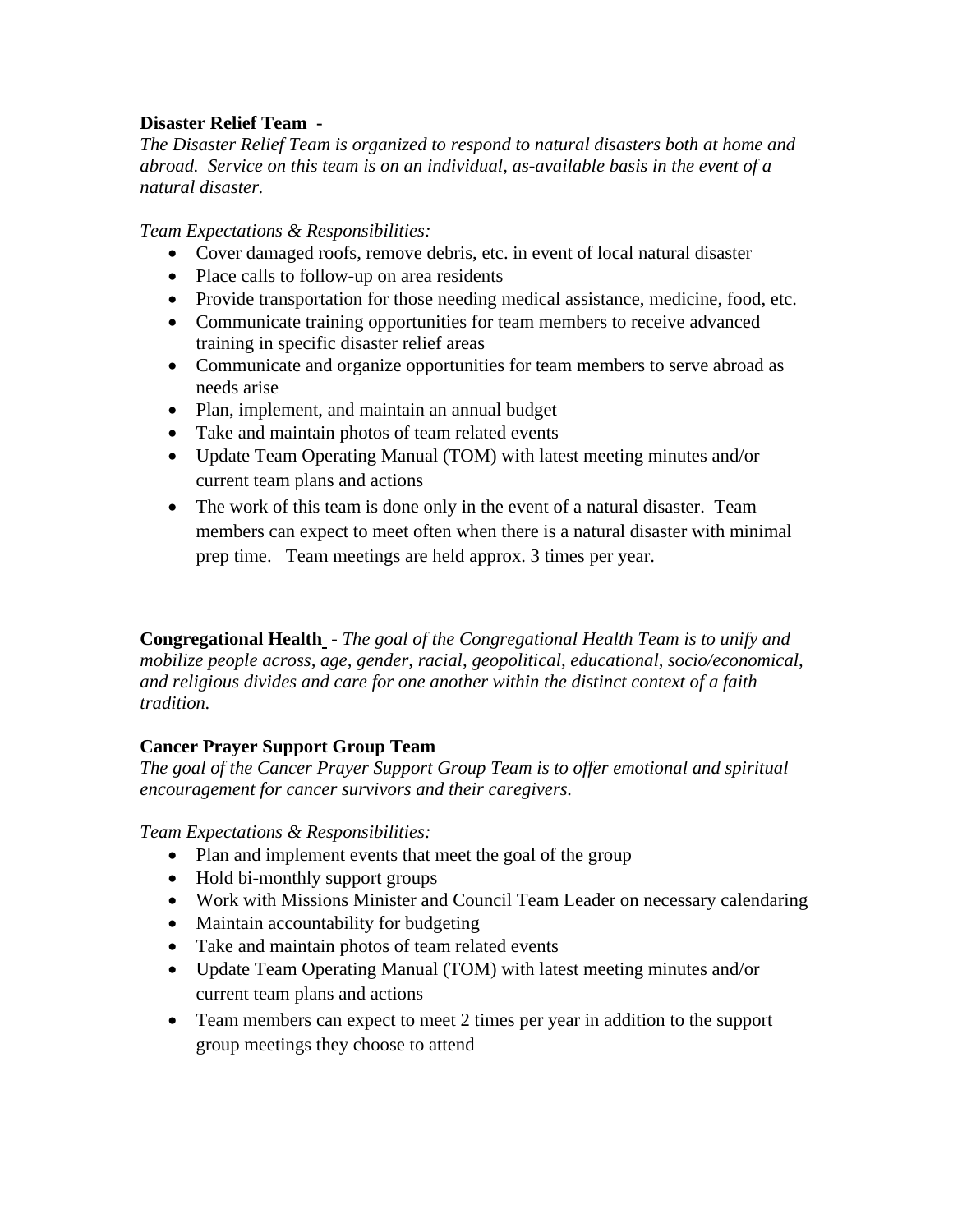## **Alzheimer's Support Group Team**

*The goal of the Alzheimer's Support Group Team is to support individuals with loved ones dealing with Alzheimer's Disease.* 

*Team Expectations & Responsibilities:* 

- Plan and implement events that meet the goal of the group
- Hold support group sessions monthly
- Work with Missions Minister and Council Team Leader on necessary calendaring
- Maintain accountability for budgeting
- Update Team Operating Manual (TOM) with latest meeting minutes and/or current team plans and actions
- Take and maintain photos of team related events
- Team members can expect to meet 2 times per year in addition to the support group meetings they choose to attend

# **Relay for Life Team**

*Relay For Life is an annual fund raising event owned by the American Cancer Society which is used by the WFBC as a mission and fellowship opportunity. It offers the ability for WFBC to set up missions opportunities which will be viewed by participants in the event many, many times over through the course of a 24 hour period. This offers an especially rich opportunity to "pepper" the community of WF with any missions message the WFBC wishes to disseminate.* 

## *Team Expectations & Responsibilities:*

- Work with the American Cancer Society to assist in recruiting a team from the WFBC
- Effectively promote the event within the church and community
- Arrange for an evening meal for participants of the WF team
- Arrange for transportation of food, tents, tables and other items necessary for the event
- Update Team Operating Manual (TOM) with latest meeting minutes and/or current team plans and actions
- This team can expect to meet  $3 4$  times within the 90 day window of the event and usually once a week within the last two weeks prior to the event. This event usually takes place in the May – June timeframe

# **Health Related Ministries Team**

*Congregational Health promotes monthly health foci, and organizes such events as flu shot clinics, blood drives, blood pressure checks, and Walk through Bethlehem. Monthly events are coordinated by the Health Related Ministries Team* 

## *Team Expectations & Responsibilities:*

• Plan and implement all aspects of special health foci as identified and adopted by Congregational Health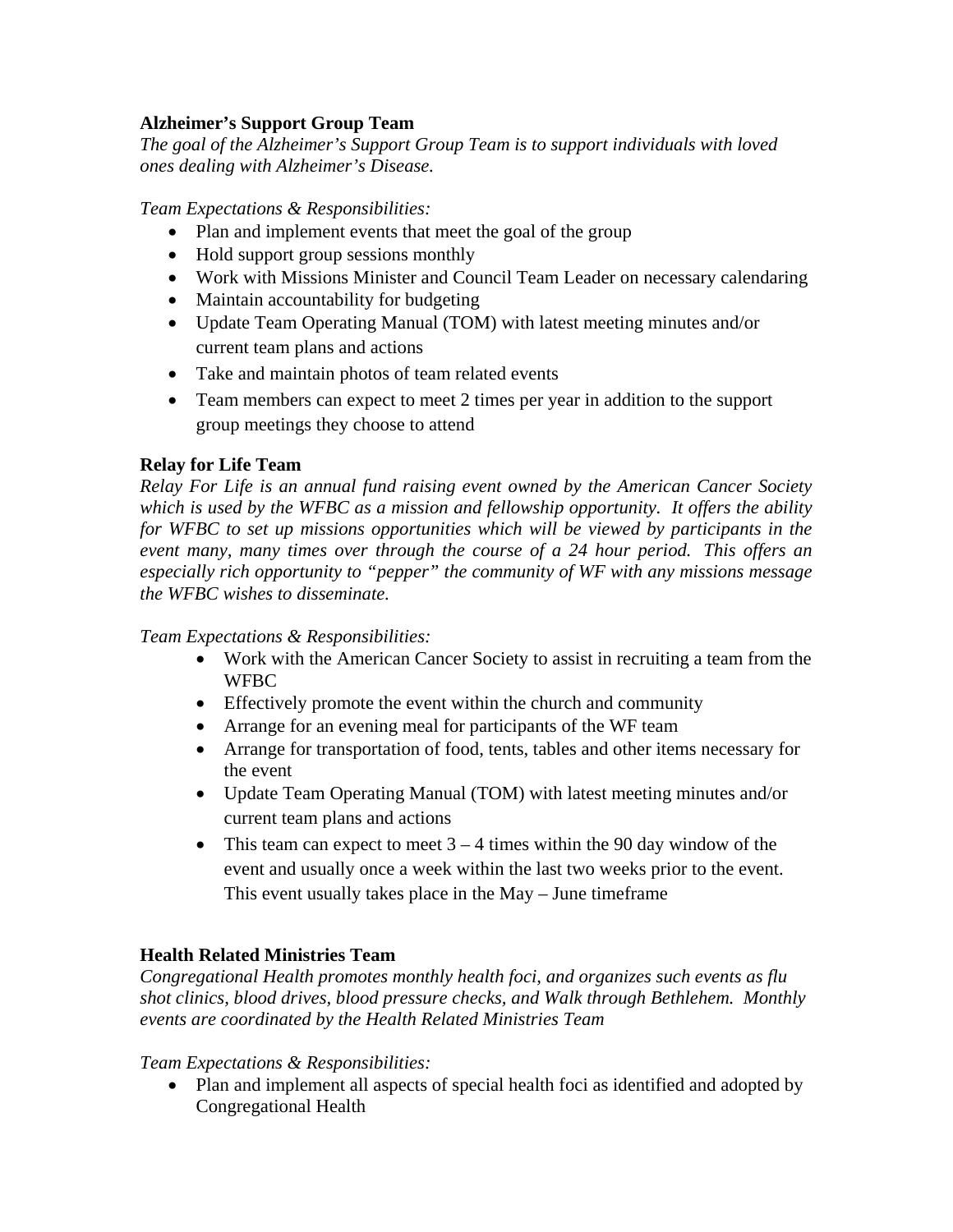- Work with Missions Minister and Council Team Leader on necessary calendaring
- Plan, implement, and maintain an annual budget
- Take and maintain photos of team related events
- Update Team Operating Manual (TOM) with latest meeting minutes and/or current team plans and actions
- Meets monthly

# **Deaf Ministries Team**

*The goal of the Deaf Ministries Team is to reach out to all deaf people within WFBC and the community to share the gospel and provide opportunities for spiritual growth. Examples of opportunities provided through the Deaf Ministry are the deaf Sunday School Class, sign language interpreted services, Wednesday evening Bible Study, off premises Bible study, socials, sign language classes, and the annual deaf emphasis weekend. This team can expect to meet once a month.* 

- Plan and implement all deaf related activities
- Calendar as necessary
- Work with Missions Minister and Council Team Leader on necessary calendaring
- Plan, implement, and maintain an annual budget
- Take and maintain photos of team related events
- Update Team Operating Manual (TOM) with latest meeting minutes and/or current team plans and actions
- Team meets approx. 6 times per year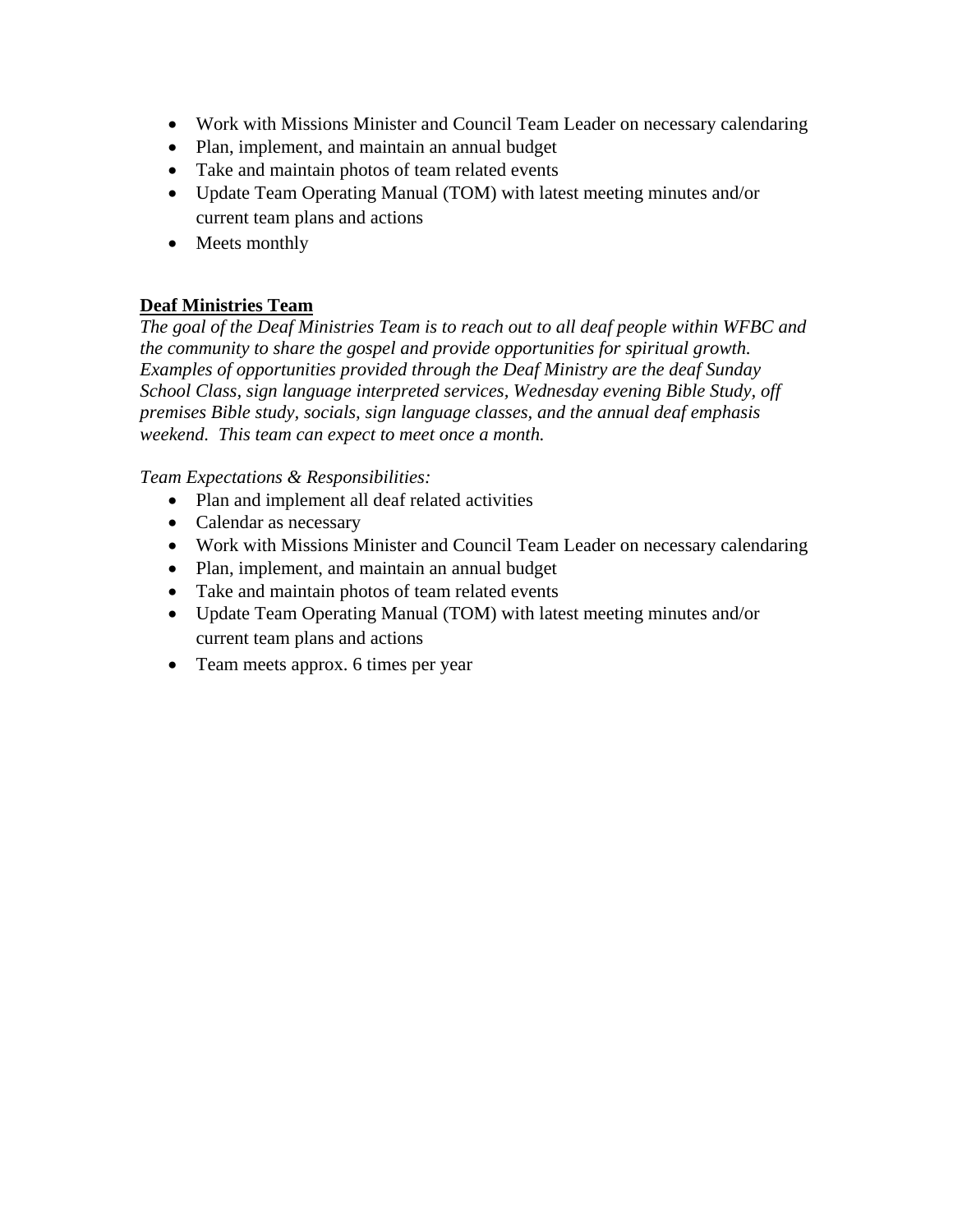# **MUSIC & ARTS COUNCIL**

# **Music Library Team**

*The Music Library Team is responsible for overseeing and maintaining the various music libraries.* 

*Team Expectations & Responsibilities:* 

- Oversee the various music libraries and assist in filing, storage and maintenance of music for all choirs
- Catalogue music utilizing the computer music library software
- Clean out choir folders at the end of each season and place new music in choir folders for the upcoming season
- Purchase any needed supplies for the music library
- Update Team Operating Manual (TOM) with latest meeting minutes and/or current team plans and actions
- Team members will meet on a weekly basis and as needed

# **Virginia Tull Music & Arts Series Team**

*The Virginia Tull Music and Arts Series Team is responsible for planning, coordinating, evaluating and overseeing the church's music and arts series.* 

*Team Expectations & Responsibilities:* 

- Plan, evaluate, promote and publicize the series
- Assist in lining up the musicians and artists for the series
- Oversee ticket sales and the receiving of love offerings for the various concerts and events
- Line up greeters and ushers for the concerts and events
- Line up tellers to count money from any love offerings received at the concerts or events
- Make any special arrangements such as transportation, overnight housing and meals for the guest musicians and artists
- Update Team Operating Manual (TOM) with latest meeting minutes and/or current team plans and actions
- Team members will meet once a quarter and as needed

# **Music Instrument & Equipment Team**

*The Music Instrument & Equipment Team is responsible for overseeing the maintenance, tuning, repair and purchase of the church's musical instruments and equipment.* 

- Check the temperature control unit on the sanctuary piano weekly and water if needed
- Clean body of all pianos & organ with a damp cloth and clean keys with warm soapy water solution when needed
- Report any needed repairs of instruments or music equipment to minister of music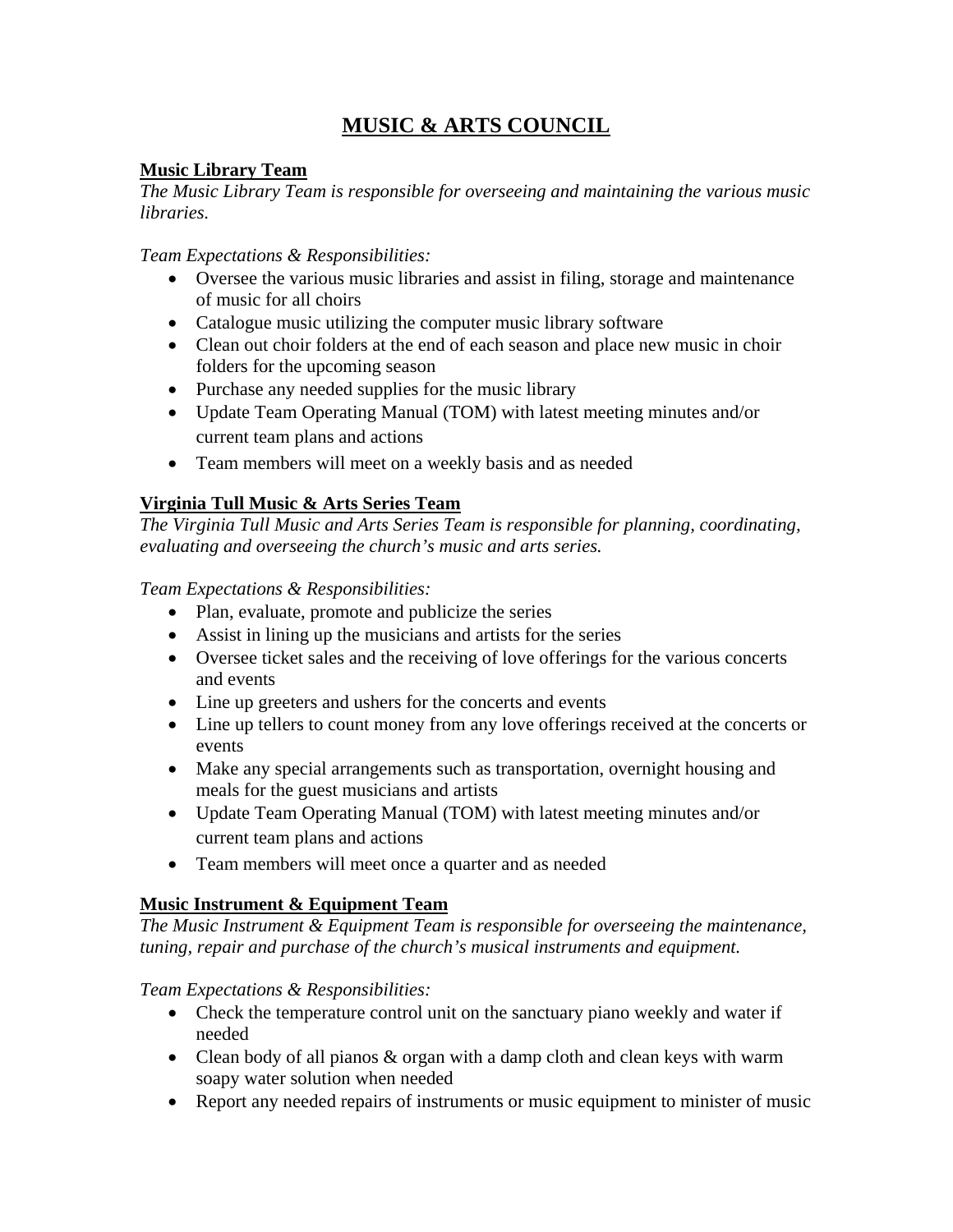- Check with organist periodically to see if any minor repairs/adjustments are needed for the organ
- Make sure the organ is scheduled for tuning at least once a year
- Check pianos each quarter and notify minister of music of any pianos that need tuning or repairs
- Schedule regular polishing and cleaning of handbells
- Keep an updated inventory of all musical instruments for insurance purposes
- Check with preschool  $&$  children's choir leaders to see when children's rhythm instruments and orff instruments need to be replaced or purchased
- Organize and maintain instrument resource/storage areas for children's and youth instruments & resources
- Make sure all children's and youth choir rooms and activity rooms have a functioning CD player
- Update Team Operating Manual (TOM) with latest meeting minutes and/or current team plans and actions
- Team members will meet once a quarter and as needed

# **Preschool & Children's Music & Creative Arts Leadership Team**

*The Preschool & Children's Music & Creative Arts Leadership Team consists of the directors, activity leaders and accompanists for the preschool & children's choirs and creative arts groups. This team will oversee the Preschool & Children's Music & Creative Arts Ministries.* 

- Assist the Minister of Music in developing the preschool  $\&$  children's music  $\&$ creative arts program of the church and work with the minister of music on plans, evaluations, procedures, and programs for the year
- Assist with enlisting and recruiting pianists, small group activity leaders, and accompanists for the various choirs and creative arts groups
- Assist Minister of Music with choir registration and develop and carry out recruitment theme and emphasis before the start of each season
- Prepare member directories and develop a system and procedures for weekly attendance records for the various choirs and for follow up with members who are absent several weeks in a row
- Plan and lead small group activities for the choirs utilizing the curriculum.
- Assist in promotion and publicity of concerts, programs, music events and activities
- Assist with the planning of social events, banquets, parties, outings and other features held during the year
- Take pictures at all special choir events and place them in a yearly music and creative arts scrapbook
- Assign robes and folders to new members, make and post a robe and folder assignment list and keep it updated
- Oversee the purchase or rental of any special choir outfits, T-shirts, costumes or equipment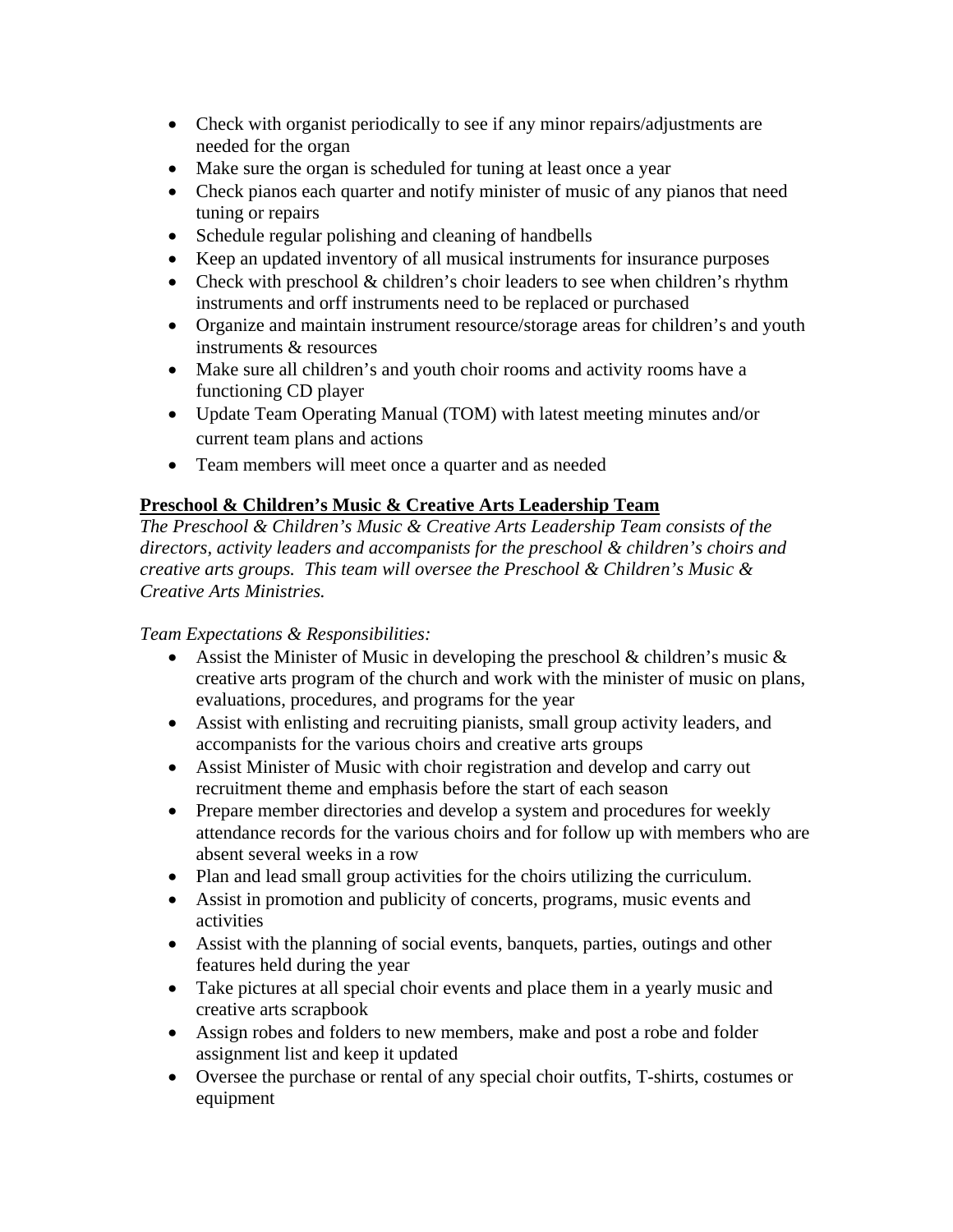- Line up transportation and food for any choir trips
- Update Team Operating Manual (TOM) with latest meeting minutes and/or current team plans and actions
- All member of children's teams must pass mandatory background check
- Team members will meet once a quarter and as needed
- Choirs & Creative Arts Groups include:
	- 3yr. old Choir 4&5 yr. old Choir Kindergarten Choir 1<sup>st</sup> Grade Choir  $2^{nd}$  Grade Choir 3-4 Grade Choir 5-6 Grade Choir Children's Handbell Choir Children's Orff/Recorder Ensemble Children's Puppets Children's Drama

# **Youth Music & Creative Arts Leadership Team**

*The Youth Music & Creative Arts Leadership Team consists of the youth choir director, accompanist, youth choir sponsors, youth handbell director, and youth creative arts group leaders. This team will oversee the Youth Music & Creative Arts Ministries.* 

- Assist the Minister of Music in developing the youth music  $\&$  youth creative arts program of the church and work with the minister of music on plans, evaluations, procedures, and programs for the year
- Assist with enlisting and recruiting pianists, youth choir sponsors, creative arts team leaders and officers for the various youth choirs and youth creative arts groups
- Assist Minister of Music with choir registration and develop and carry out recruitment theme and emphasis before the start of each season
- Prepare member directories and develop a system and procedures for weekly attendance records for the various choirs and for follow up with members who are absent several weeks in a row
- Assist in promotion and publicity of concerts, programs, music events and activities
- Assist with planning of social events, banquets, parties, outings and other features held during the year
- Coordinate the purchase of flowers, memorials or other services for choir members experiencing a loss in the immediate family or personal crisis
- Care for the choir's money and keep an accurate account of all receipts and disbursements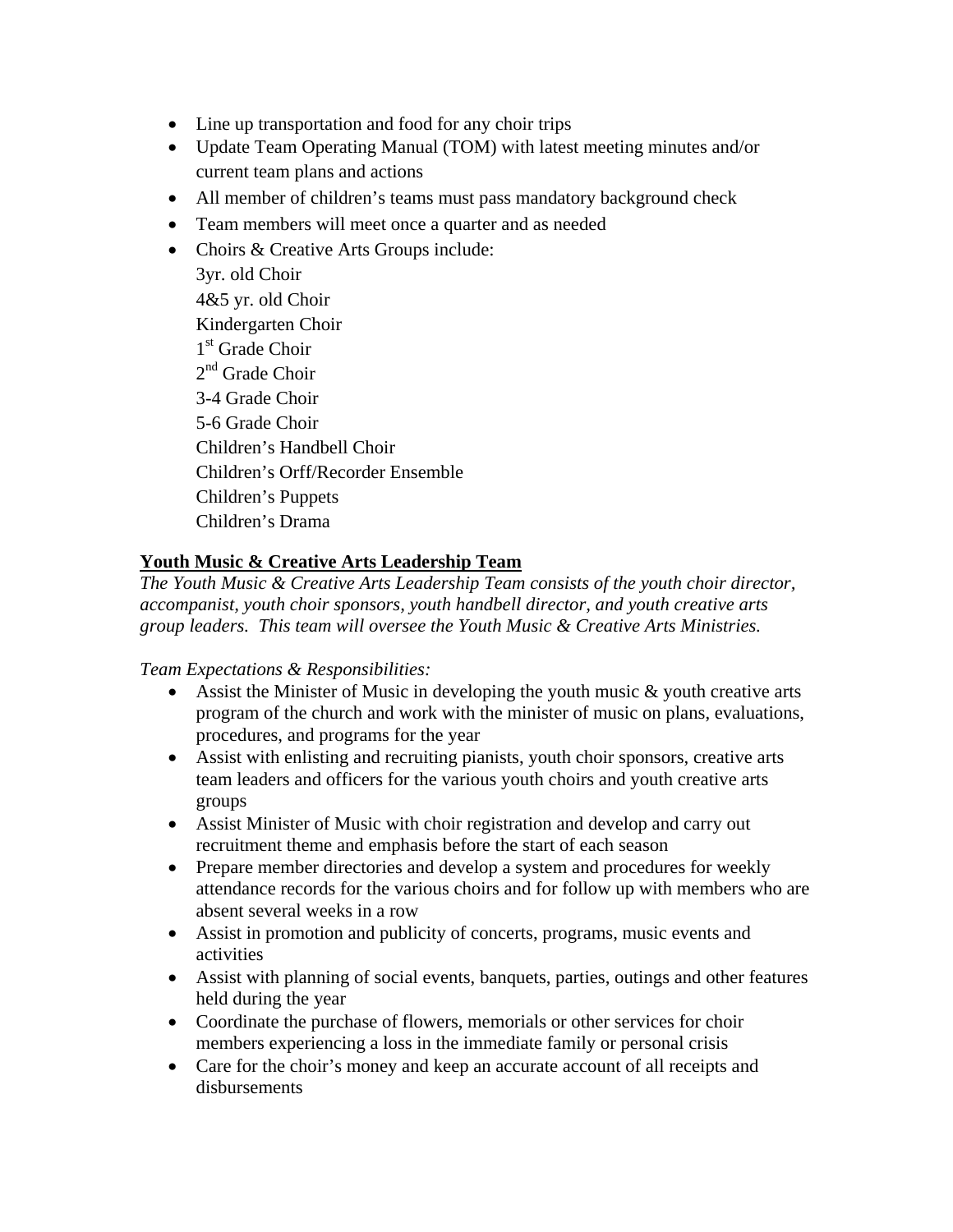- Take pictures at all special choir events and place them in a yearly music and creative arts scrapbook
- Assign robes and folders to new members, make and post a robe and folder assignment list and keep it updated
- Oversee the purchase or rental of any special choir outfits, T-shirts, costumes or equipment
- Assist Minister of Music with planning and implementing choir tours and music mission trips
- Line up transportation and food for any choir trips
- Update Team Operating Manual (TOM) with latest meeting minutes and/or current team plans and actions
- All members of youth teams must pass mandatory background check
- Team members will meet once a quarter and as needed
- Youth Choirs & Youth Creative Arts Groups include:
	- Youth Choir Youth Handbell Choirs Youth Drama Youth Media Youth Puppets

# **Adult Music Leadership Team**

*The Adult Music Leadership Team consists of the organist/pianist, choir officers and directors of the chancel choir and adult ensembles. This team will oversee the Adult Music Ministry.* 

- Assist the Minister of Music in developing the adult music program of the church and work with the minister of music on plans, evaluations, procedures, and programs for the year
- Assist with enlisting and recruiting directors and officers for the various adult choirs and adult ensembles
- Assist Minister of Music with choir registration and develop and carry out recruitment theme and emphasis before the start of each season
- Prepare member directories and develop a system and procedures for weekly attendance records for the various choirs and for follow up with members who are absent several weeks in a row
- Assist in promotion and publicity of concerts, programs, music events and activities
- Assist with planning of social events, banquets, parties, outings and other features held during the year
- Coordinate the purchase of flowers, memorials or other services for choir members experiencing a loss in the immediate family or personal crisis
- Care for the choir's money and keep an accurate account of all receipts and disbursements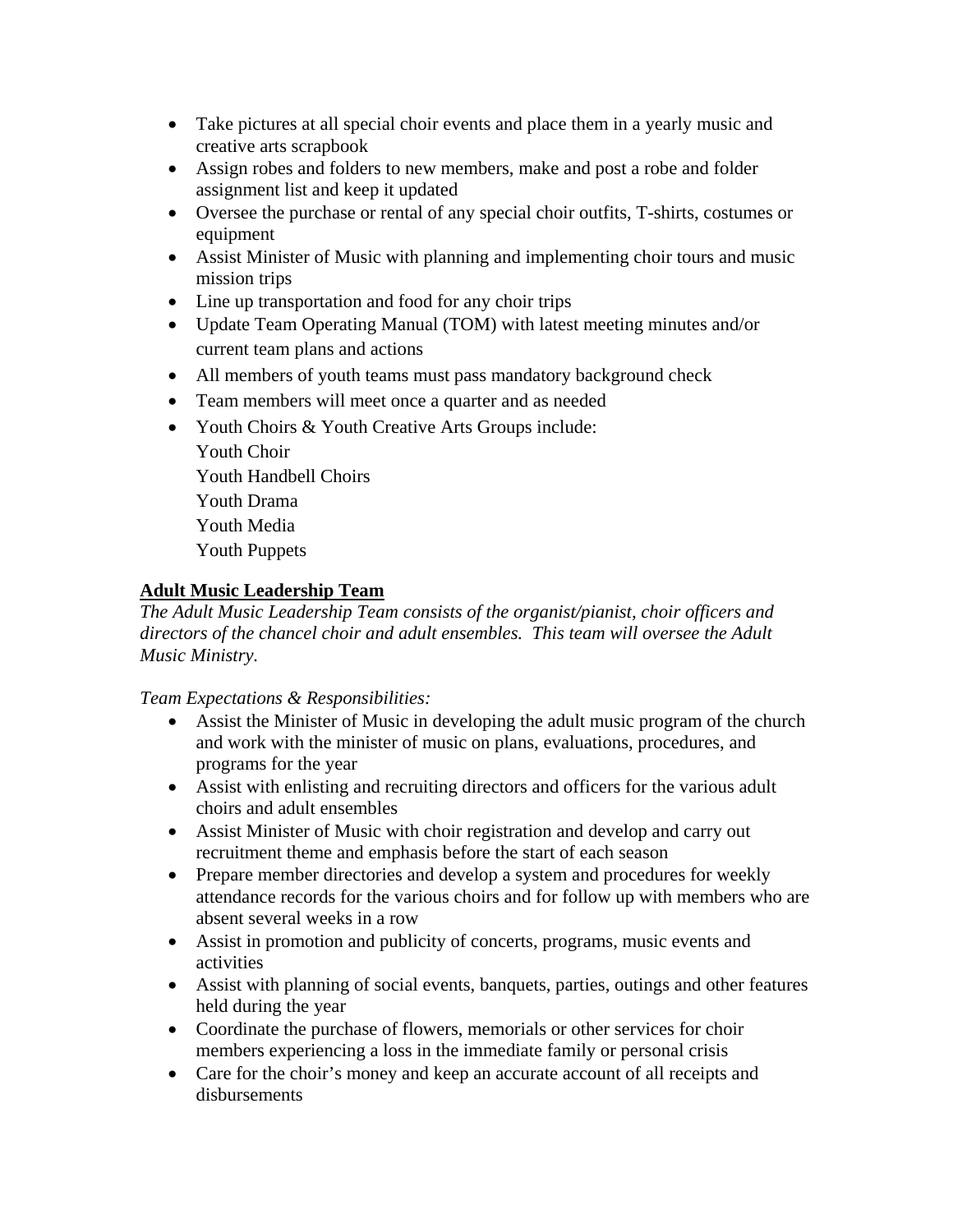- Take pictures at all special choir events and place them in a yearly music and creative arts scrapbook
- Assign robes and folders to new members, make and post a robe and folder assignment list and keep it updated
- Oversee the purchase or rental of any special choir outfits, T-shirts, costumes or equipment
- Assist Minister of Music with planning and implementing choir tours and music mission trips
- Line up transportation and food for any choir trips
- Update Team Operating Manual (TOM) with latest meeting minutes and/or current team plans and actions
- Team members will meet once a quarter and as needed
- Adult Choirs include: Chancel Choir
	- Men's Chorus
	- Adult Ensemble

# **Handbell Ministry Leadership Team**

*This team will consist of the handbell choir directors and officers. This team will oversee the Handbell Music Ministry and will assist the minister of music on plans, evaluations, procedures and programs and manage maintenance and care of the equipment for all handbell choirs.* 

- Assist the Minister of Music in developing the Handbell Ministry and work with the minister of music on plans, evaluations, procedures, and programs for the year for all handbell choirs
- Report any needed repairs of handbells to minister of music
- Schedule regular polishing and cleaning of handbells
- Organize and oversee the set up and take down of handbell equipment for worship services, festivals, concerts, etc.
- Assist with enlisting and recruiting directors and officers for the various handbell choirs
- Assist Minister of Music with registration and develop and carry out recruitment theme and emphasis before the start of each season
- Prepare member directories and develop a system and procedures for weekly attendance records for the various choirs and for follow up with members who are absent several weeks in a row
- Assist in promotion and publicity of concerts, programs, music events and activities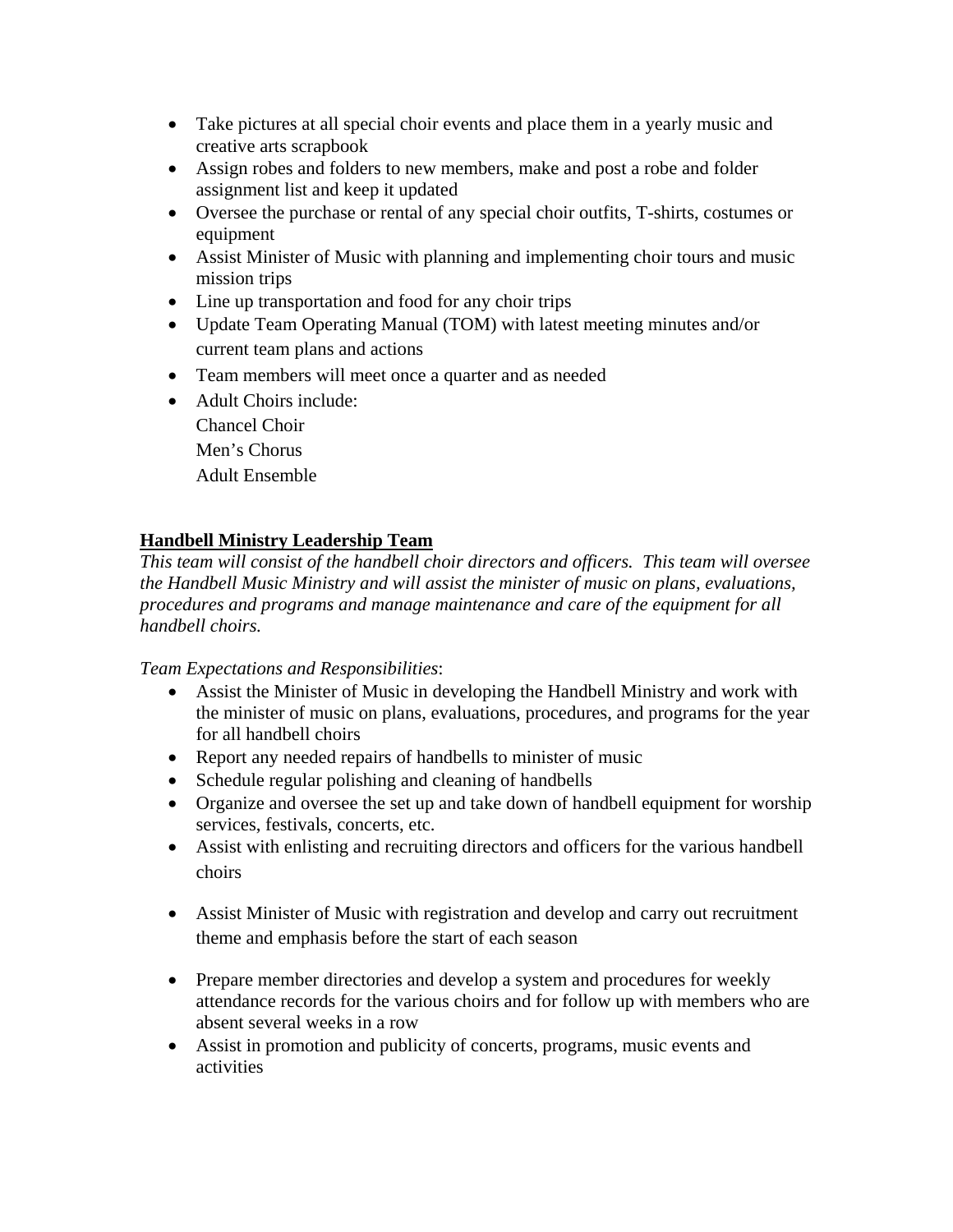- Assist with planning of social events, banquets, parties, outings and other features held during the year
- Coordinate the purchase of flowers, memorials or other services for choir members experiencing a loss in the immediate family or personal crisis
- Care for the choir's money and keep an accurate account of all receipts and disbursements
- Take pictures at all special choir events and place them in a yearly music and creative arts scrapbook
- Assign robes and folders and gloves to new members
- Oversee the purchase or rental of any special choir outfits, T-shirts, costumes or equipment
- Assist Minister of Music with planning and implementing handbell festivals, tours, concerts and trips
- Line up transportation and food for any trips
- Update Team Operating Manual (TOM) with latest meeting minutes and/or current team plans and actions

# **Men's Chorus Leadership Team**

*This team will consist of the director and officers of the Men's Chorus. This team will assist the minister of music in planning, developing and evaluating the Men's Chorus procedures and programs.* 

- Assist the Minister of Music in developing the Men's Chorus and work with the minister of music on plans, evaluations, procedures, and programs for the year
- Assist with enlisting and recruiting officers for the chorus
- Assist director with planning, organizing, and carrying out plans for annual retreats/workshops.
- Assist Minister of Music with registration and develop and carry out recruitment theme and emphasis before the start of each season
- Assist in preparation for member directories and develop a system and procedures for attendance records and for follow up with members who are absent
- Assist in promotion and publicity of concerts, programs, music events and activities
- Assist with planning of social events, banquets, parties, outings and other features held during the year
- Coordinate the purchase of flowers, memorials or other services for choir members experiencing a loss in the immediate family or personal crisis
- Care for the choir's money and keep an accurate account of all receipts and disbursements
- Take pictures at all special choir events and place them in a yearly music and creative arts scrapbook
- Assign robes and folders to new members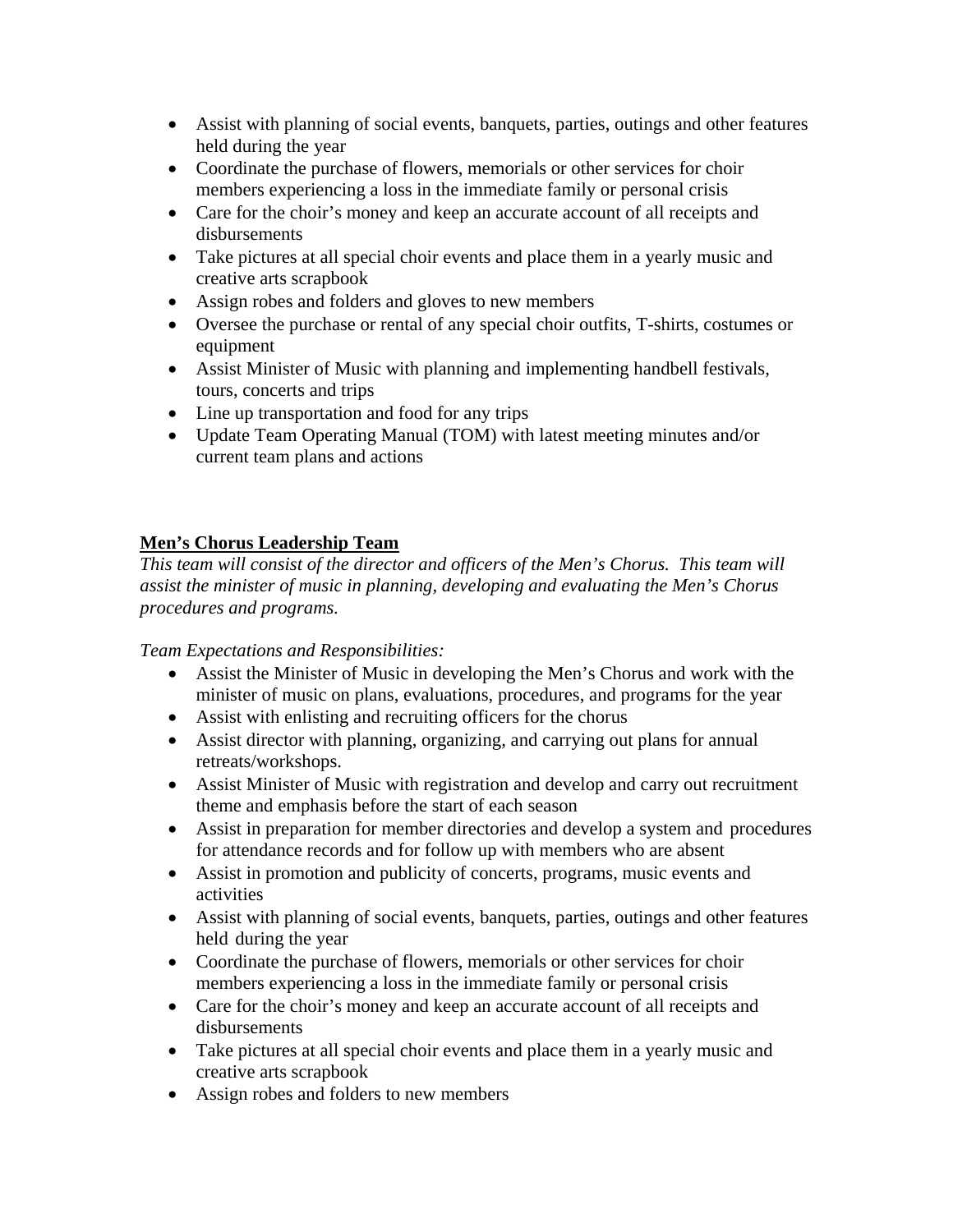- Oversee the purchase or rental of any special choir outfits, T-shirts, costumes or equipment
- Update Team Operating Manual (TOM) with latest meeting minutes and/or current team plans and actions

## **Contemporary Music & Worship Leadership Team**

*The Contemporary Music and Worship Leadership Team consists of the praise ensemble leader, praise band leader, media/powerpoint leader, sound/lighting leader & drama*  leader for contemporary worship services. The leadership team will assist the minister of *music in planning, coordinating, evaluating and overseeing the music, drama and media elements for the contemporary worship services.* 

- Assist the Minister of Music in developing the contemporary music, media and drama groups for contemporary worship services of the church
- Assist with enlisting, recruiting, and training instrumentalists for the praise band, singers for the praise team and persons for the drama team
- Work with the technology team in training persons for the media and sound/lighting teams, and leaders of these groups that will provide support for the contemporary worship services.
- Assist minister of music in planning, organizing, and evaluating weekly contemporary worship services
- Oversee CCLI requirements, including tracking song use, permits, permissions and copyright regulations. Secure copyright permissions from publishers when necessary.
- Make sure slides are prepared for sermon and worship songs and any other media materials needed for services.
- Assist with set-up and take-down of music  $&$  technical equipment used for the contemporary services
- Update Team Operating Manual (TOM) with latest meeting minutes and/or current team plans and actions
- Team members will meet on a weekly basis to prepare for contemporary worship services
- Contemporary worship service groups include: Praise Ensemble Praise Band Media & Powerpoint Sound & Lighting Drama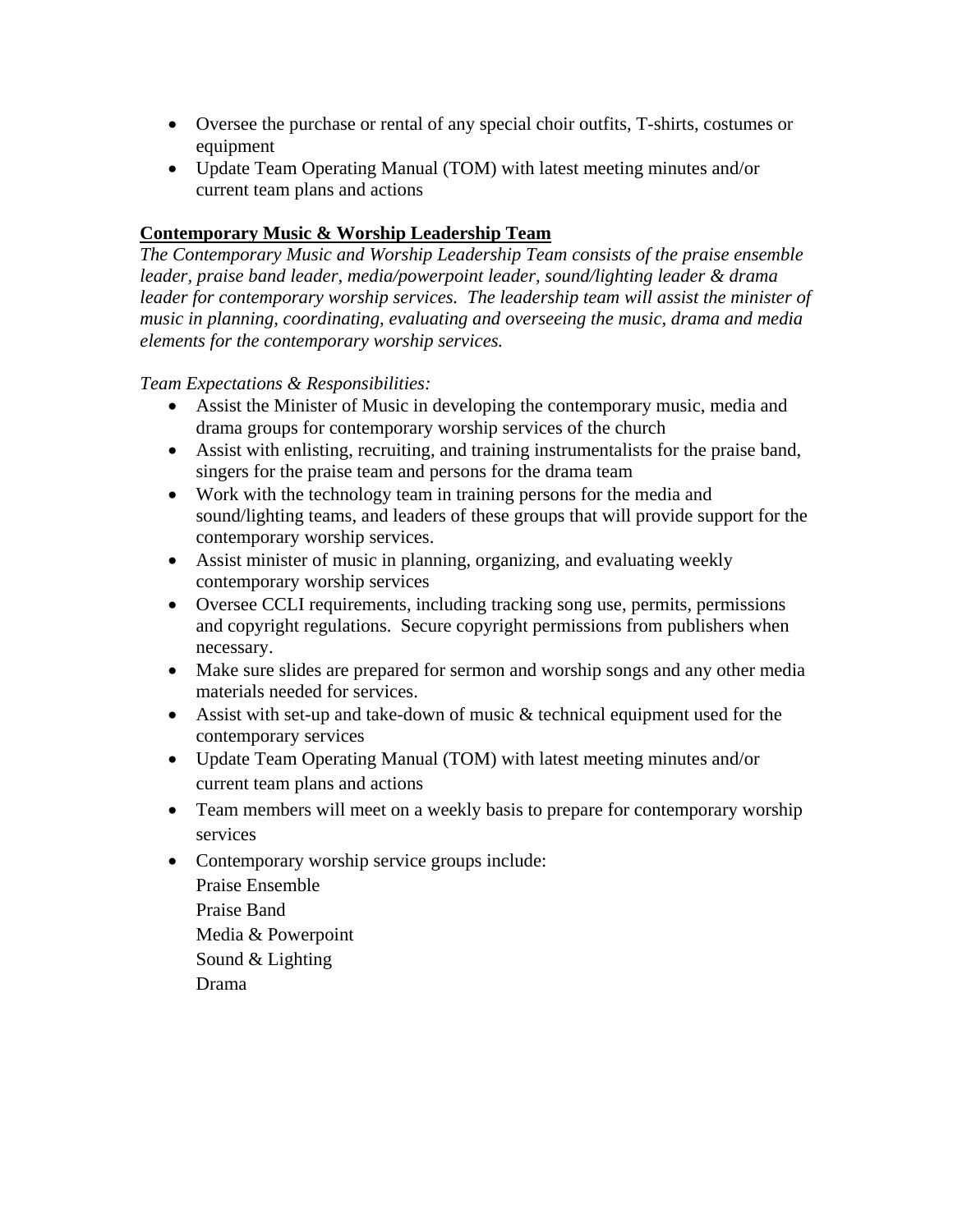# **OUTREACH COUNCIL**

## **Sports Outreach Team**

*The Sports Outreach Team's purpose is to connect the community to Christ through sports by building relationships with participants who might not otherwise be reached through other venues.* 

*Team Expectation & Responsibilities: To be developed.* 

## **Outreach Team**

*The Outreach Team is responsible for encouraging, enabling, and empowering a culture within the church that value inviting others to Christ through the ministries and fellowship of the church.* 

*Team Expectations & Responsibilities:* 

- Establish and implement an on-going outreach emphasis that promotes involvement by the entire church congregation in inviting others to attend and become involved in the ministries of WFBC and in sharing the love of Jesus Christ with these persons
- Train church members in outreach effectiveness through quarterly outreach and evangelism training events and classes
- Create special events (or partner with other church ministries to host events) that are designed for the purpose of reaching out to and/or evangelizing those in the community and fostering an environment where they can come into a relationship with God and others
- Host periodic Guest Luncheons that are designed for the purpose of introducing our guests to the ministries of WFBC
- Maintain regular contact with all Sunday School Outreach Leaders to ensure prompt follow-up is occurring with any and all guests and feedback is being received for continued follow-up by staff and others.
- Provide training for Sunday School Outreach Leaders on a quarterly basis
- Develop and implement an annual outreach budget and calendar of events
- Update Team Operating Manual (TOM) with latest meeting minutes and/or current team plans and actions
- Meet monthly as a team to plan and monitor progress toward team goals and objectives, and to receive training as needed

## **Greeter Ministry Team**

*The Greeter Ministry Team is responsible for creating an atmosphere of warmth and personal welcome for any and all who attend the services and ministries of the church, and for making the all important first-impression of our church a positive on for guests.*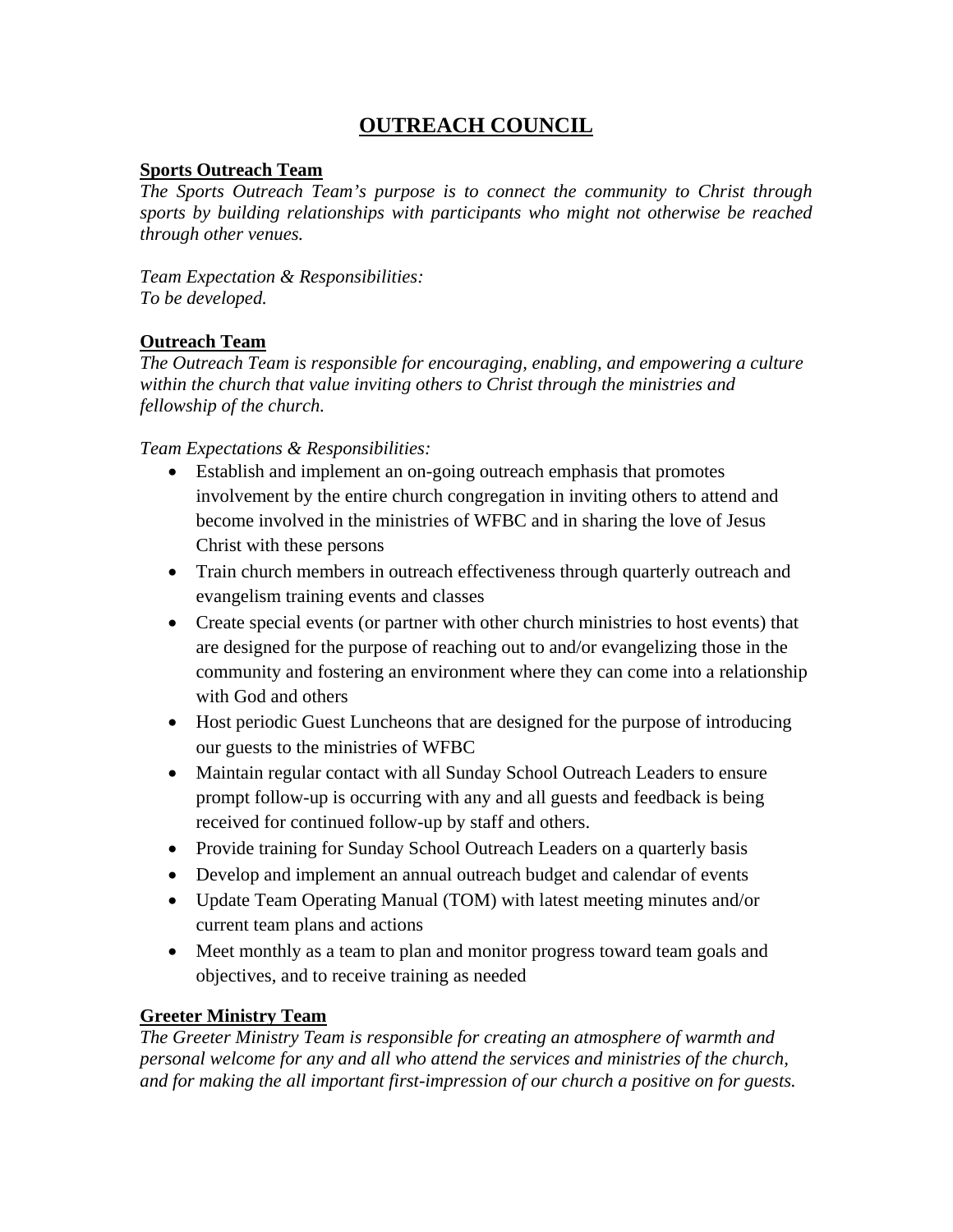## *Team Expectations & Responsibilities:*

- $\bullet$  Be in place at the various locations outside the entrances to the church at least 30 minutes prior to the start of any service or special event held at the church
- Smile! Welcome both members and guests with a pleasant greeting, a handshake, eye contact, and acknowledgement of adults as well as children
- Wear a name tag so that any and all who attend can "put a name with a face"
- Greet everyone who enters, paying particular attention to those who look like they are new or unfamiliar with our church
- Assist in the handing out of bulletins and other materials associated with the services or special events of the church
- Direct and/or escort guests to the Welcome Center where information can be shared with and obtained from them, remembering to introduce them by name to the center volunteers
- Assist/escort families with small children or those who may have special needs in getting to their appropriate locations in the church, remembering to introduce any guests to teachers, workers, and members you encounter
- Make a note of the names of any and all guests and pass these along to the Minister of Outreach & Assimilation
- Develop a schedule for workers to follow that ensures coverage during all services or special events held at the church.
- Inform the Minister of Outreach & Assimilation and/or the Outreach Council Team Leader of any needed items for this portion of our outreach ministry so that monies can be allocated for it in the overall outreach budget.
- Update Team Operating Manual (TOM) with latest meeting minutes and/or current team plans and actions
- Team members serve on a rotation basis
- Meet quarterly as a team to plan and to monitor progress toward goals and objectives, and to receive training as needed

# **Usher Ministry Team**

*The Usher Ministry Team is responsible for assisting in the facilitation of worship that takes place by welcoming attendees, assisting them with finding a seat, administering the offering, minimizing distractions, and helping the congregation understand the flow of the services.* 

- Smile! Greet persons with a pleasant greeting. Shaking hands is not a requirement –read body language
- Arrive at least 30 minutes prior to the start of any services or special events and begin to ensure the cleanliness and safety of the sanctuary, foyer, and greeting area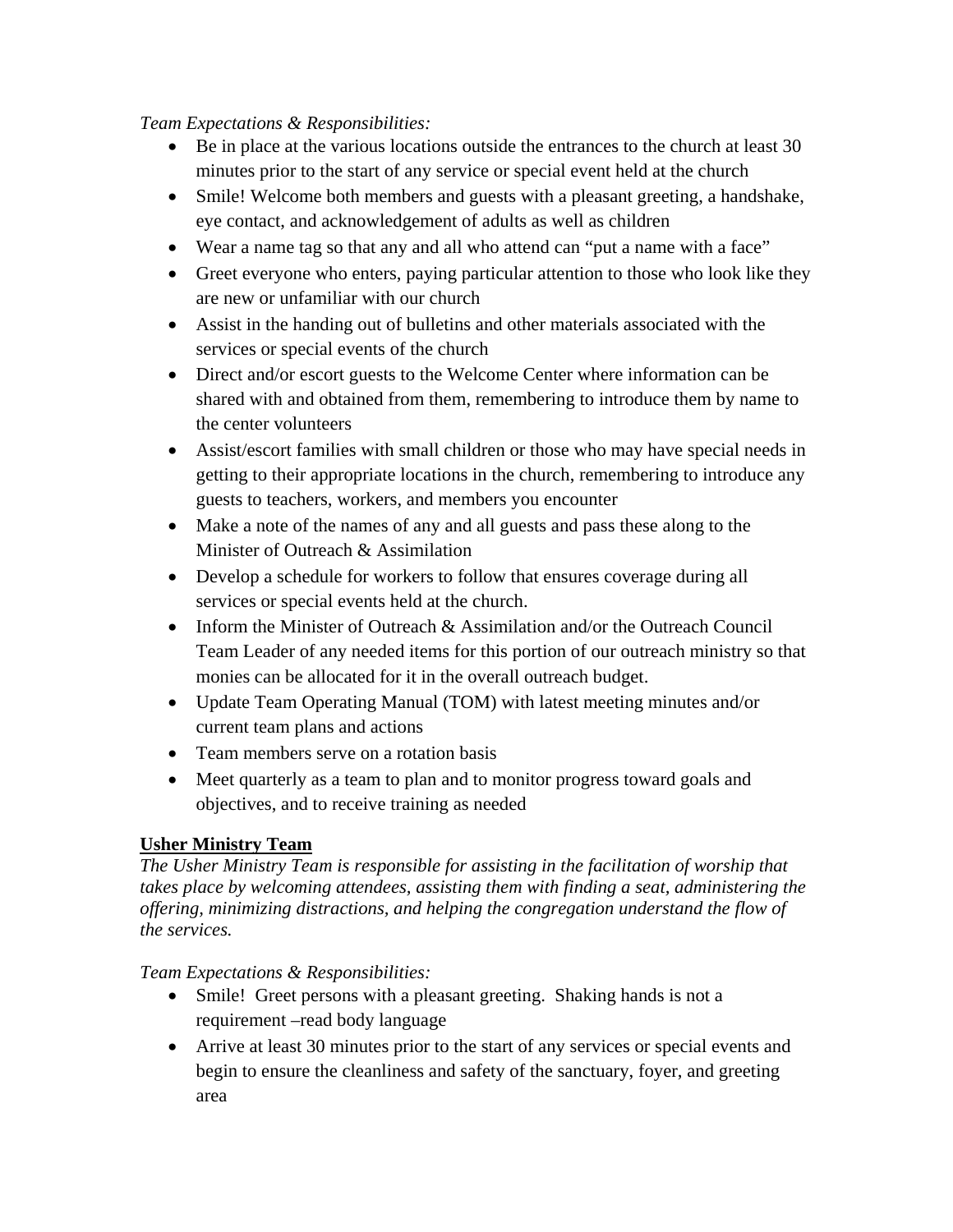- Welcome church attendees as they arrive, paying particular attention to those who look new or are unfamiliar with the layout of our facilities
- Usher persons to their seats, asking others to make room as the seating in the sanctuary fills up
- Distribute worship bulletins and other materials appropriate to the services or events that are taking place
- Guide people with special needs to appropriate seating locations and provide wheelchair or other resources that are available and may be needed
- Discreetly guide latecomers to seats at appropriate points in the service. If unsure of when these are, please see the Usher Captain for the week
- Take the offering during the service and immediately bring to the head usher or appointed ushers who will take it to the Tellers for counting
- Organize the flow of the congregation as they process forward for Communion or any other events as part of the service when necessary
- Assist in taking a count of those in attendance
- Monitor the congregation during the service to see if any church members have a special need that requires assistance (water, restroom locations, phone in case of emergency, nursery or children's church location, etc.)
- Collect bulletins and other garbage after the congregation leaves so as to ensure the sanctuary is clean to the extent possible prior to the next service
- Possess a thorough knowledge of Wake Forest Baptist Church's policies for handling medical emergencies, service disruptions, or church evacuations.
- Make a note of the names of any and all guests, and pass these along to the Minister of Outreach & Assimilation
- Develop a schedule for workers to follow that ensures coverage during all services or special events held at the church.
- Inform the Minister of Outreach & Assimilation and/or the Outreach Council Team Leader of any needed items for this portion of our outreach ministry so that monies can be allocated for it in the overall outreach budget
- Update Team Operating Manual (TOM) with latest meeting minutes and/or current team plans and actions
- Meet quarterly as a team to plan, to monitor progress toward goals and objectives, and to receive training as needed

# **New Member Team**

*The New Member Team is responsible for welcoming and assimilating new members into the life and ministries of the church. The team guides new members on how to connect with one another and with the community of faith that is Wake Forest Baptist Church. As needed, the team will coordinate the production of a pictorial directory.*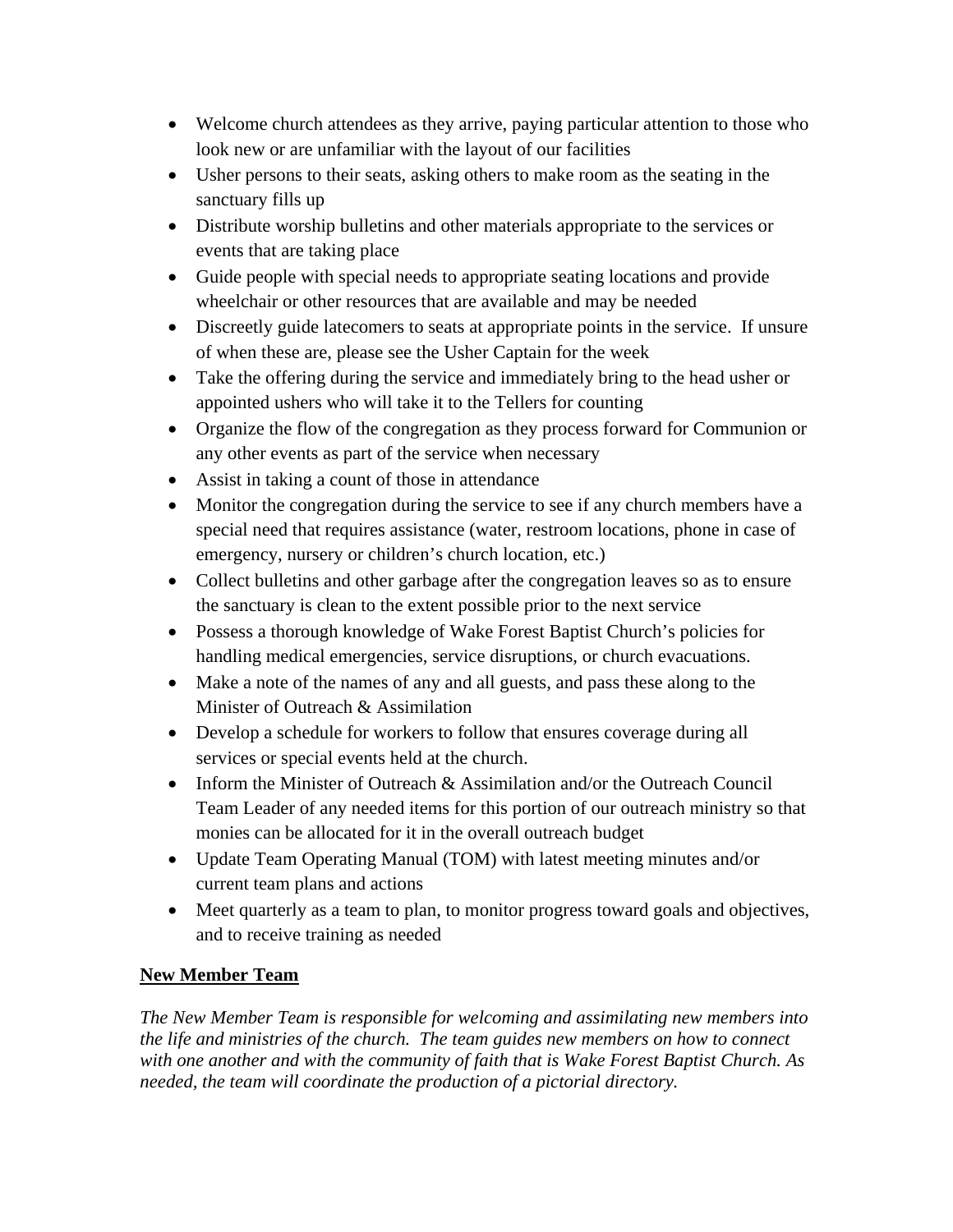# *Team Expectations & Responsibilities:*

Welcome:

- Be knowledgeable about the organization, history, vision, mission, and ministries of WFBC to provide the best information and service to new members
- Welcome new members on the Sunday that they join the church and begin to build relationships with them
- Provide new members with a packet upon joining that includes new member survey and other introductory materials to help them begin assimilation before attending orientation.
- Take the new member's picture on the Sunday they join so that it can be included on the monitor display, Grapevine and online pictorial directory.

Orientation:

- Schedule and facilitate New Member Orientation classes
- Invite New Members to orientation classes
- Assemble New Member Orientation books for each new member family
- Arrange for childcare, if needed, in order for new members to attend the orientation classes

Assimilation:

- Invite new members to fellowship events such as new member/guest luncheons and help facilitate the event.
- Ensure members are aware of Team Ministry service opportunities and how to get involved.
- Link new member families with link volunteers when the family chooses to participate in the link ministry.
- As needed, co-ordinate the production of a pictorial directory.

Administration:

- Inform the Outreach Council Leader of any needed items for this portion of our ministry so that monies can be allocated for it in the overall Outreach budget
- Update Team Operating Manual (TOM) with latest meeting minutes and/or current team plans and actions
- Meet as needed as a team to plan and to monitor progress toward goals and objectives, and to receive training as needed
- **•** Present New Members to the church at each Church Conference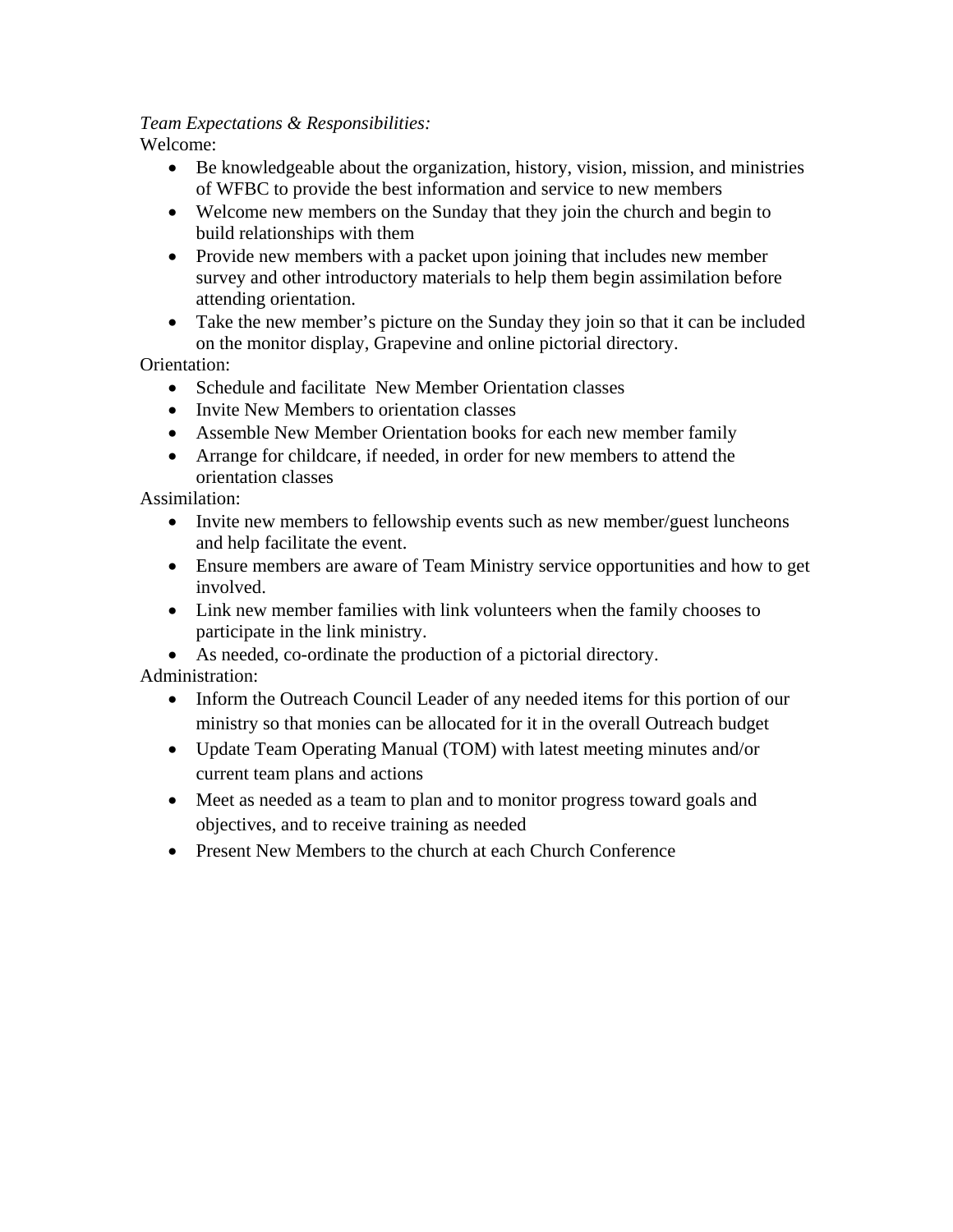# **WORSHIP COUNCIL**

# **Baptism Team**

*The Baptism Team is responsible for the preparation and cleanup for baptisms, the maintenance of equipment and supplies, and assisting the candidates and ministers involved.* 

*Team Expectations & Responsibilities:* 

- Work with ministers to make sure any special requirements/needs are met for each baptism
- Maintain baptismal robes in clean, wearable condition
- Have baptism pool filled and ready for baptismal service
- Assist minister performing the baptism and candidates as needed at time of baptism
- Dry robes and wash/dry towels following baptism
- Update Team Operating Manual (TOM) with latest meeting minutes and/or current team plans and actions
- Maintain accountability for budgeting
- Frequency of service and meetings per year will depend on number of baptisms scheduled. A team member should expect to serve 2-3 times per year

# **Flower & Altar Team**

*The Flower and Altar Team is responsible for preparing the altar for regular and special worship services/events, coordinating the flower arrangements that are placed in the sanctuary and narthex and maintaining equipment and supplies.* 

*Team Expectations & Responsibilities:* 

- Maintain a calendar to schedule flowers for worship and other special services and events
- Place & remove flowers & liturgical decorations on the altar and/or baptistery in the sanctuary each Sunday for regular and special worship services and events
- Send thank you notes to persons contributing flowers
- Assist with the decorating of the sanctuary for Hanging of the Greens, Advent, Christmas, Easter and other special services/events during the year
- Be responsible for the decorations in the Foyer
- Maintain flower and altar equipment and make purchases of any needed flowers, liturgical decorations or equipment
- Maintain Accountability for budgeting
- Update Team Operating Manual (TOM) with latest meeting minutes and/or current team plans and actions
- Team members will be assigned to work 1 or 2 months a year. Meetings will be scheduled quarterly and as needed

# **Hospitality Team**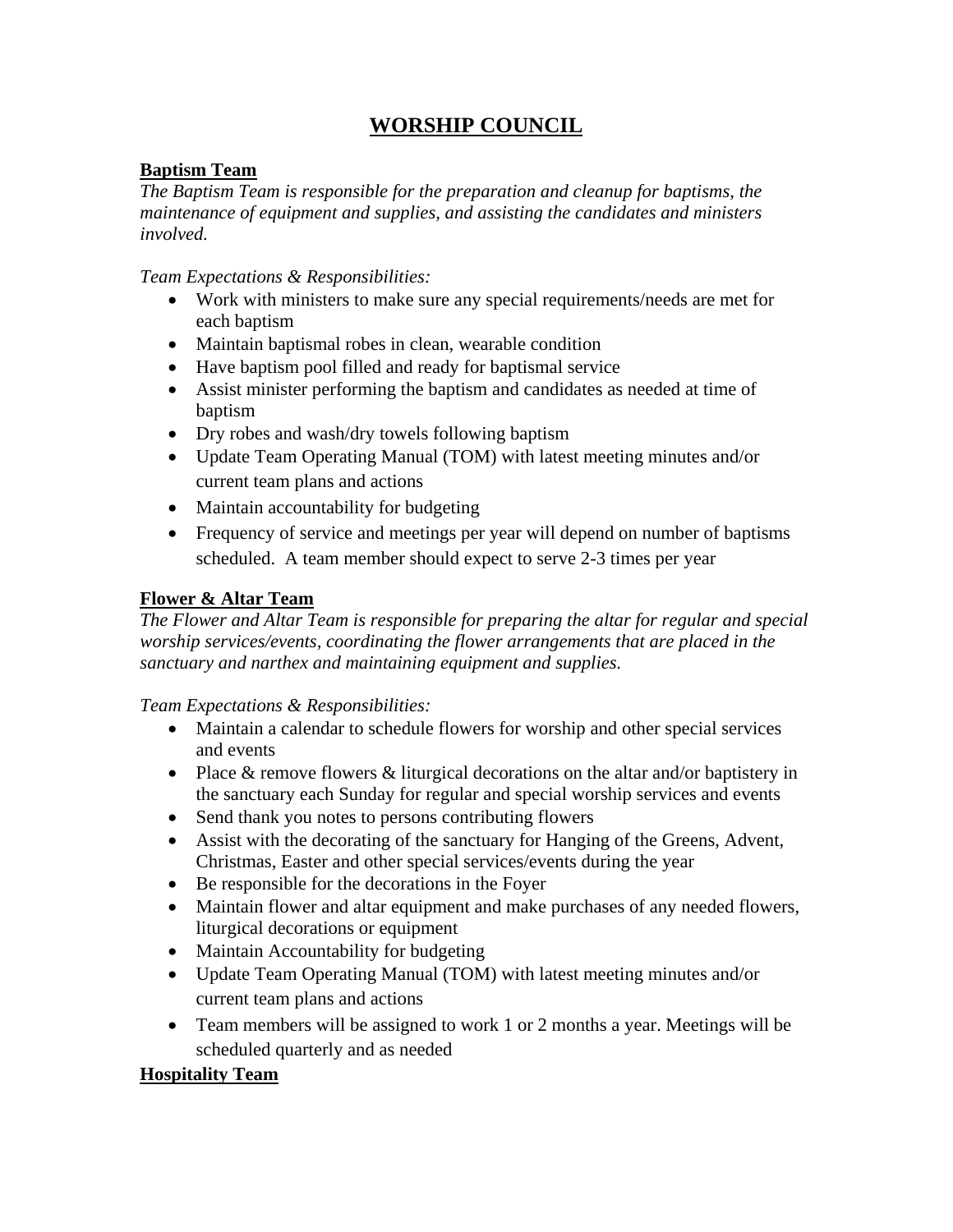*The Hospitality Team is responsible for assisting other Ministry Councils with planning, coordinating, and overseeing all aspects of meals, receptions, recognitions, etc associated with special events (i.e. revivals, spring renewal service, Hanging of the Greens, etc.) and funerals held on Wake Forest Baptist Church property or in conjunction with Wake Forest Baptists Ministries.* 

# *Team Expectations & Responsibilities:*

- Wake Forest Baptist Church Councils and Diaconate have the authority to make requests of the Hospitality Team when needs arise.
	- o It is not the responsibility of the Hospitality Team to initiate special meals, receptions, recognitions, etc.
- Team uses own discretion on event by event basis regarding when appropriate to carry out responsibilities themselves, enlist help from other church members, or outside businesses.
- Work with church office to appropriately schedule space needed for event
- Work with church custodian for entry into building, appropriate arrangement of furniture, trash removal, and lock-up after event.
- Check inventory for supplies needed for event and replenish as necessary
- Arrange for and oversee set-up of event including: tables, chairs, AV equipments, etc.
- Arrange for purchase, preparation, or bring in of appropriate food for event.
- Arrange for and oversee appropriate decorations for event including table coverings.
- Arrange for and oversee clean up of facility used for event including appropriate trash removal.
- Maintain accountability for budgeting
- Update Team Operating Manual (TOM) with latest meeting minutes and/or current team plans and actions
- Team members will meet once per quarter or as needed depending needs of scheduled event.

## **Lord's Supper Team**

*The Lord's Supper Team is responsible for the preparation, distribution and cleanup for communion, the maintenance of equipment and supplies and assisting the ministers as needed.* 

- Maintain Lord's Supper equipment
- Prepare the cups and bread for each observance. Communion is observed on the second Sunday in the first month of each quarter and also on Maundy Thursday and Christmas eve
- Remove the cups from the pews, and clean equipment before storing
- Purchase and maintain needed supplies (bread and grape juice) and equipment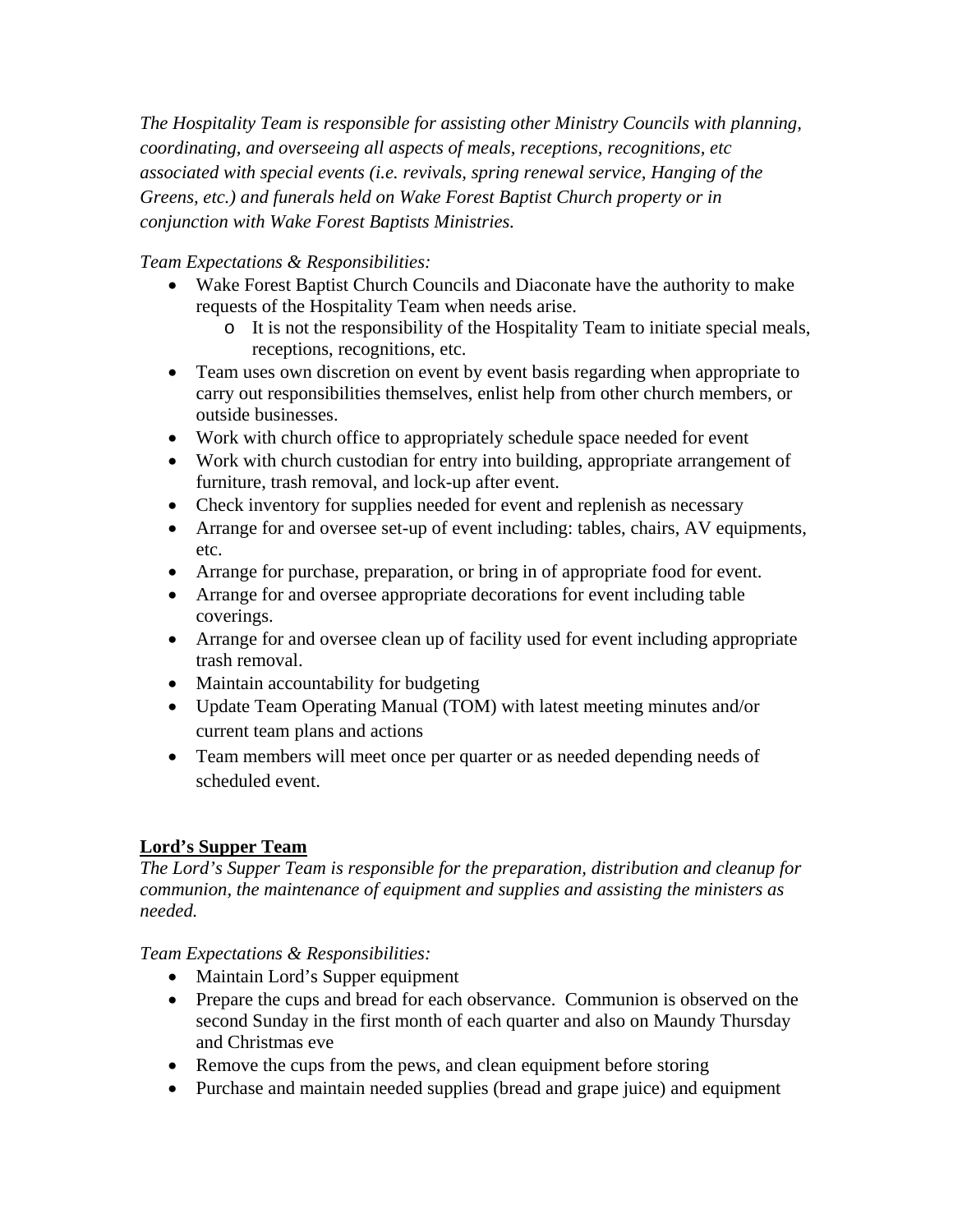- Maintain accountability for budgeting
- Update Team Operating Manual (TOM) with latest meeting minutes and/or current team plans and actions
- Meetings will be scheduled quarterly and as needed

# **Wedding Team**

*The Wedding Team is responsible for overseeing all weddings held at WFBC and giving assistance to the ministers and others involved as outlined in the Wedding Policy Manual.* 

# *Team Expectations & Responsibilities:*

- Carry out the directions in the Wedding Policy Manual
- Consult the church ministerial and administrative staff on church calendar before scheduling a wedding
- Determine fees to be collected and how fees will be distributed
- Purchase any needed wedding supplies or equipment
- Update Team Operating Manual (TOM) with latest meeting minutes and/or current team plans and actions
- Develop and oversee wedding fund
- Meetings will be scheduled quarterly or as needed

## **Funeral Team**

*The Funeral Team is responsible for assisting families of the congregation in planning/arranging funeral and memorial services at WFBC.* 

## *Team Expectations & Responsibilities:*

Meet with family members to offer assistance

Communicate with the ministers involved and assist with any needs Communicate with the funeral home/crematorium and be available at the service to assist Communicate with the church office and assist with info/needs Communicate with the audio team to ensure a representative is available for the service Ensure that the WFBC facilities are clean and in order prior to the service Follow up with family members after the service for any further needs

## **Hanging of the Greens Team**

*The Hanging of the Greens Team is responsible for overseeing the preparation, decorating and cleanup for the annual Hanging of the Greens service.* 

- The Hanging of the Greens service is held on the first Sunday in December
- Carry out the plans for the Hanging of the Greens service in coordination with the flower team leader and the Minister of Music
- Place Christmas trees in sanctuary  $\&$  decorate the trees with lights and Chrismons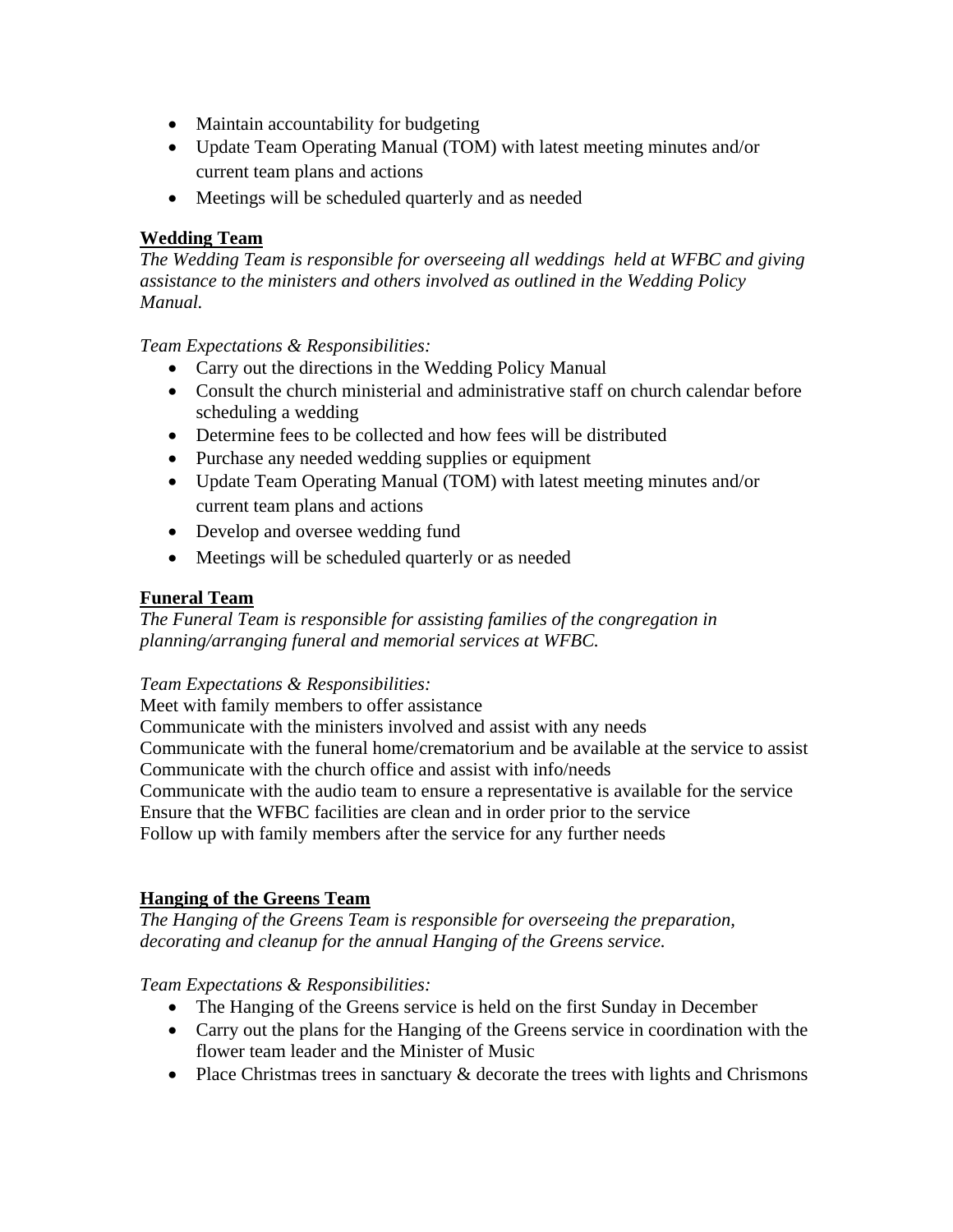- Decorate the sanctuary for the service. Remove decorations following the service and store away
- Purchase and maintain any needed equipment and supplies for the service. (Christmas trees & lights, greenery, wreathes, candles, ribbons and bows, etc.)
- Wash globes for candles
- Purchase luminaries and place outside in designated areas. Remove and store away after use
- Place poinsettias in the hallways where children line up to carry them in for the service
- Appoint persons to light the candles at the appropriate times in the service
- Purchase candles and protective holders for the congregation to use at the end of the service. Place these candles in storage bins at the entrances to the sanctuary for persons to pick up as they enter the sanctuary. Remove and store these away following the service
- Arrange for and assist with clean up of the sanctuary following the service
- Remove all decorations and store away at the end of December
- Maintain accountability for budgeting
- Update Team Operating Manual (TOM) with latest meeting minutes and/or current team plans and actions
- Team members will meet several times during December to prepare for, decorate and clean up following the service

# **Sanctuary Prep Team**

*The Sanctuary Prep Team is responsible for preparing the sanctuary for worship services.* 

## *Team Expectations & Responsibilities:*

- Prepare the sanctuary before each service
- Pick up trash and used bulletins
- Replace envelopes and other pew rack information
- Arrange hymnals and pew Bibles
- Clean brass monthly
- Check to make sure the lighting and temperature (heat/air-condition) of the sanctuary are properly set and maintained before the services each week. Contact the Facilities Management Team Captain if temperature and lighting are not working properly or need to be adjusted.
- Update Team Operating Manual (TOM) with latest meeting minutes and/or current team plans and actions
- Team members serve on a rotating weekly schedule

# **Special Worship Events Team**

*The Special Worship Events Team is responsible for assisting the ministerial staff with planning, coordinating, evaluating and overseeing all aspects of special worship events held at WFBC such as revivals, spring renewal service, community Thanksgiving service, Christmas Eve Services, Holy Week services, Easter services, and prayer vigils.*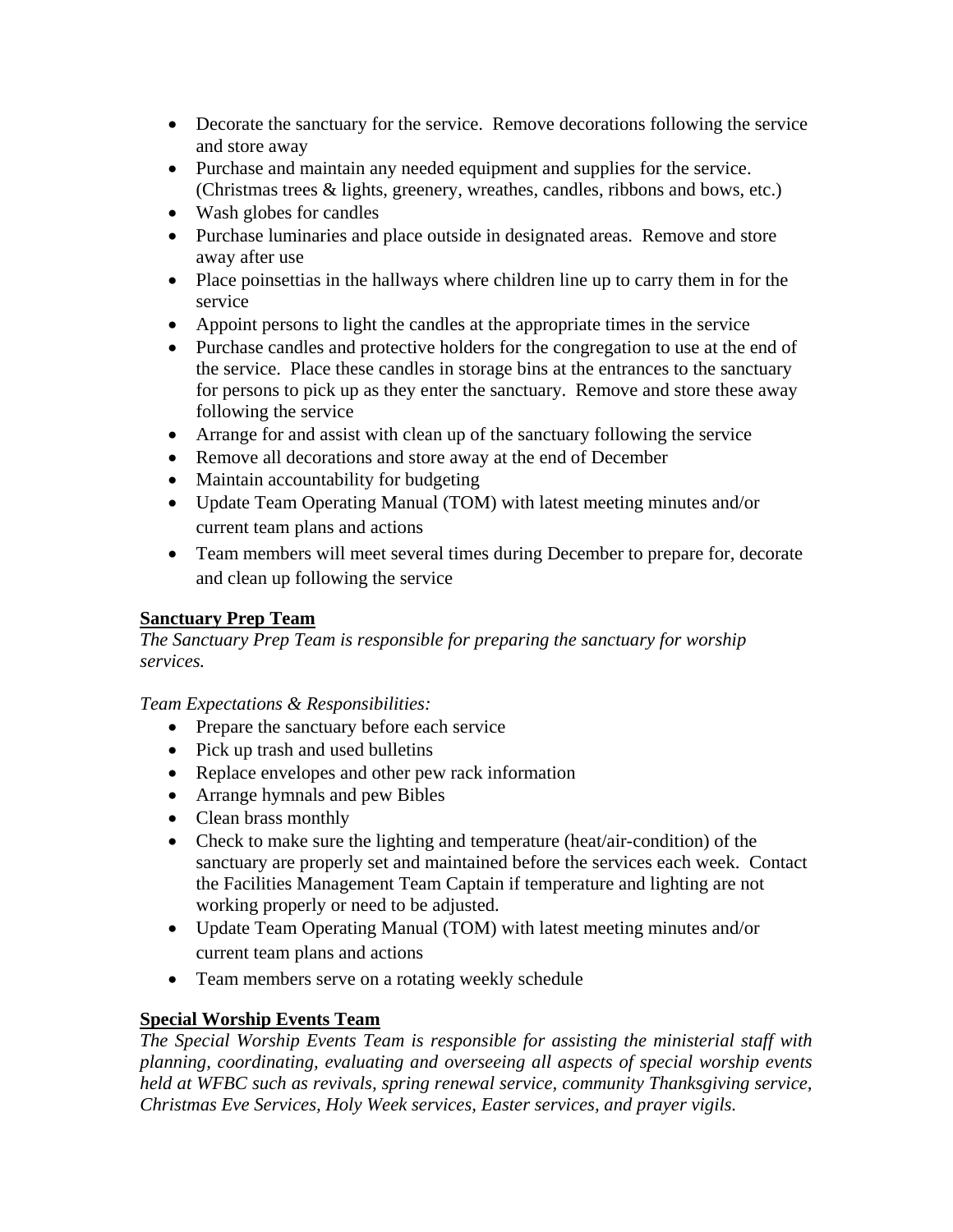#### *Team Expectations & Responsibilities:*

- Assist the pastor and ministerial staff as needed with planning, coordinating, and evaluating all aspects of special worship events held at Wake Forest Baptist Church.
- Assist pastor and ministerial staff with making any special arrangements such as lining up guest speakers and musicians for special worship events held at Wake Forest Baptist Church
- Oversee the preparation, decorating, set-up and cleanup for special worship events held at Wake Forest Baptist Church
- Purchase any needed equipment and supplies for special worship events
- Make sure greeters, ushers and tellers have been lined up for these special worship events
- Contact the publicity and outreach teams to ensure that special worship events are publicized and promoted within the church and community.
- Maintain accountability for budgeting
- Update Team Operating Manual (TOM) with latest meeting minutes and/or current team plans and actions
- Team members will meet once a quarter and as needed

# **Hospitality Team**

*The Hospitality Team is responsible for assisting other Ministry Councils with planning, coordinating, and overseeing all aspects of meals, receptions, recognitions, etc associated with special events (i.e. revivals, spring renewal service, Hanging of the Greens, etc.) and funerals held on Wake Forest Baptist Property or in conjunction with Wake Forest Baptist Ministries.* 

- Wake Forest Baptist Church Councils and Diaconate have the authority to make requests of the Hospitality Team when needs arise.
	- o It is not the responsibility of the Hospitality Team to initiate special meals, receptions, recognitions, etc.
- Team uses own discretion on event by event basis regarding when appropriate to carry out responsibilities themselves, enlist help from other church members, or outside businesses.
- Work with church office to appropriately schedule space needed for event
- Work with church custodian for entry into building, appropriate arrangement of furniture, trash removal, and lock-up after event.
- Check inventory for supplies needed for event and replenish as necessary
- Arrange for and oversee set-up of event including: tables, chairs, AV equipments, etc.
- Arrange for purchase, preparation, or bring in of appropriate food for event.
- Arrange for and oversee appropriate decorations for event including table coverings.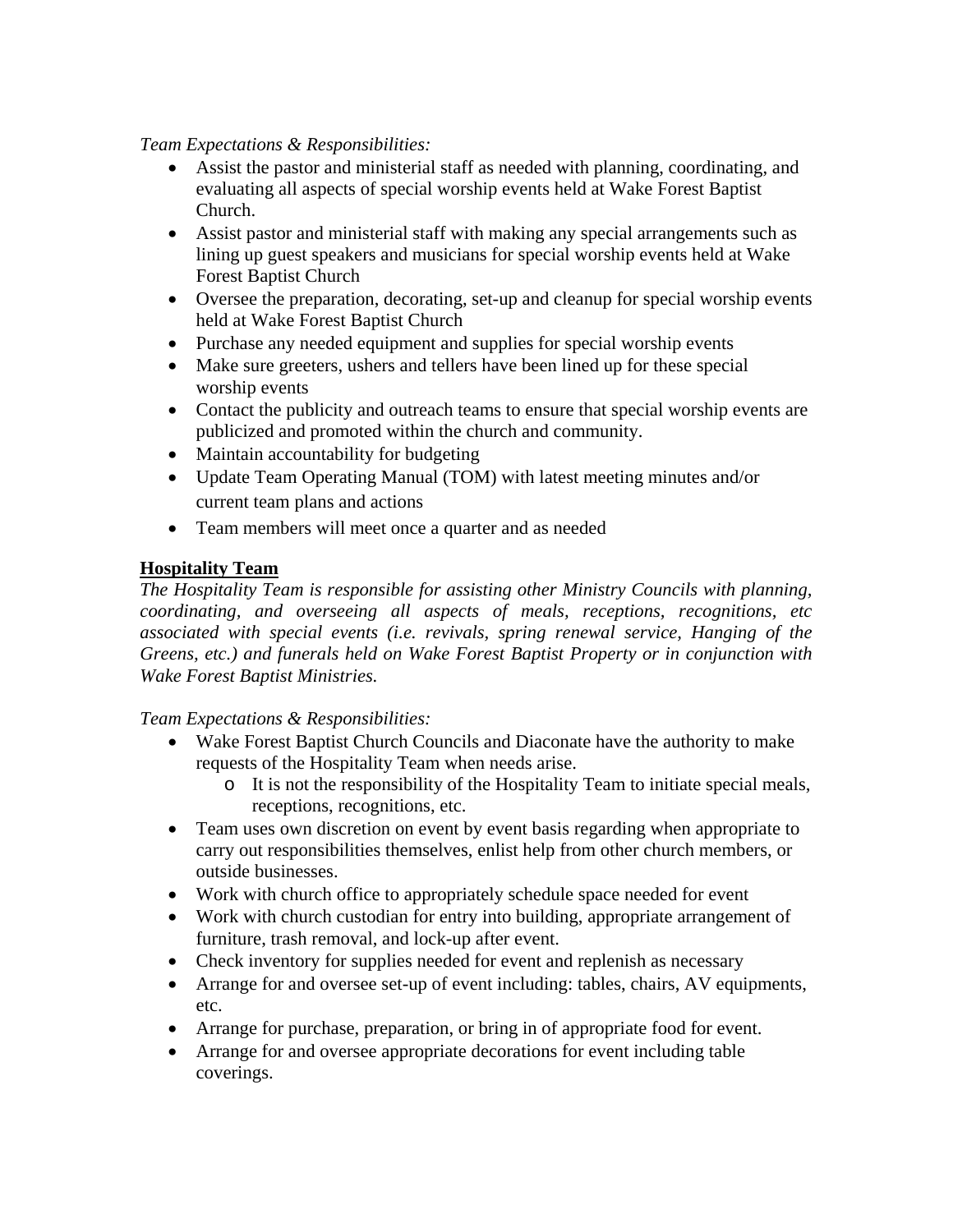- Arrange for and oversee clean up of facility used for event including appropriate trash removal.
- Maintain accountability for budgeting
- Update Team Operating Manual (TOM) with latest meeting minutes and/or current team plans and actions
- Team members will meet once per quarter or as needed depending needs of scheduled event.

## **Worship Media Team**

*Team Expectations & Responsibilities:*

- Provide resources to setup and operate audio and video equipment in support of Church services
- Provide resources to setup and operate audio and video equipment in support of Weddings, Funerals, Community Movie Night, and other special events
- For equipment required to provide audio and video, the AV team will perform and/or support procurement, installation, maintenance, repair/replacement, etc.
- Define any necessary processes and policies used by the team
- Update Team Operating Manual (TOM) with latest meeting minutes and/or current team plans and actions
- Establish and maintain budget that is in keeping with team goals and objectives

#### **Meets on a monthly basis**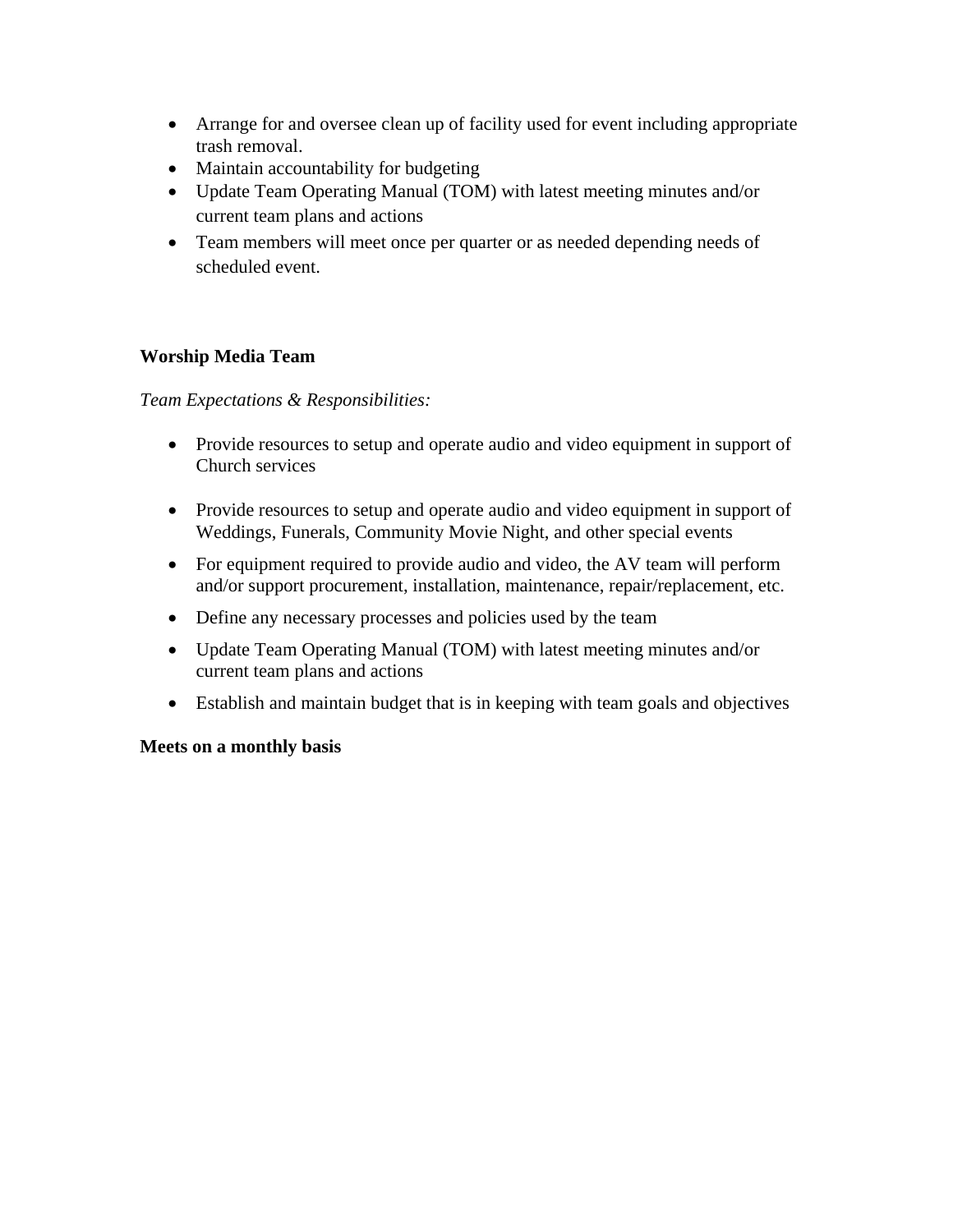# **YOUTH COUNCIL**

## **Youth on Mission Team**

*The goal of the Youth on Mission (YOM) Team is to provide youth with opportunities for outreach, service, and learning. The opportunities may include: prayer walks, tract distribution, tract production, direct witnessing, Gospel proclamation in a public arena, food gathering, small construction projects, random acts of kindness, and volunteering at local food shelters. The classes meet on Wednesday evenings for the months of September through May.* 

## *Team Expectations & Responsibilities:*

- Calendaring as necessary
- Assist the Youth Minister in the planning and implementation of activities
- Coordinate transportation when needed
- Work with Youth Minister and Council Team Leader to publicize special YOM events appropriately and timely
- Work with Youth Minister and Council Team Leader to budget appropriately for YOM projects
- Take and maintain photos of team related events
- Update Team Operating Manual (TOM) with latest meeting minutes and/or current team plans and actions
- Serve weekly for the months of September through May
- All members of youth teams must pass mandatory background check

## **Sondown Team**

*The Sondown Team provides youth opportunities to socialize and build bonds with other teens in a non-threatening environment. The typical format for Sondown is a mass meeting at WFBC followed by an immediate move to a host location where dinner, games, music and a brief worship program are held. Sondown is operational on Sunday evenings from late August through May.* 

- Calendaring as necessary
- Coordinate transportation
- Solicit for locations of Sondown events
- Coordinate food
- Handle all logistical aspects for the Sondown program
- Work with Youth Minister and Council Team Leader to publicize Sondown events appropriately and timely
- Work with Youth Minister and Council Team Leader to budget appropriately for Sondown events
- Take and maintain photos of team related events
- Update Team Operating Manual (TOM) with latest meeting minutes and/or current team plans and actions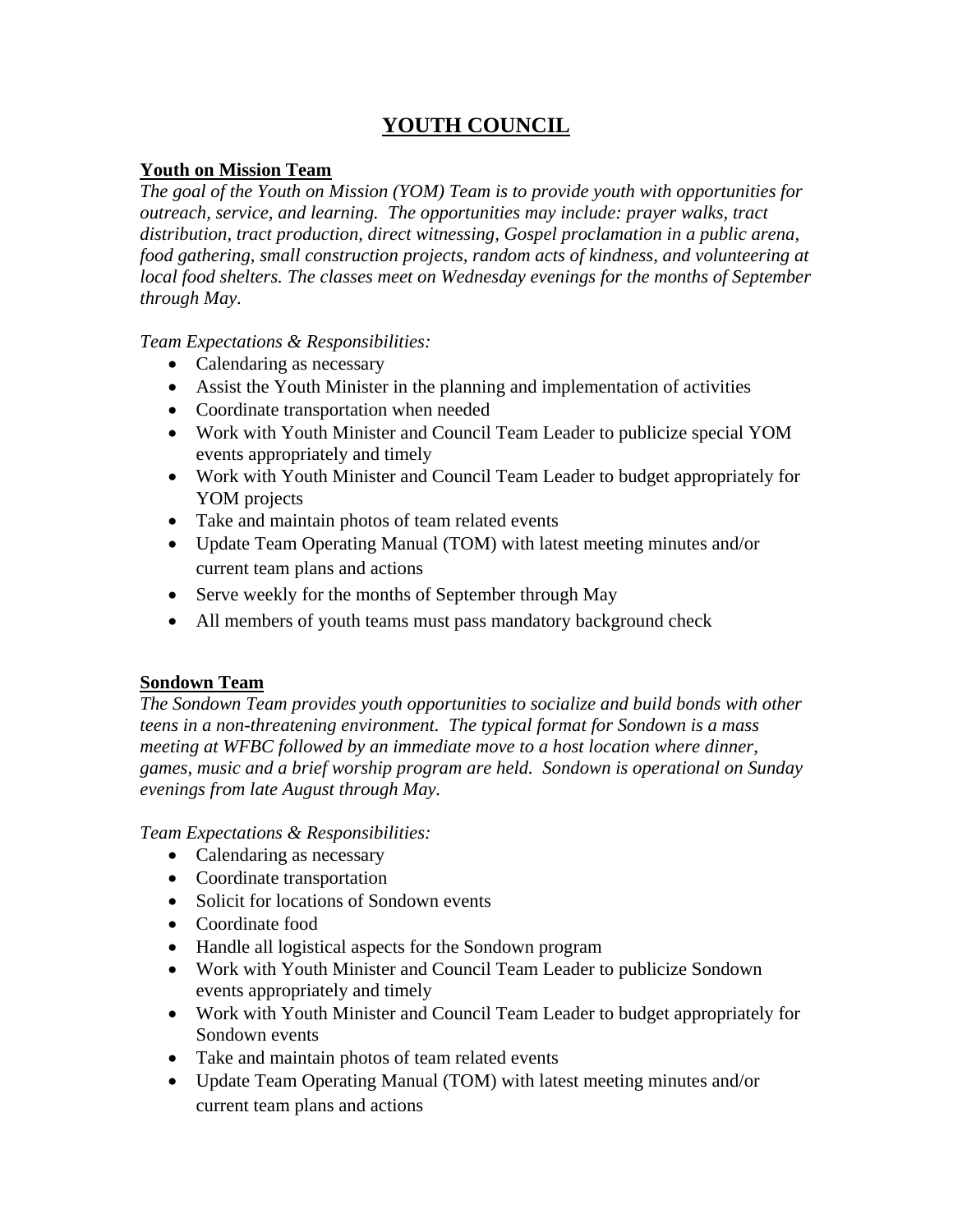- All members of youth teams must pass mandatory background check
- Because of the weekly meeting schedule of this team most meetings will be "on the fly" with minimal need for additional meeting time

# **Luau Team**

*The Luau Team plans and coordinates all aspects of a beginning of the year youth party*  with a Luau theme at a local pool. This is one of the very few events that is strictly social *and just for fun. Almost all other youth events have a devotional theme. However this event is designed as a back to school event and other than inviting all participants to attend the youth programs of the church it has minimal devotional time planned. It is, however, because of its nature, a great outreach event and therefore the potential for this should be considered in the planning.* 

## *Team Expectations & Responsibilities:*

- Work with Youth Minister and Council Team Leader to secure appropriate date
- Secure a location
- Coordinate food
- Suggest appropriate games
- Work with Youth Minister and Council Team Leader to plan and carry out a budget for the event and set cost for participants
- Responsible for sign-up process and collection of money from participants
- Take and maintain photos of team related events
- Update Team Operating Manual (TOM) with latest meeting minutes and/or current team plans and actions
- Work with Youth Minister and Council Team Leader to publicize event appropriately and timely
- All members of youth teams must pass mandatory background check
- Because of the annual nature of this event, planning should start approx. 90 days in advance of the target event date to allow adequate time for publicity. Meet approx. 2-3 times to plan event. The event usually takes place in late August

# **Christmas Tree Team**

*The Christmas Tree Team works with the Youth Minister to plan and implement the Christmas Tree Sale Fundraiser for the youth group. This is the largest youth fundraiser of the year. The Christmas Tree Team must keep in mind that the Christmas tree lot is one of the best opportunities available in church life to build bonds of closeness and friendship. For this reason the managers and coordinators of the Christmas tree lot must consider this a part of their ministry to each other and to the community and not just a business that has a bottom line to be protected. Christmas trees sales usually begin in late August.*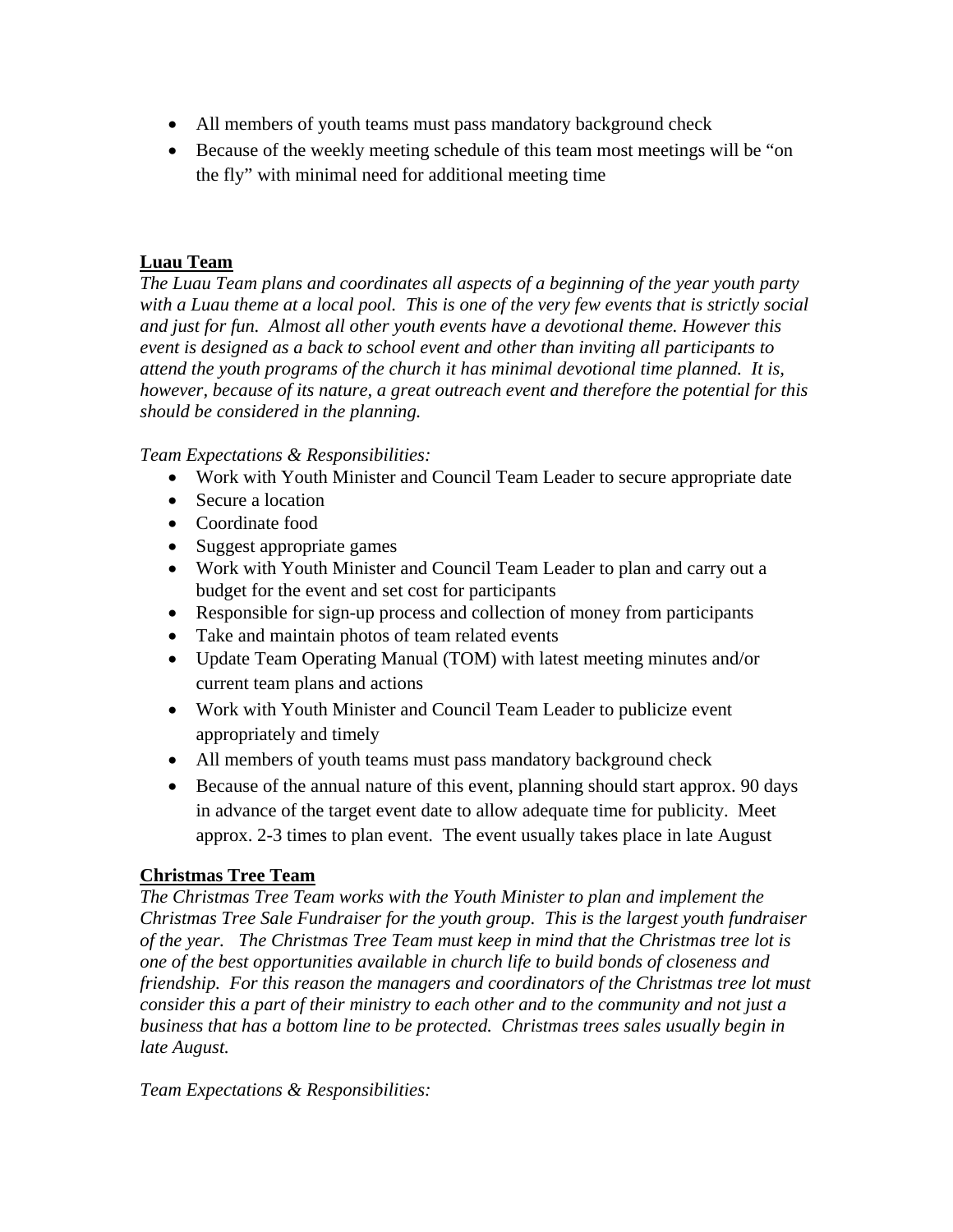- Plan and coordinate all phases of the operation of the Christmas tree lot. Because this event has portions which need to be executed at different times throughout the year, this team should meet every quarter and then more often if necessary as the lot opening date approaches.
- Make suggestions and recommendations to the Youth Minister for the number of trees to be ordered
- Assist Youth Minister and Council Team Leader with pre-sale process and collection of money for presale trees
- Involved in the ordering, receiving and subsequent operation of the lot
- Work with Youth Minister and Council Team Leader to budget appropriately for supplies needed to run the lot
- Work with Youth Minister and Council Team Leader to publicize tree sales and lot work times appropriately and timely
- Take and maintain photos of team related events
- Update Team Operating Manual (TOM) with latest meeting minutes and/or current team plans and actions
- All members of youth teams must pass mandatory background check

# **Exam Pack Team**

*The Exam Pack Team works with the Youth Minister to facilitate Exam Pack distribution. Exam Packs are care packages for WFBC college students. They usually contain non expensive knick-knack type items and non perishable items along with encouraging notes from congregational members. Exam Packs are usually sent in May and November to coincide with final exam schedules of the colleges of our students.* 

- Maintain a current list of college students whereby exam packs may be sent to them two times per year
- Place "Encouragegram" envelopes in an appropriate and approved place in the church accessible to congregational members who may want to send a note of encouragement to some of the students
- Calendar to coincide with mailings
- Take and maintain photos of team related events
- Update Team Operating Manual (TOM) with latest meeting minutes and/or current team plans and actions
- Coordinate purchase of supplies for EP's
- Advise the Youth Minister of the best time to devote time from YOM or Sondown events in order to make this ministry effective
- Work with Youth Minister and Council Team Leader to plan and carry out a budget for the EP's
- Work with Youth Minister and Council Team Leader to publicize exam packs appropriately and timely
- All members of youth teams must pass mandatory background check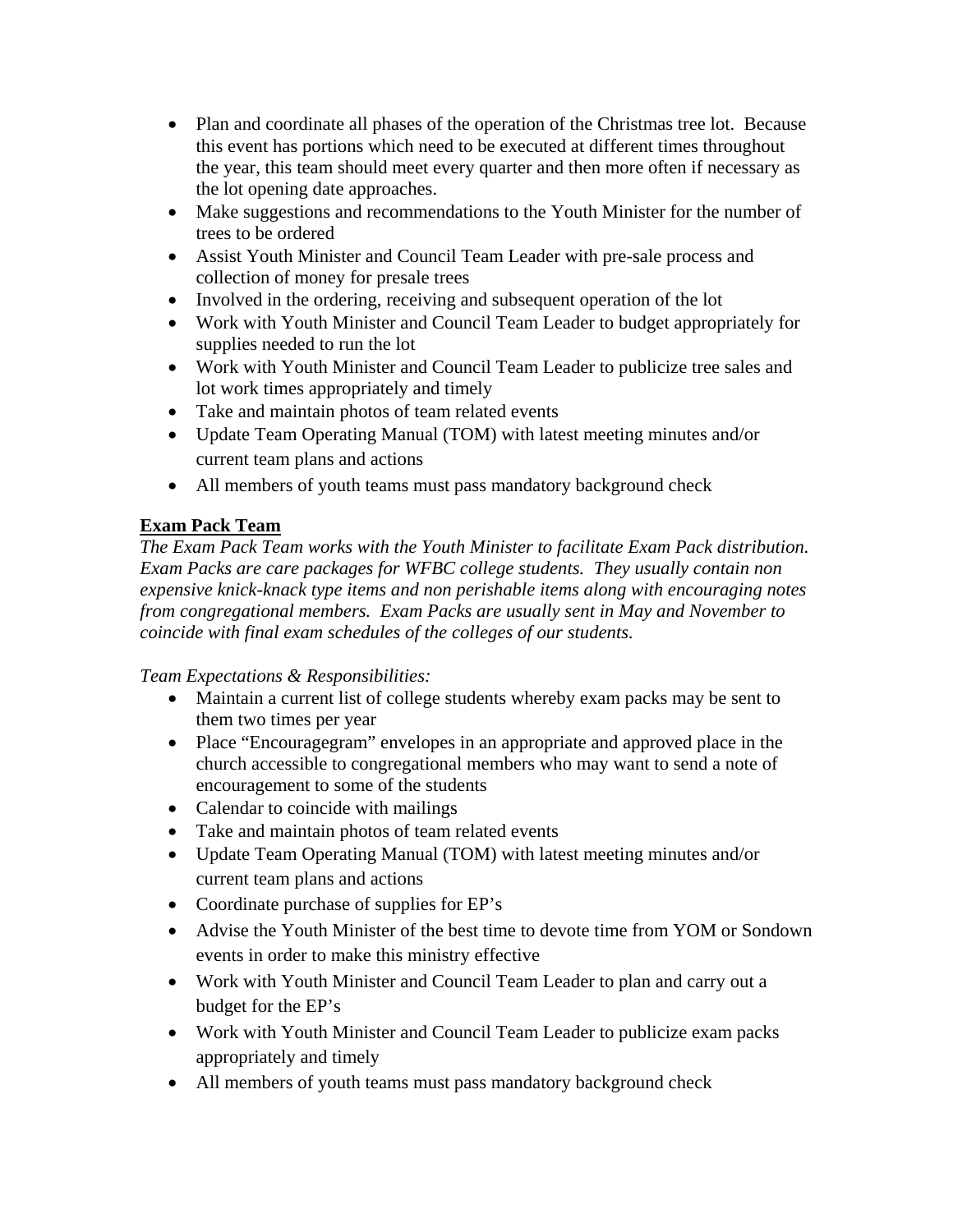• This team has two mailings: One in the spring and one in the fall. This team should meet at least 60 days out from the optimal "mail out" dates to plan for the construction of the "Encouragegram" board and necessary shopping trips.

#### **Christmas Socials**

## **Middle School Christmas Social Team High School Christmas Social Team**

*The Christmas Socials Teams comprise two teams, a high school team and a middle school team, that work together in planning age appropriate socials for youth around the Christmas holiday. The socials usually run concurrently and are held on the same date in December following the date of the Hanging of the Greens service.* 

#### *Team Expectations & Responsibilities:*

- Work with Youth Minister and Council Team Leader to secure appropriate date and times
- Coordinate food
- Secure locations
- Plan games and activities
- Coordinate transportation
- Work with Youth Minister and Council Team Leader to plan and carry out budgets for both socials
- Work with Youth Minister and Council Team Leader to publicize events appropriately and timely
- Take and maintain photos of team related events
- Update Team Operating Manual (TOM) with latest meeting minutes and/or current team plans and actions
- All members of youth teams must pass mandatory background check
- Because of the annual nature of this event, meet at least 60 days from the target date (mid December) to allow for adequate publicizing. Two-three meetings are adequate for planning

## **Ski Trip Team**

*The Ski Trip Team is responsible for planning the annual ski trip. The annual ski trip is*  an overnight chaperoned event for  $I_1^{th}$  and  $I_2^{th}$  grade youth. The event is usually held in *February, in even numbered years (i.e. 2012, 2014, etc.)* 

- Work with Youth Minister and Council Team Leader to secure appropriate date
- Secure a destination
- Coordinate Transportation
- Coordinate Food
- Assist in the recruitment for chaperons. (Since this is an overnight event, the Youth Minister will make final selections regarding chaperons and will do this under the advisement of the STT.)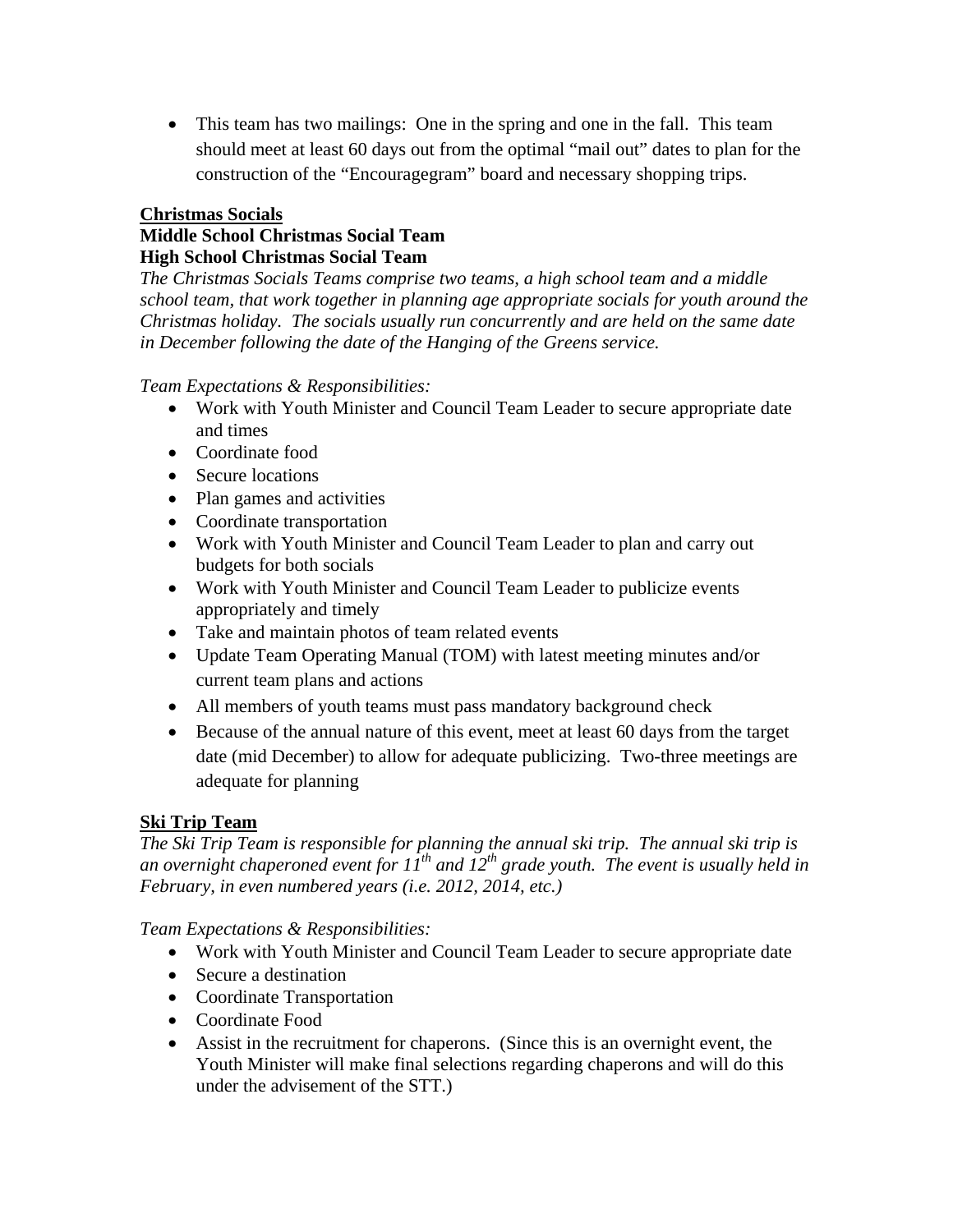- Work with Youth Minister and Council Team Leader to plan and carry out budget and set cost of trip for participants
- Responsible for sign-up process and collection of money from participants
- Work with Youth Minister and Council Team Leader to publicize event appropriately and timely
- Take and maintain photos of team related events
- Update Team Operating Manual (TOM) with latest meeting minutes and/or current team plans and actions
- All members of youth teams must pass mandatory background check
- Because of the annual nature of this event meet at least 90 days out from the target dates (Jan - Mar) to allow for adequate publicizing. Two – three meetings are adequate for planning

# **Lock-Out Team**

*The Lock-Out Team is responsible for planning the annual Lock-Out. Lock-Out is an all night traveling excursion from approximately 5:00 PM till dawn. Lock-Out is typically held during the winter months.* 

- Work with Youth Minister and Council Team Leader to secure appropriate date
- Coordinate transportation
- Coordinate food
- Recommend chaperones (Since this is an overnight event, the Youth Minister will make final selections regarding chaperons and will do this under the advisement of the LOT.)
- Suggest possible activities and locations and schedule after receiving approval
- Make suggestions regarding possible activities and devotions
- Assist Youth Minister in implementation of approved activities
- Coordinate a team to cook breakfast at the close of the event
- Work with Youth Minister and Council Team Leader to plan and carry out budget and set cost for participants
- Take and maintain photos of team related events
- Update Team Operating Manual (TOM) with latest meeting minutes and/or current team plans and actions
- Responsible for sign-up process and collection of money from participants
- Work with Youth Minister and Council Team Leader to publicize events appropriately and timely
- All members of children and youth teams must pass mandatory background check
- Because of the annual nature of this event this team should meet at least 60 days out from the target date (Jan - Mar) to allow for adequate publicity. Two meetings are adequate for planning
- $\bullet$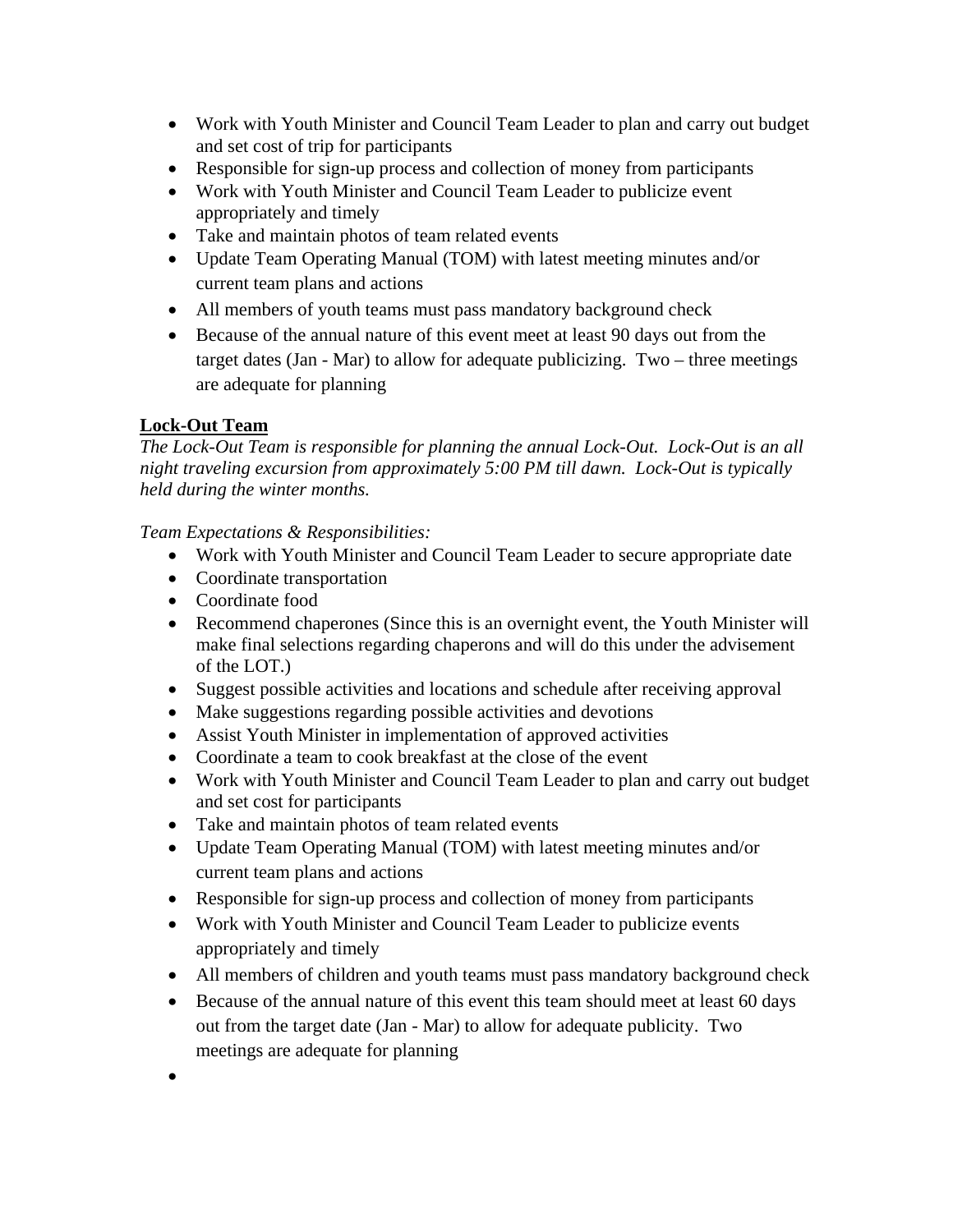# **Lock-In Team**

*The Lock-In Team is responsible for planning the annual Lock-In. Lock-In is an all night event from approximately 5:00 PM till dawn. Activities are confined to the church or other approved venue. Lock-In is typically held during the winter or spring months.* 

*Team Expectations & Responsibilities:* 

- Work with Youth Minister and Council Team Leader to secure appropriate date
- Recommend chaperones (Since this is an overnight event, the Youth Minister will make final selections regarding chaperons and will do this under the advisement of the LIT.)
- Make suggestions regarding possible activities and devotions
- Assist Youth Minister in the implementation of approved activities
- Coordinate a breakfast team for breakfast at the close of the event
- Work with Youth Minister and Council Team Leader to plan and carry out budget and set cost for participants
- Take and maintain photos of team related events
- Update Team Operating Manual (TOM) with latest meeting minutes and/or current team plans and actions
- Responsible for sign-up process and collection of money from participants
- Work with Youth Minister and Council Team Leader to publicize events appropriately and timely
- All members of youth teams must pass mandatory background check
- Because of the annual nature of this event this team should meet at least 60 days out from the target date (Jan - Apr) to allow for adequate publicity. Two meetings are adequate for planning,

# **Disciple Now Team**

*The Disciple Now Team is responsible for planning of Disciple Now weekend. Disciple Now is a weekend experience whereby college chaperones spend the weekend mentoring age and gender appropriate youth in small groups in a host home environment. It is usually theme driven and also has the component of a special speaker to coincide with the theme. Aside from the Mission Trip, the DNT is responsible for potentially the most spiritually based youth event of the year. This event usually takes place in the Jan-Mar timeframe.* 

- Work with Youth Minister and Council Team Leader to secure appropriate date
- Coordinates host homes
- Plan food for large group gatherings
- Assist the Youth Minister with scheduling
- Coordinate t-shirts to include an appropriate design
- Help coordinate college chaperones (Since this is an overnight event, the Youth Minister will make final selections regarding chaperons and will do this under the advisement of the DNT.)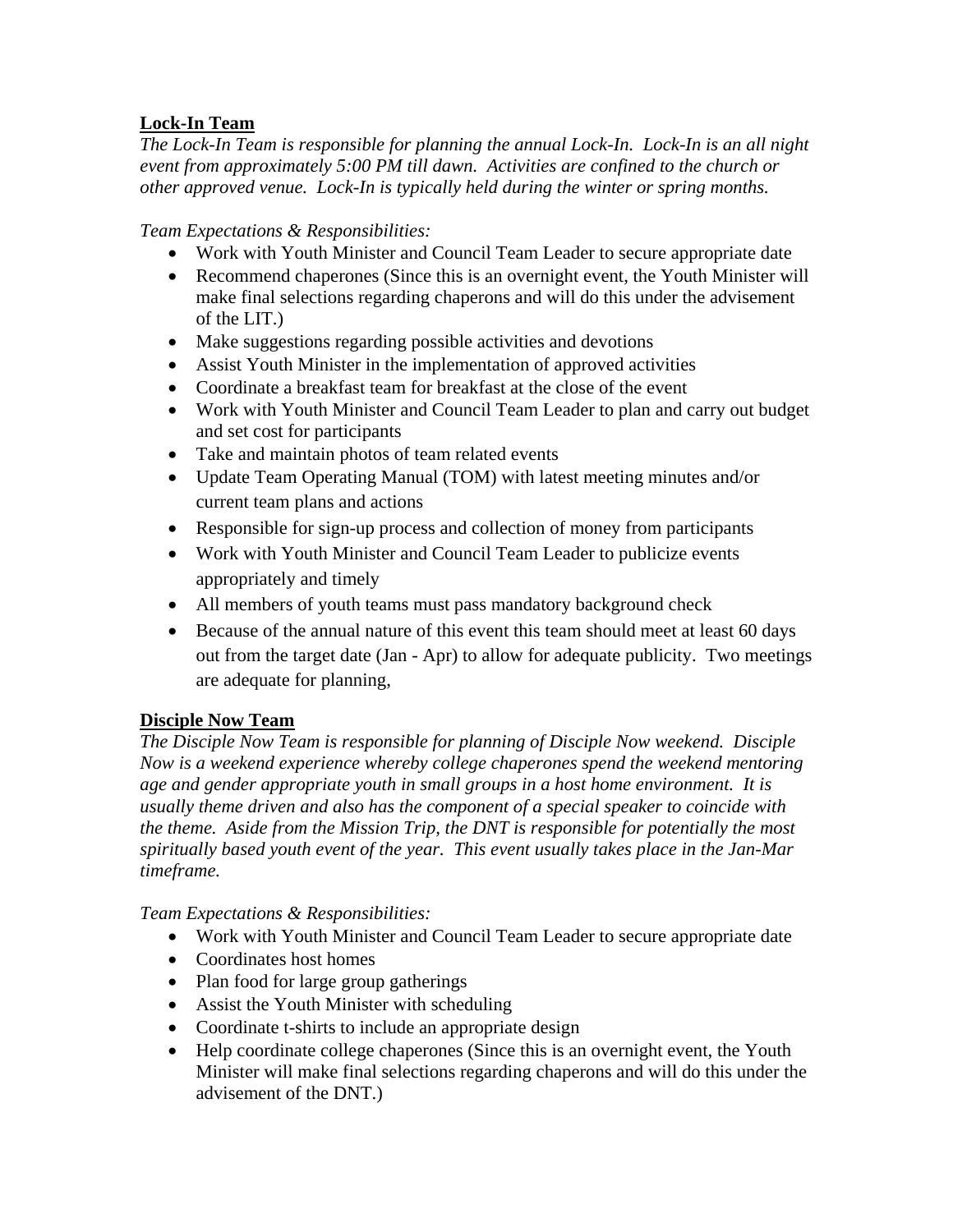- Coordinate necessary transportation
- Provide theme appropriate decorations for weekend
- Suggest appropriate activities and speaker
- Assist Youth Minister in implementation of activities
- Purchase thank you gifts for host homes
- Work with Youth Minister and Council Team Leader to plan and carry out budget for the weekend and set cost for participants
- Responsible for sign-up process and collection of money from participants
- Take and maintain photos of team related events
- Update Team Operating Manual (TOM) with latest meeting minutes and/or current team plans and actions
- Work with Youth Minister and Council Team Leader to publicize appropriately and timely
- All members of youth teams must pass mandatory background check
- Expect to meet 6-8 times within the 90 day window of the event and usually once a week within the last three weeks prior to the event.

# **Mother/Daughter and Father/Son Weekend Teams**

*The Mother/Daughter and Father /Son Weekend Teams are responsible for all aspects of planning and implementation of the appropriate weekends. The Mother/Daughter and Father/Son Weekend are spring events that will allow the appropriate pairing to get away in a retreat type atmosphere. The event may be done in any format so long as to accommodate all who want to come.* 

- Work with Youth Minister and Council Team Leader to secure appropriate date
- Secure location/facilities
- Coordinate transportation
- Coordinate food
- Recommend chaperones (Since this is an overnight event, the Youth Minister will make final selections regarding chaperons and will do this under the advisement of the MDFSWT.)
- Work with Youth Minister and Council Team Leader to plan and carry out budget and set cost for participants
- Take and maintain photos of team related events
- Update Team Operating Manual (TOM) with latest meeting minutes and/or current team plans and actions
- Responsible for sign-up process and collection of money from participants
- Work with youth minister to publicize appropriately and timely
- All members of youth teams must pass mandatory background check
- Because of the annual nature of this event this team should meet at least 60 days out from the target date (Feb – May) to allow for adequate publicity. Three meetings are adequate for planning.